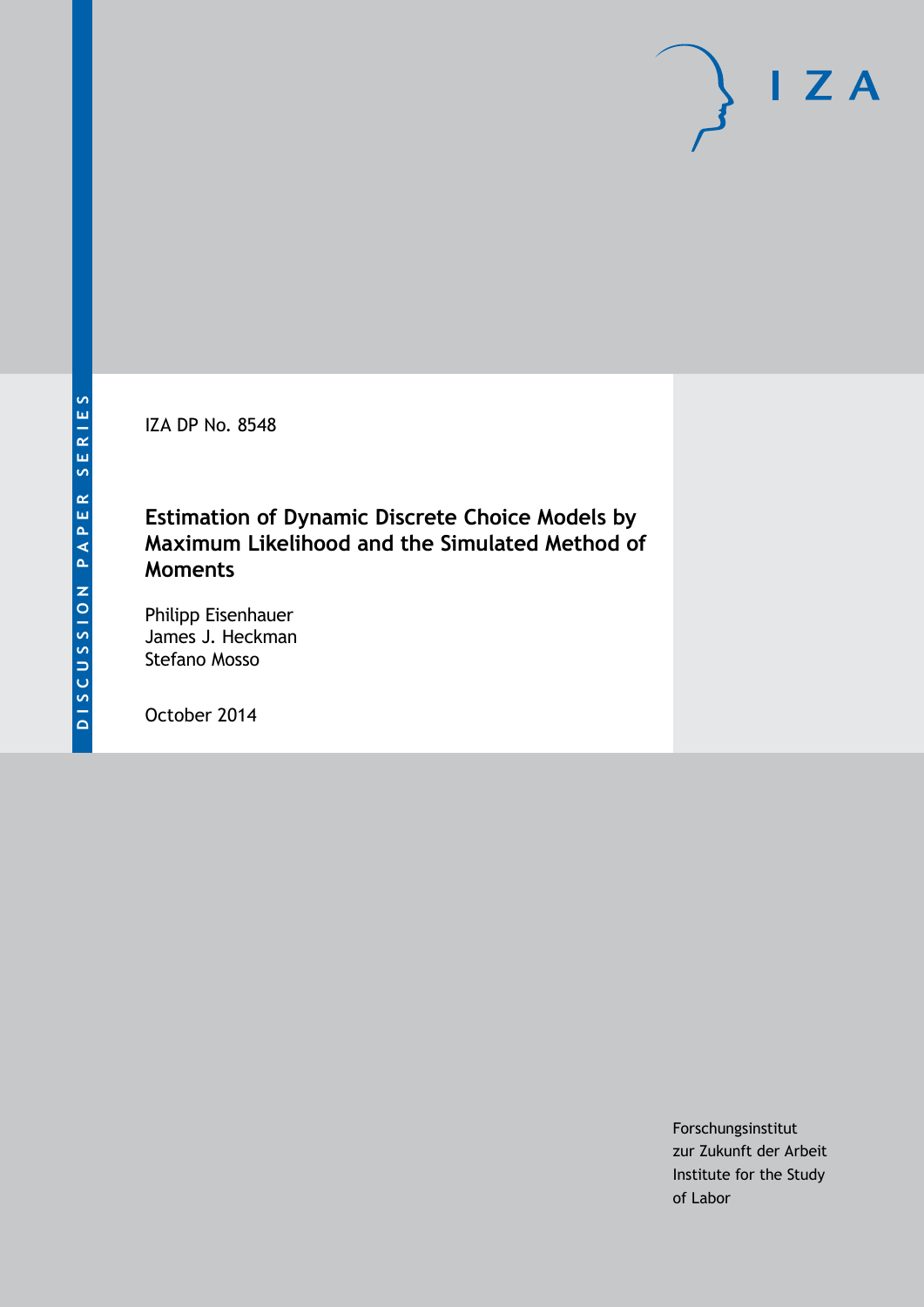# **Estimation of Dynamic Discrete Choice Models by Maximum Likelihood and the Simulated Method of Moments**

# **Philipp Eisenhauer**

*University of Chicago*

# **James J. Heckman**

*University of Chicago, CEHD, American Bar Foundation and IZA*

# **Stefano Mosso**

*University of Chicago*

Discussion Paper No. 8548 October 2014

IZA

P.O. Box 7240 53072 Bonn **Germany** 

Phone: +49-228-3894-0 Fax: +49-228-3894-180 E-mail: [iza@iza.org](mailto:iza@iza.org)

Any opinions expressed here are those of the author(s) and not those of IZA. Research published in this series may include views on policy, but the institute itself takes no institutional policy positions. The IZA research network is committed to the IZA Guiding Principles of Research Integrity.

<span id="page-1-0"></span>The Institute for the Study of Labor (IZA) in Bonn is a local and virtual international research center and a place of communication between science, politics and business. IZA is an independent nonprofit organization supported by Deutsche Post Foundation. The center is associated with the University of Bonn and offers a stimulating research environment through its international network, workshops and conferences, data service, project support, research visits and doctoral program. IZA engages in (i) original and internationally competitive research in all fields of labor economics, (ii) development of policy concepts, and (iii) dissemination of research results and concepts to the interested public.

IZA Discussion Papers often represent preliminary work and are circulated to encourage discussion. Citation of such a paper should account for its provisional character. A revised version may be available directly from the author.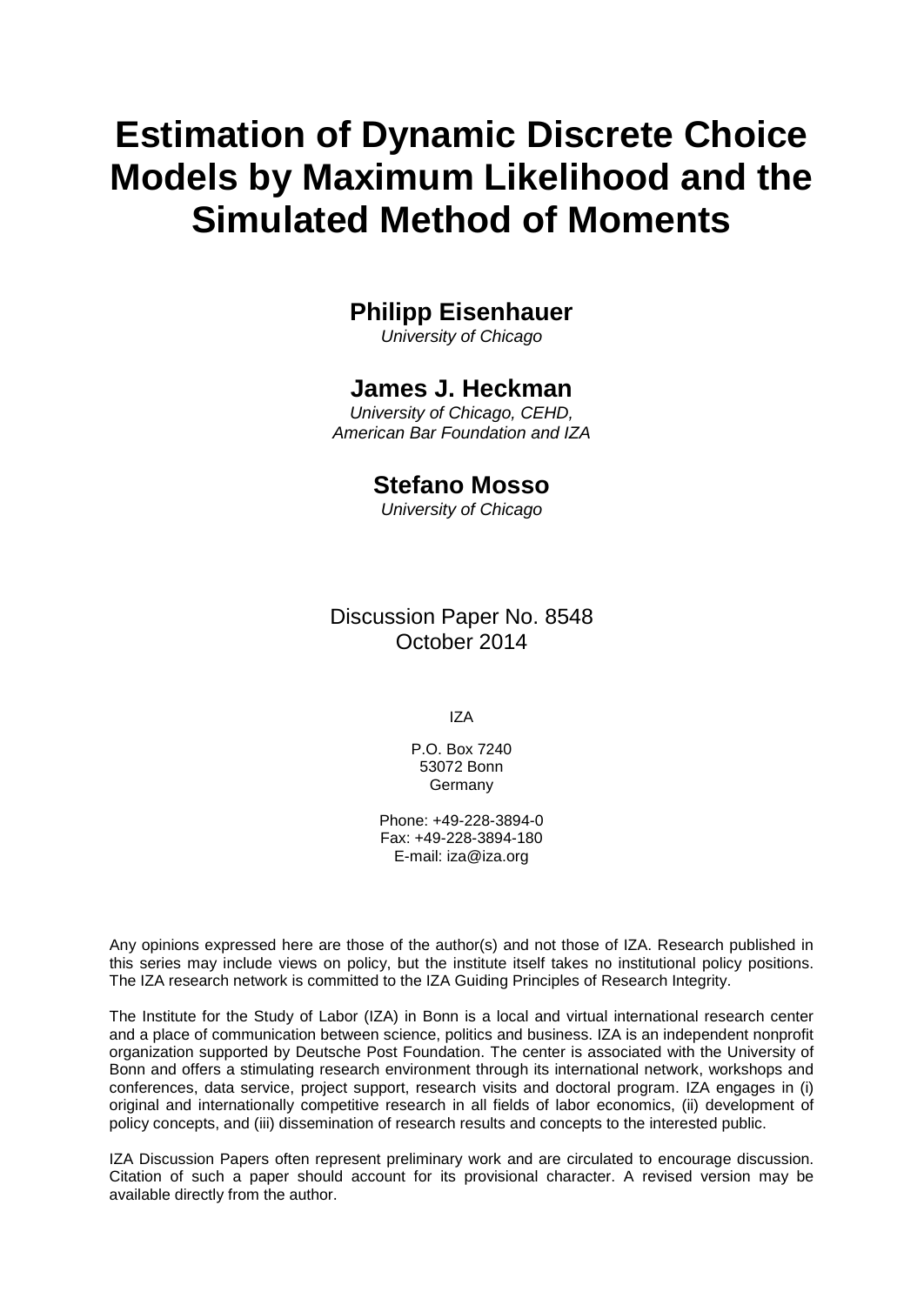IZA Discussion Paper No. 8548 October 2014

# **ABSTRACT**

# **Estimation of Dynamic Discrete Choice Models by Maximum Likelihood and the Simulated Method of Moments[\\*](#page-1-0)**

We compare the performance of maximum likelihood (ML) and simulated method of moments (SMM) estimation for dynamic discrete choice models. We construct and estimate a simplified dynamic structural model of education that captures some basic features of educational choices in the United States in the 1980s and early 1990s. We use estimates from our model to simulate a synthetic dataset and assess the ability of ML and SMM to recover the model parameters on this sample. We investigate the performance of alternative tuning parameters for SMM.

JEL Classification: C13, C15, C35, I21

Keywords: returns to education, dynamic discrete choice, simulation-based estimation

Corresponding author:

Philipp Eisenhauer Department of Economics The University of Chicago 1126 East 59th Street Chicago, IL 60637 USA E-mail: [info@policy-lab.org](mailto:info@policy-lab.org)

We thank George Yates for numerous valuable comments, for excellent computational assistance in developing the maximum likelihood estimator used in this paper, and for assisting in the study of accuracy bounds for the computational algorithm. We thank Edward Sung and Jake Torcasso for their outstanding research assistance. We have benefited greatly from comments received from Chris Flinn, Kenneth Judd, Michael Keane, Bernard Salanié, Petra Todd, and Stefan Wild. We thank the editor and anonymous referees for their valuable comments. This research was supported in part by the American Bar Foundation, the Pritzker Children's Initiative, the Buffett Early Childhood Fund, NICHD 5R37HD065072, 5R01HD054702, the Human Capital and Economic Opportunity Global Working Group - an initiative of the Becker Friedman Institute for Research in Economics - funded by the Institute for New Economic Thinking (INET), and an anonymous funder. Philipp Eisenhauer thanks Prof. Wolfgang Franz and the Centre for European Economic Research (ZEW Mannheim) for their support. The views expressed in this paper are those of the authors and not necessarily those of the funders or commentators mentioned here. The website for this paper is [https://heckman.uchicago.edu/](https://heckman.uchicago.edu/MLvsSMM)  [MLvsSMM.](https://heckman.uchicago.edu/MLvsSMM)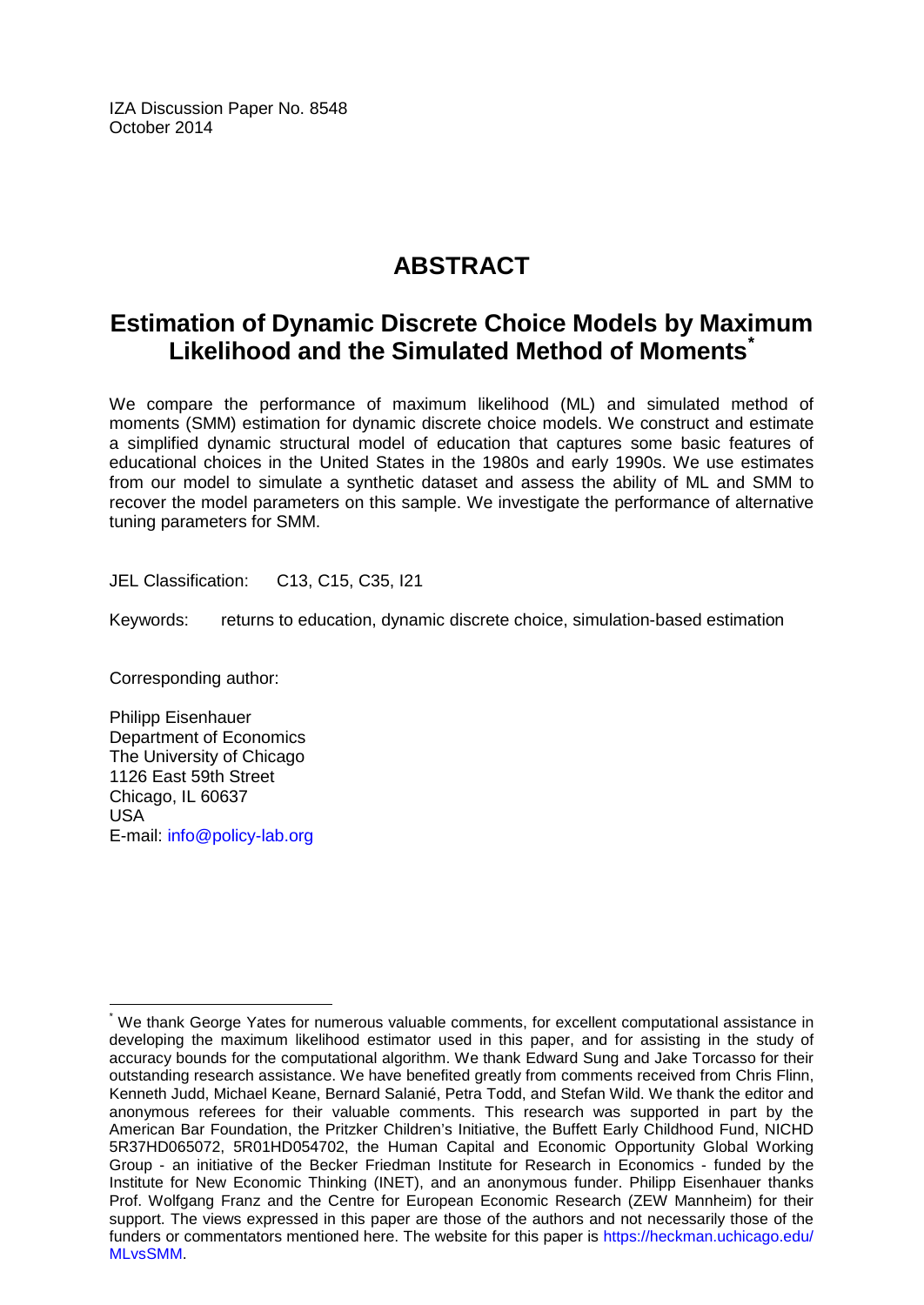### **1 Introduction**

Economic science uses economic theory to guide the interpretation of economic data and to shape policy. Kenneth Wolpin is a model economic scientist who integrates theory and data in a rigorous fashion. He summarizes his philosophy toward empirical research in [Wolpin](#page-48-0) [\(2013\)](#page-48-0). He is a major contributor to structural econometrics with particular emphasis on the study of dynamic discrete choice models. His contributions are both methodological and empirical. His methodological research focuses on promoting methods to increase the reliability of algorithms for structural estimation [\(Eckstein and Wolpin, 1989;](#page-44-0) [Keane et al., 2011\)](#page-46-0) and developing techniques to simplify their empirical implementation. His research on interpolation methods to solve dynamic discrete choice models with a large state space [\(Keane and Wolpin, 1994\)](#page-46-1) is a prominent example. In his empirical contributions, he extensively applies theory-motivated methods to investigate many important issues such as educational attainment [\(Eckstein and Wolpin, 1999;](#page-44-1) [Keane and Wolpin, 1997\)](#page-46-2), the role of credit constraints in educational attainment [\(Keane and Wolpin, 2001\)](#page-46-3), and labor market dynamics [\(Lee and Wolpin,](#page-47-0) [2006,](#page-47-0) [2010\)](#page-47-1).

This paper contributes to the literature on estimating dynamic discrete choice models. It investigates the empirical performance of widely used versions of simulated method of moments (SMM), a computationally tractable method for estimating complex structural models. SMM estimates parameters by fitting a vector of empirical moments to their theoretical counterparts simulated from a structural model [\(McFadden, 1989\)](#page-47-2). We compare its performance against standard maximum likeli-hood (ML) estimation.<sup>[1](#page--1-0)</sup>

<sup>1</sup>Alternative estimation methods have been proposed to overcome the rigidities and complexities of ML estimation. Most require the analyst to characterize the likelihood function but simplify its computation. One of the most popular methods, simulated ML (SML), substitutes the exact likelihood function with a simulated one. An example is the Hajivassiliou-Geweke-Keane (HGK-SML) estimator [\(Geweke, 1989;](#page-45-0) [Hajivassiliou and McFadden, 1998;](#page-45-1) [Keane, 1994\)](#page-46-4) used for multinomial probit estimation. Approximations of the dynamic programming problem have often been combined with SML in models with a large state space [\(Keane and Wolpin, 1994\)](#page-46-1). Another popular method is the conditional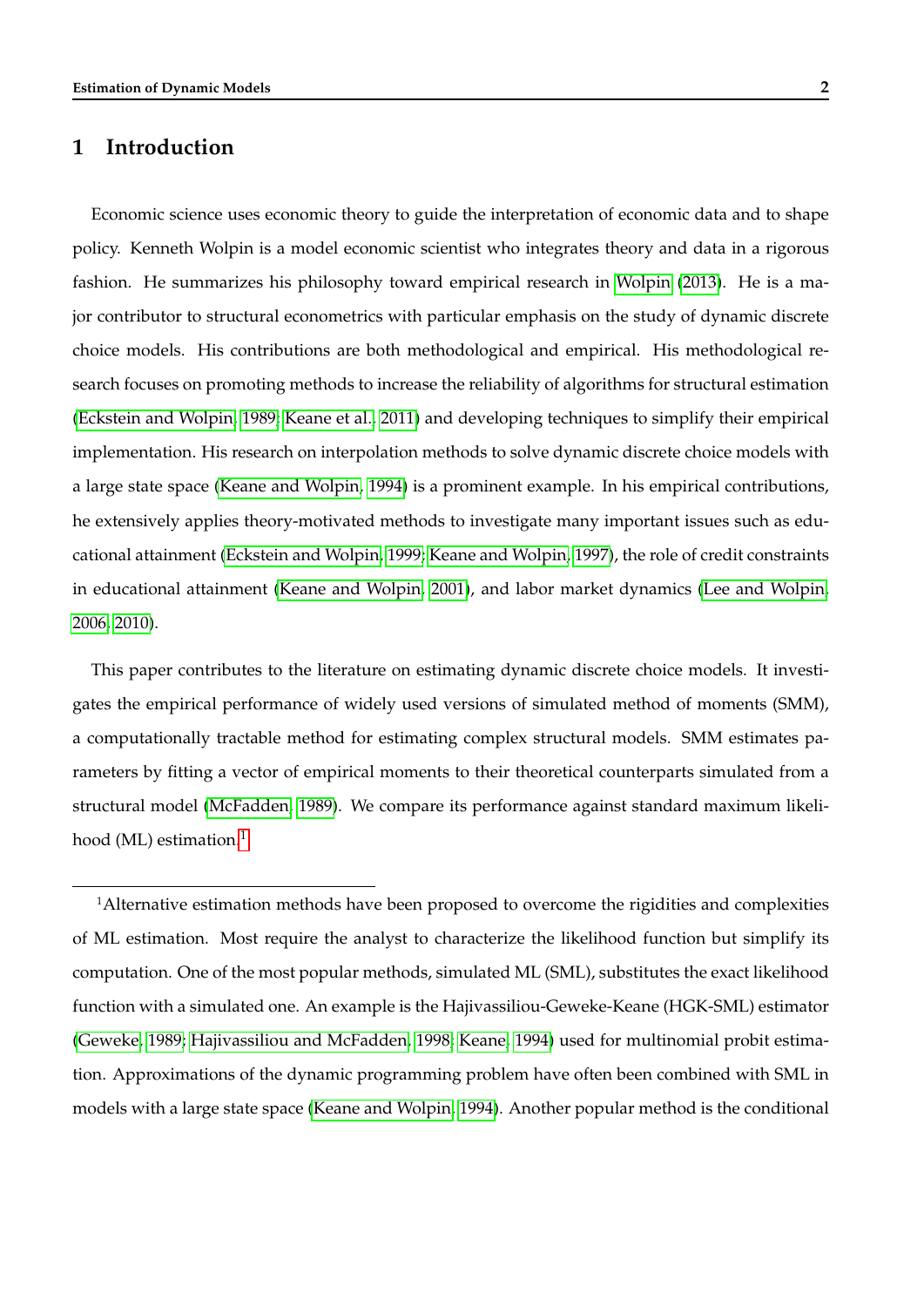We estimate a deliberately simplified dynamic discrete choice model of schooling based on a sample of white males from the National Longitudinal Survey of Youth (1979) using ML. Our model is more restrictive compared to standard dynamic discrete choice models [\(Keane and Wolpin, 1997,](#page-46-2) [2001\)](#page-46-3) with respect to the number of choices and the timing of decisions and outcomes. We restrict agents to binary choices and our model is based on educational states. This allows us to evaluate the likelihood analytically, without the need for any simulation or interpolation [\(Keane, 1994\)](#page-46-4), which provides a clean comparison of ML against simulation-based estimation methods such as SMM. Using the estimates of model parameters, we simulate a synthetic dataset. In a series of Monte Carlo studies we compare estimates based on our precisely calculated ML with those from widely used, computationally tractable versions of SMM. Because our synthetic sample is derived from real data, our analysis provides useful lessons on the performance of SMM for the estimation of structural models.<sup>[2](#page--1-0)</sup>

SMM has been used to estimate models of job search [\(Flinn and Mabli, 2008\)](#page-44-2), educational and occupational choices [\(Adda et al., 2013,](#page-43-0) [2011\)](#page-43-1), household choices [\(Flinn and Del Boca, 2012\)](#page-44-3), stochastic volatility models [\(Andersen et al., 2002;](#page-43-2) [Raknerud and Skare, 2012\)](#page-48-1), and dynamic stochastic general equilibrium models [\(Ruge-Murcia, 2012\)](#page-48-2). SMM can be used for any model, however complex or difficult to compute the likelihood, as long as it is possible to simulate it. Under conditions presented in the literature, the SMM estimator is consistent and asymptotically normal [\(Gouriéroux and Mon](#page-45-2)[fort, 1997\)](#page-45-2). If the score vector for SMM happens to be correctly specified, then SMM is asymptotically efficient [\(Gallant and Tauchen, 1996;](#page-44-4) [Gouriéroux et al., 1993\)](#page-45-3).<sup>[3](#page--1-0)</sup>

choice probabilities (CCP) algorithm first proposed by [Hotz and Miller](#page-46-5) [\(1993\)](#page-46-5) and recently extended to allow for unobserved heterogeneity [\(Arcidiacono and Miller, 2011\)](#page-43-3). Using CCP, a consistent estimator of the model parameters can be derived without the need of the full solution of the dynamic programming problem. The CCP method, however, restricts the flexibility of the estimable models by imposing assumptions which limit the dependence among successive choices. SMM is a more general alternative to ML estimation.

<sup>2</sup>As in [Skrainka](#page-48-3) [\(2011\)](#page-48-3), we use simulation experiments in realistic settings to investigate the finite sample behavior of widely-used estimators.

3See [Nickl and Pötscher](#page-47-3) [\(2010\)](#page-47-3) and [Gach and Pötscher](#page-44-5) [\(2011\)](#page-44-5) for recent additional results.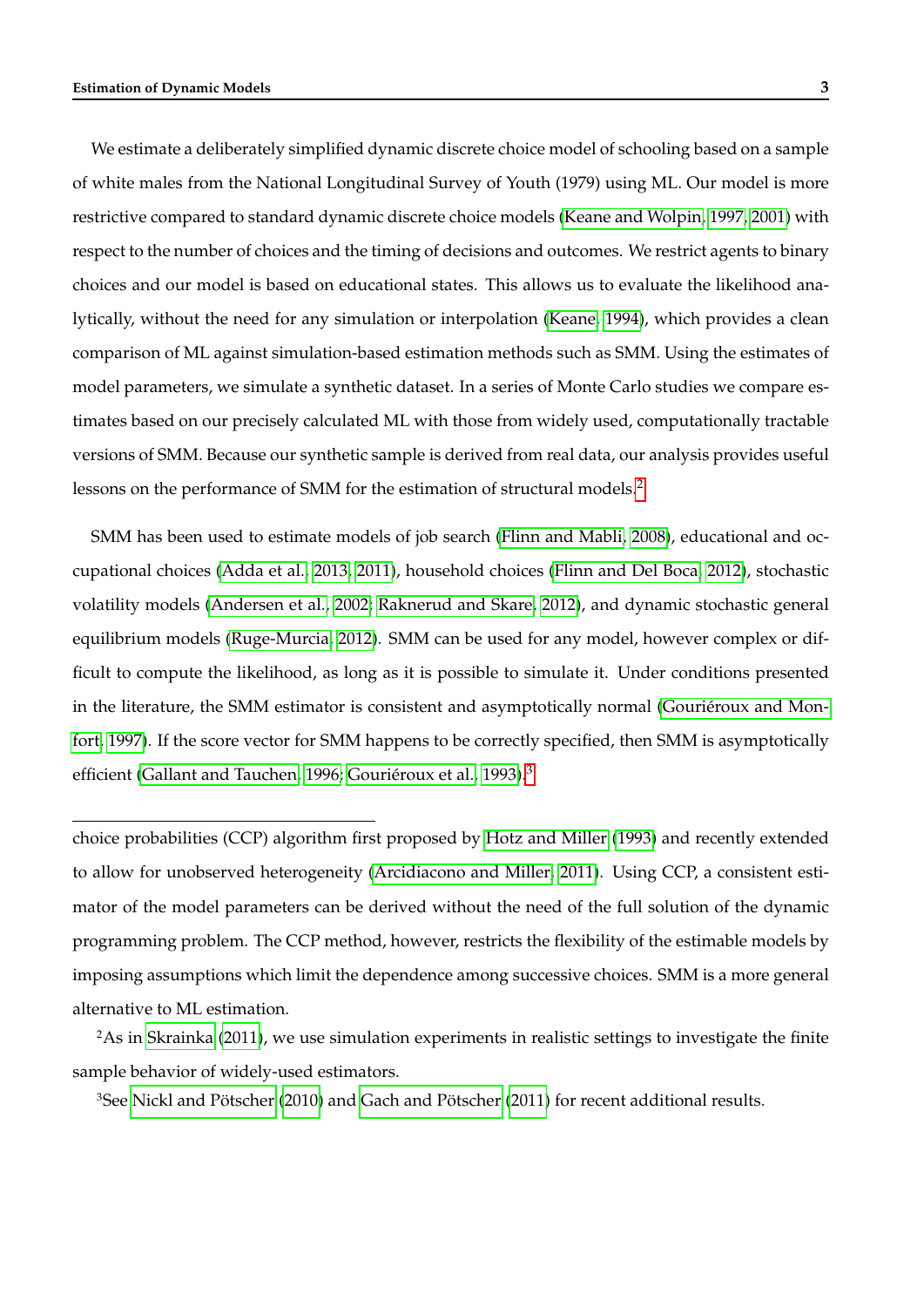Implementing any estimation strategy requires numerous choices. In the case of SMM, users have discretion in selecting: (1) the moments used in estimation, (2) the number of replications used to compute the simulated moments, (3) the moment weighting matrix, and (4) the algorithm used for optimization. It is unclear how such choices affect the performance of the SMM estimator and how they depend on the structure of the model estimated. We propose diagnostic tools to test their validity.

We suggest a Monte Carlo procedure that allows SMM users to gain confidence for their particular implementation of the algorithm. We present a new optimization algorithm for solving derivativefree nonlinear least-squares problems that is well-suited for conventional SMM implementations. A benchmarking exercise demonstrates significant speed improvements compared to the algorithms commonly used in the literature. Combining state of the art optimization methods with parallel computing allows analysts to perform our proposed Monte Carlo exercise even in computation-intensive models.

We present our schooling model in Section [2.](#page-5-0) Section [3](#page-12-0) presents baseline results. Section [4](#page-24-0) outlines our Monte Carlo study and compares the performance of ML and SMM estimation. Section [5](#page-41-0) concludes.

### <span id="page-5-0"></span>**2 Dynamic Model of Educational Choices**

This section presents a computationally tractable dynamic discrete choice model of education and establishes conditions when it is identified. We specify a model with a simple state space by assuming that agents move from one schooling state to the next. Agents are assumed to have two choices at each decision node. The value of each state is determined by its immediate rewards and costs, and by the expected future value of all feasible states made available by a choice. Agents have private information on their own type and form expectations about future states with respect to their current information set.

Our simple specification comes at the expense of a less realistic empirical analysis of the dynamics of schooling choices compared to those of [Keane and Wolpin](#page-46-2) [\(1997,](#page-46-2) [2001\)](#page-46-3) and [Johnson](#page-46-6) [\(2013\)](#page-46-6). We restrict agents to binary choices and our model is based on educational states. We make these assump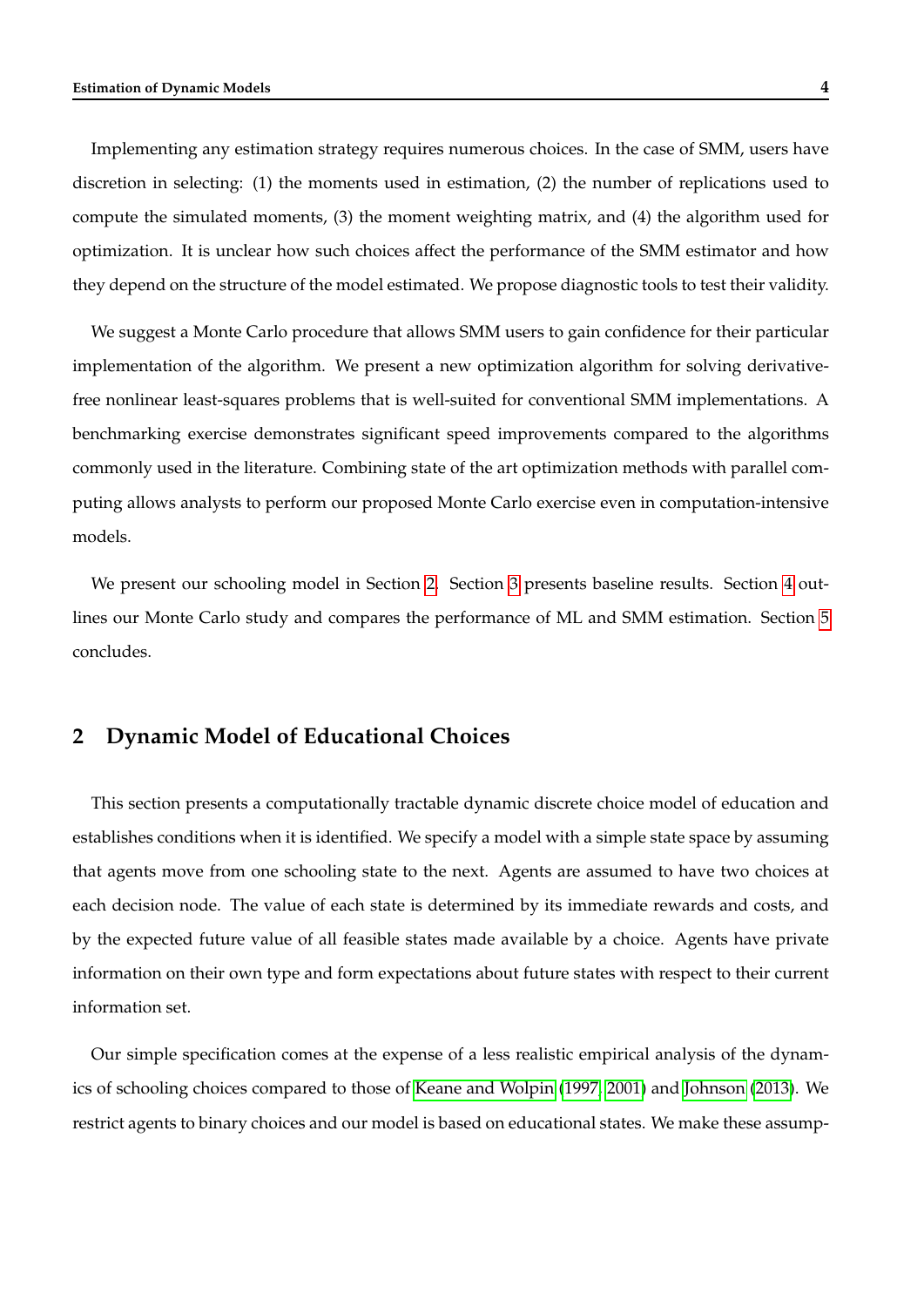tions because they allow us to evaluate the likelihood without any simulation, which provides a clean comparison of ML estimation with simulation-based alternatives.

#### **2.1 Setup**

Given the current state  $s \in S = \{s_1, \ldots, s_N\}$ , let  $S^v(s) \subseteq S$  denote the set of visited states and  $S^f(s) \subseteq S$  the set of feasible states that can be reached from *s*. We collect the choice set of the agent in state *s* in  $\Omega(s) = \{s' | s' \in S^f(s)\}$ . We consider binary choices only, so  $\Omega(s)$  has at most two elements. *Ex post,* the agent receives per period rewards  $R(s') = Y(s') - C(s', s)$  defined as the difference between per period earnings,  $Y(s')$  and the costs  $C(s',s)$  associated with moving from state  $s$  to state *s* 0 . The costs combine monetary expenses such as tuition and psychic costs (e.g. [Cunha et al.](#page-44-6) [\(2005\)](#page-44-6)). We can only identify the differences in the costs for two alternative states. We thus normalize the cost of one of the exits to zero. In the subsequent analysis it is useful to explicitly distinguish between the nonzero  $(\hat{s}')$  and zero cost  $(\tilde{s}')$  exits from *s*. We collect the subset of states with a costly exit in  $S^c$ . We assume earnings and costs are separable functions of observed covariates  $X(s) \in \mathcal{X}$  for earnings and  $Q(\hat{s}', s) \in \mathcal{Q}$  for costs. There is a stochastic component  $(U_Y(s), U_C(\hat{s}', s))$  to each of them. Earnings are expressed as:

<span id="page-6-0"></span>
$$
Y(s) = \mu_s(X(s)) + U_Y(s).
$$
 (1)

The costs of going from state *s* to state  $\hat{s}'$  are defined by:

$$
C(\hat{s}', s) = K_{\hat{s}', s}(Q(\hat{s}', s)) + U_C(\hat{s}', s).
$$
\n(2)

Some variables in  $Q(\hat{s}',s)$  and  $X(s')$  might be the same. Their distinct elements constitute the exclusion restrictions.

We impose a factor structure on the unobservables by postulating that a low dimensional vector of latent factors *θ* is the sole source of dependency among the unobservables of the model [\(Cunha et al.,](#page-44-6)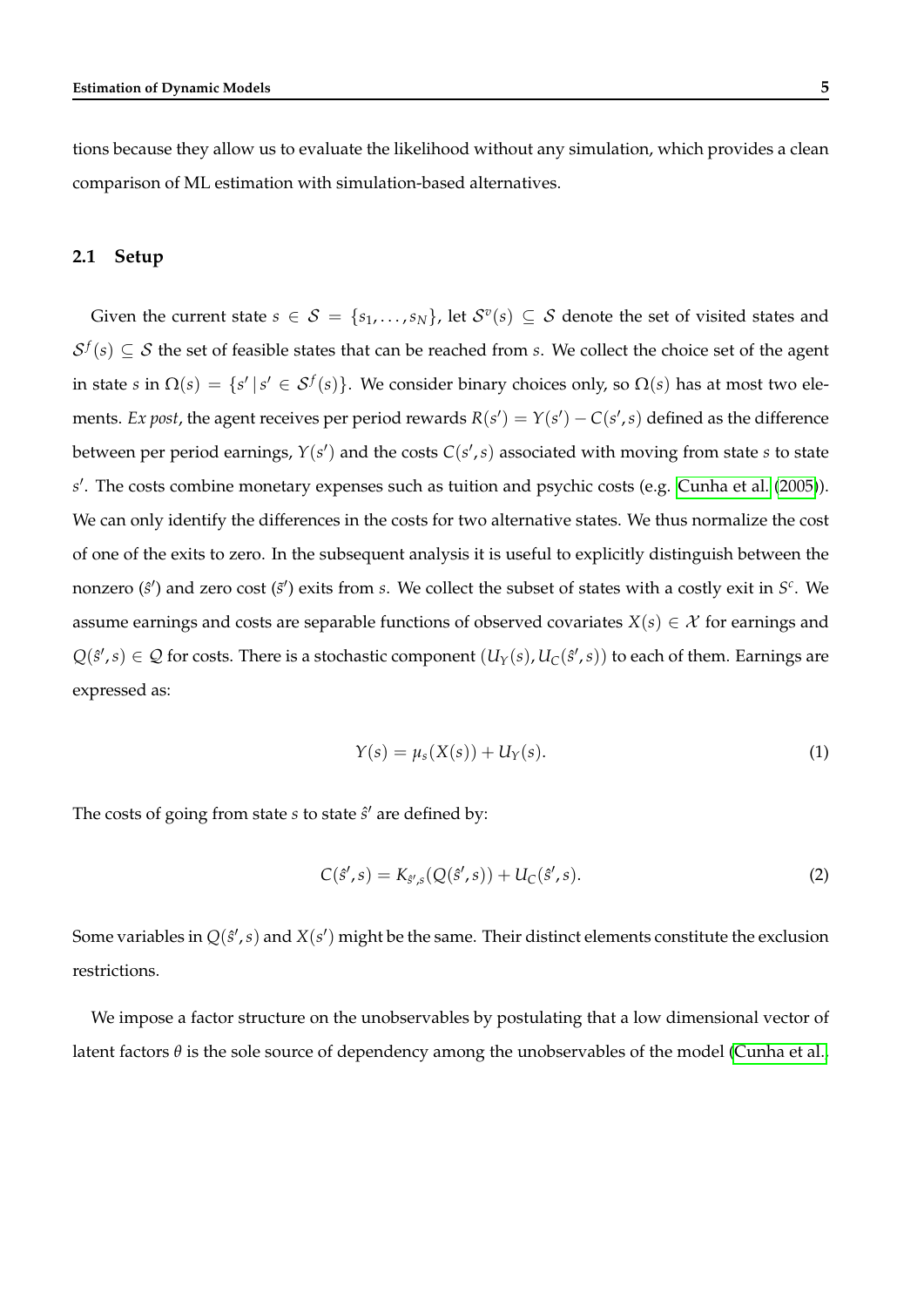[2005;](#page-44-6) [Hansen et al., 2004\)](#page-45-4):

$$
U_Y(s) = \theta' \alpha_s + \epsilon(s) \qquad U_C(\hat{s}', s) = \theta' \varphi_{\hat{s}',s} + \eta(\hat{s}', s).
$$

The individual-specific factors *θ* are known to agents but unknown to the econometrician, while the idiosyncratic shocks  $\epsilon(s)$  and  $\eta(\hat{s}',s)$  are unknown to the econometrician and only known by the agents at different stages of the decision process. The idiosyncratic shocks are independent but not identically distributed. We thus generalize the i.i.d. innovation assumption in [Keane and Wolpin](#page-46-2) [\(1997\)](#page-46-2). The impact of these traits on earnings and costs is given by the factor loadings ( $\alpha_s$ ,  $\varphi_{\beta',s}$ ). We allow for unobservable correlations in outcomes and choices across states through *θ* and the loadings vary by states.

Following [Carneiro et al.](#page-43-4) [\(2003\)](#page-43-4), [Cunha et al.](#page-44-7) [\(2010\)](#page-44-7), and [Heckman et al.](#page-45-5) [\(2013\)](#page-45-5), we assume access to a *J* dimensional vector of individual measures *M* (such as test scores or behavioral indicators) proxying individual factors *θ*. We use the measures as noisy signals of the factors *θ*:

<span id="page-7-0"></span>
$$
M(j) = \mu_j(X(j)) + \theta' \gamma_j + \nu(j) \quad \text{for } j = 1, \dots, J.
$$
 (3)

We assume that  $\varepsilon(s)$ ,  $\eta(\hat{s}',s)$ , and  $\nu(j)$  are mutually independent for all  $j,s,\hat{s}'$ . In measurement system [\(3\)](#page-7-0), we interpret the unobserved factors as individual specific traits.

We assume that agents are risk neutral and maximize discounted lifetime rewards when making their educational choices. When an agent makes his educational choice to proceed from state *s* to *s' ,* he knows the stochastic component of the transition  $\eta(\hat{s}',s)$  but not of future earnings  $\epsilon(s')$ . The assumed timing of the arrival of information is as follows:

| $\epsilon(s')$ realized | $\eta(s', s')$ realized | $s'' \in \Omega(s')$ picked<br>optimally |
|-------------------------|-------------------------|------------------------------------------|
| $S$                     | $s'$                    | $s''$                                    |

The agents know  $X(s)$ ,  $Q(s', s)$ , and  $\theta$  for all *s*. Under this timeline, we define  $\mathcal{I}(s)$  as the information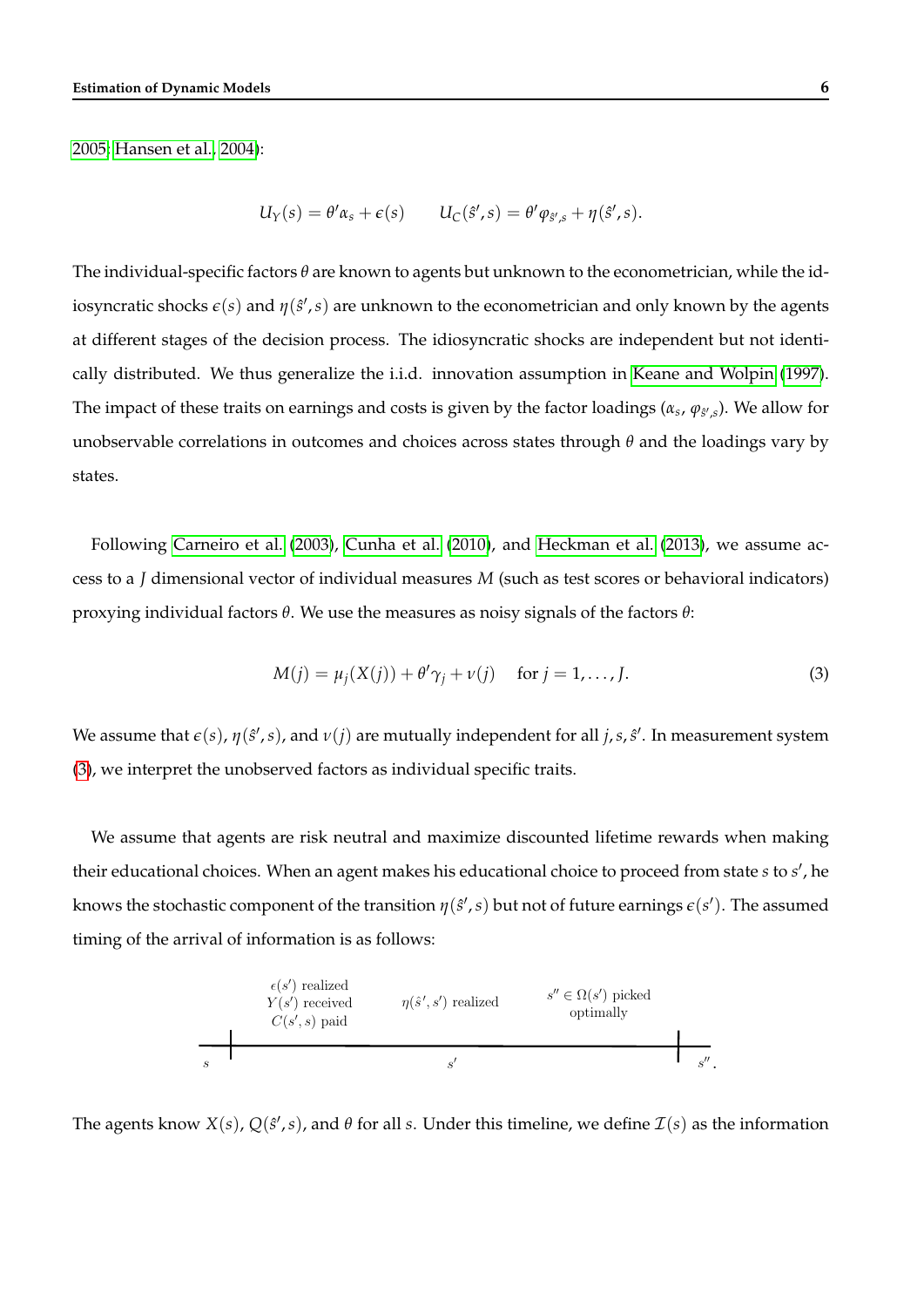set of the agent in state *s* by specifying all components known in the state:

for all 
$$
s \in S^v(s)
$$
  $\eta(\hat{s}', s), \epsilon(s)$   
\nfor  $\hat{s}' \in S^f(s)$   $\eta(\hat{s}', s)$   
\nand for all  $s$   $X(s), Q(\hat{s}', s), \theta$   $\epsilon \mathcal{I}(s)$ .

The agents in state *s* know the costs associated with a transition to any feasible state *s'*. We assume that the agent uses the distributions for the earnings shocks  $\varepsilon(s)$ , denoted by  $F_{E,s}(\varepsilon(s))$ , and for the transition costs shock  $η(ŝ', s)$ , denoted by  $F_{H, ŝ', s}(\eta(ŝ', s))$ , to form expectations about future states. The distributions of the shocks can vary across states. $4$ 

<sup>4</sup>We differ from [Keane and Wolpin](#page-46-2) [\(1997\)](#page-46-2) in our specification of the distribution of the unobserved components. In their specification, agents have different initial conditions for each state variable. The distribution of initial conditions is multinomial with five components. They assume that there are only four types (values) of initial conditions in the population. Serial dependence is induced through the persistence of the initial conditions as determinants of current state variables. In addition, at each age the agent receives five shocks associated with the rewards of each choice. The shocks are joint normally distributed, serially uncorrelated, and they are assumed to be i.i.d. over time.

In our model, we allow for state dependence in the distribution of the unobservables by letting earnings and cost shocks be drawn from normal distributions with different variances at each state and at each transition. Moreover, we allow unobserved portions of cost and return functions to be contemporaneously and serially correlated through their common dependence on the factors *θ*. Our *θ* are normally distributed so we have a continuum of types. The [Keane and Wolpin](#page-46-2) [\(1997\)](#page-46-2) specification of persistent heterogeneity is a version of a factor model in which all factor loadings are implicitly determined (through Bellman iterations) by the parameters of the deterministic portions of cost and return functions and the distribution functions of unobserved variables and the sample distribution of observables. In our approach, the factor loadings are specified independently of the parameters of the deterministic portions of the cost and return functions and the sample distribution of observed variables.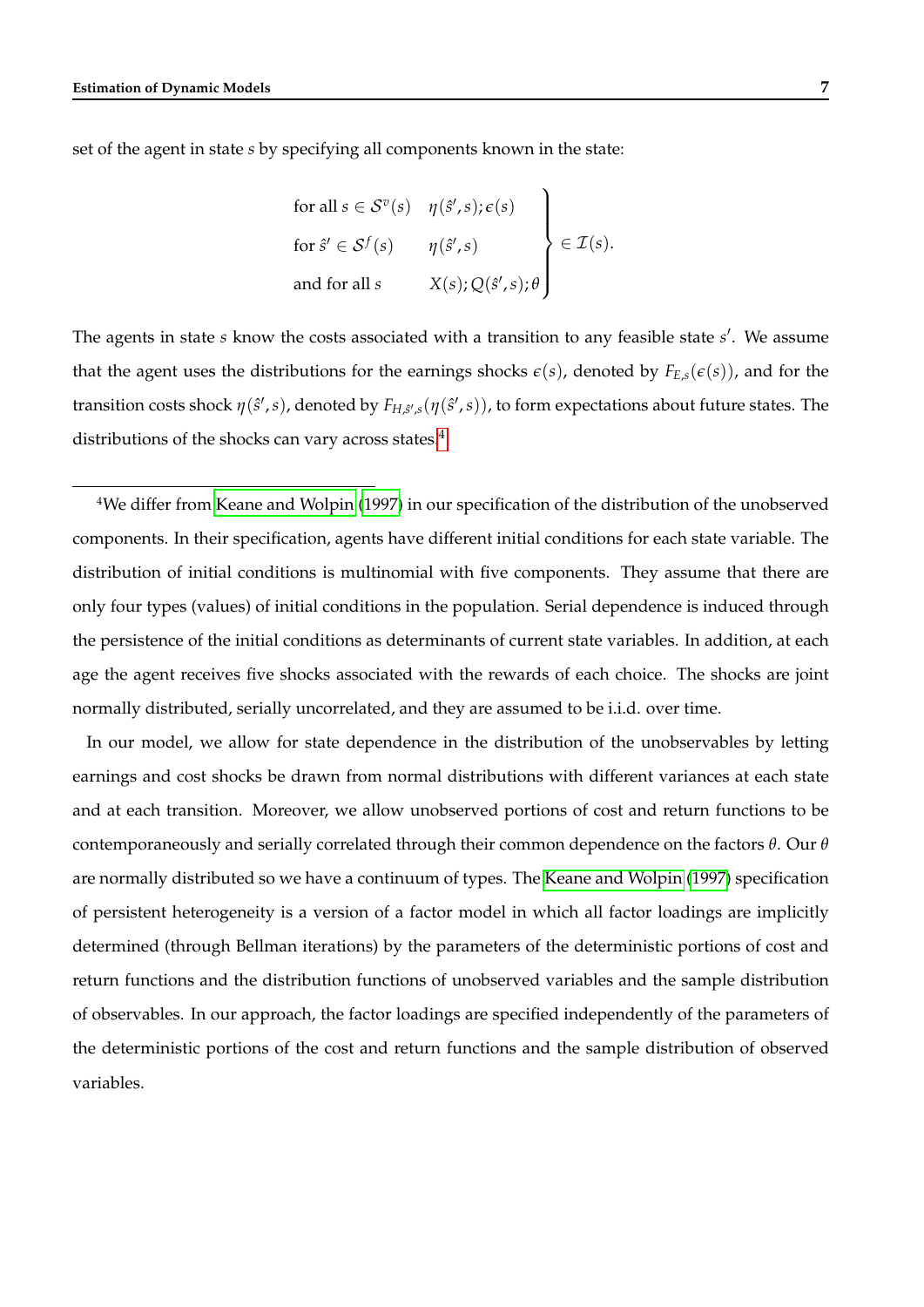We define the agent's value function at state *s*, given the available information in *s*, recursively as:

$$
V(s) = Y(s) + \max_{s' \in \Omega(s)} \left\{ \frac{1}{1+r} \Big( -C(s',s) + \mathbb{E}[V(s') | \mathcal{I}(s)] \Big) \right\}.
$$
 (4)

For future reference we define the continuation value of state *s* as the second term on the right hand side of (4):

<span id="page-9-0"></span>
$$
CV(s) = \max_{s' \in \Omega(s)} \left\{ \frac{1}{1+r} \Big( -C(s', s) + \mathbb{E}[V(s') | \mathcal{I}(s)] \Big) \right\}.
$$
 (5)

The agent's policy function determines the optimal transitions. An agent in *s* chooses his next feasible state *s'* according to the following rule:

$$
s' = \begin{cases} \hat{s}' & \text{if } \mathbb{E}\left[V(\hat{s}') \,|\, \mathcal{I}(s)\right] - C(\hat{s}', s) > \mathbb{E}\left[V(\tilde{s}') \,|\, \mathcal{I}(s)\right] \\ \tilde{s}' & \text{otherwise.} \end{cases} \tag{6}
$$

We now define the returns to schooling and the concept of the option value.

### <span id="page-9-1"></span>**2.2 Returns to Education**

We define the *ex ante* and *ex post* net returns to schooling. The net return (*NR*) to schooling includes per period earnings and costs associated with each educational choice and the option value of future opportunities (discussed in the next subsection). The *ex ante* net returns are defined before the unobservable components of future earnings are realized. They depend on agents' expectations and determine their choices. Standard methods for computing rates of return such as Mincer coefficients or internal rates of returns ignore costs and option values of future opportunities. They are only interpretable for terminal choices and *ex post* realized earnings streams.[5](#page--1-0) We define the *ex ante* net return of *s*ˆ 0 over *s*˜ 0 for an agent currently in state *s* as:

<sup>5</sup>See [Heckman et al.](#page-45-6) [\(2006a\)](#page-45-6) for a discussion of conventional methods for estimating rates of return and their economic interpretation.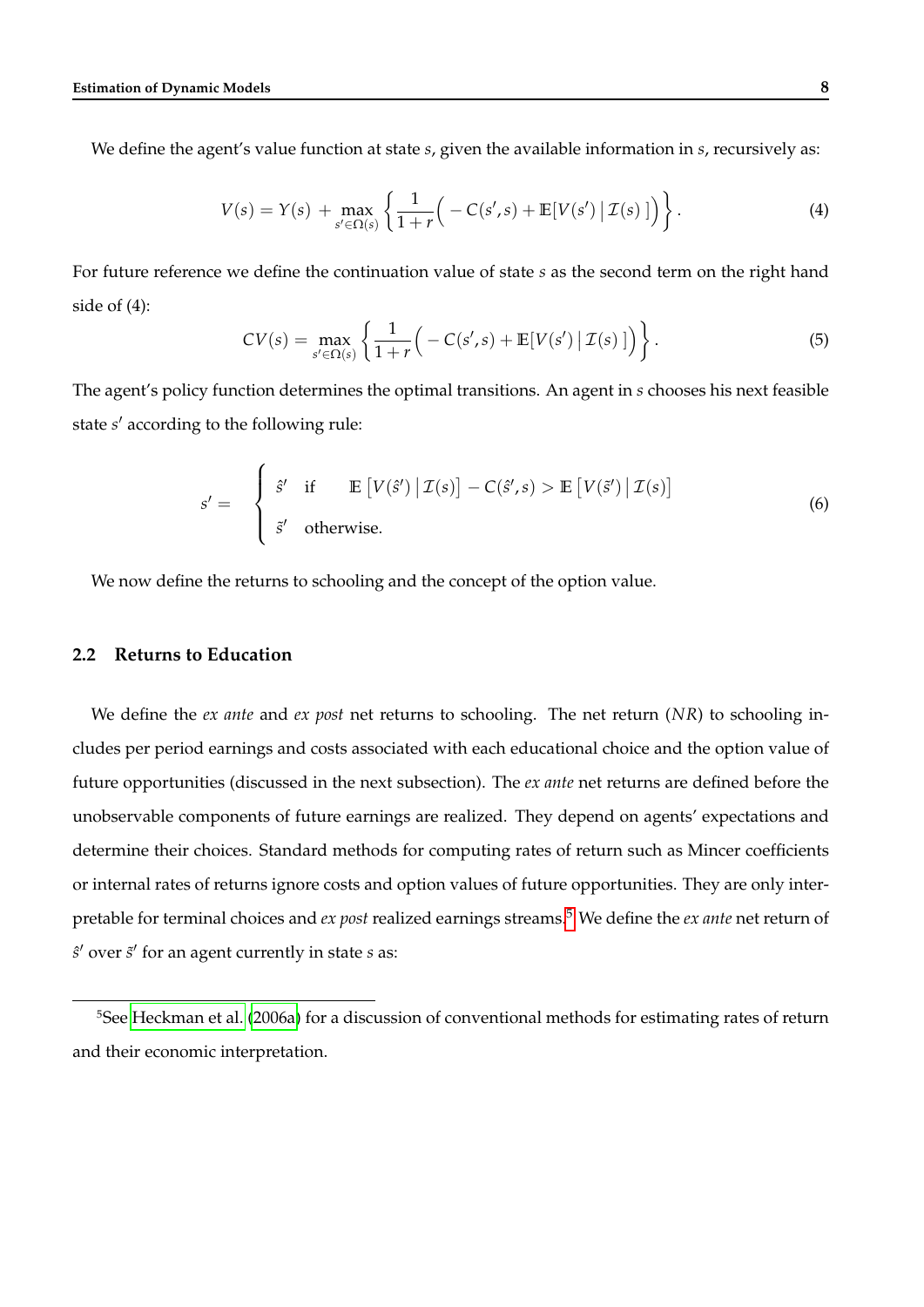$$
\frac{\mathbb{E}\left[V(\hat{s}') - V(\tilde{s}') \,|\, \mathcal{I}(s)\right] - C(\hat{s}',s)}{\mathbb{E}\left[V(\tilde{s}') \,|\, \mathcal{I}(s)\right]} = NR^a(\hat{s}',\tilde{s}',s). \tag{7}
$$

We also define the *ex ante* gross return (*GR*) which includes all future earnings, but omits all costs related to educational choices. Define the gross value of a state *s* recursively as:

$$
\tilde{V}(s) = Y(s) + \frac{1}{1+r} \Big( \mathbb{E} [\tilde{V}(s') | \mathcal{I}(s)] \Big),
$$

where state  $s' \in \Omega(s)$  maximizes the discounted future rewards according to the policy function defined in equation [\(6\)](#page-9-0). Although agents do not base their educational choices upon the gross returns, they are important as they are defined in terms of earnings streams only and are the focus of much applied work reporting rates of return. We define the *ex ante* gross return of  $\hat{s}'$  over  $\tilde{s}'$  for an agent in *s* as:

$$
\frac{\mathbb{E}\left[\tilde{V}(\hat{s}') - \tilde{V}(\tilde{s}') \,|\, \mathcal{I}(s)\right]}{\mathbb{E}\left[\tilde{V}(\tilde{s}') \,|\, \mathcal{I}(s)\right]} = GR^a(\hat{s}', \tilde{s}', s).
$$
\n(8)

We formulate the net and gross *ex post* returns in the same way but use the value functions which include the realizations of the earnings shock. The *ex post* returns can be used to evaluate an agent's regret of his educational choice.

### **2.3 Option Values of Schooling**

Consider a high school enrollee who is contemplating whether to either graduate or drop out. Part of his evaluation of the benefits of high school graduation is the option to start college. From the perspective of state *s* the option value of *s'* is defined as the difference between the value of taking the optimal choice when moving from s' and the fallback value of the zero cost exit  $\tilde{s}$ ". The zero cost exit is usually associated with maintaining the current education level, e.g. remaining a high school graduate and not enrolling in college. Then the option value<sup>[6](#page--1-0)</sup> of feasible state *s'* from the perspective of *s* is:

 $6W$ eisbrod [\(1962\)](#page-48-4) was the first to analyze option values in the context of schooling and human capital accumulation.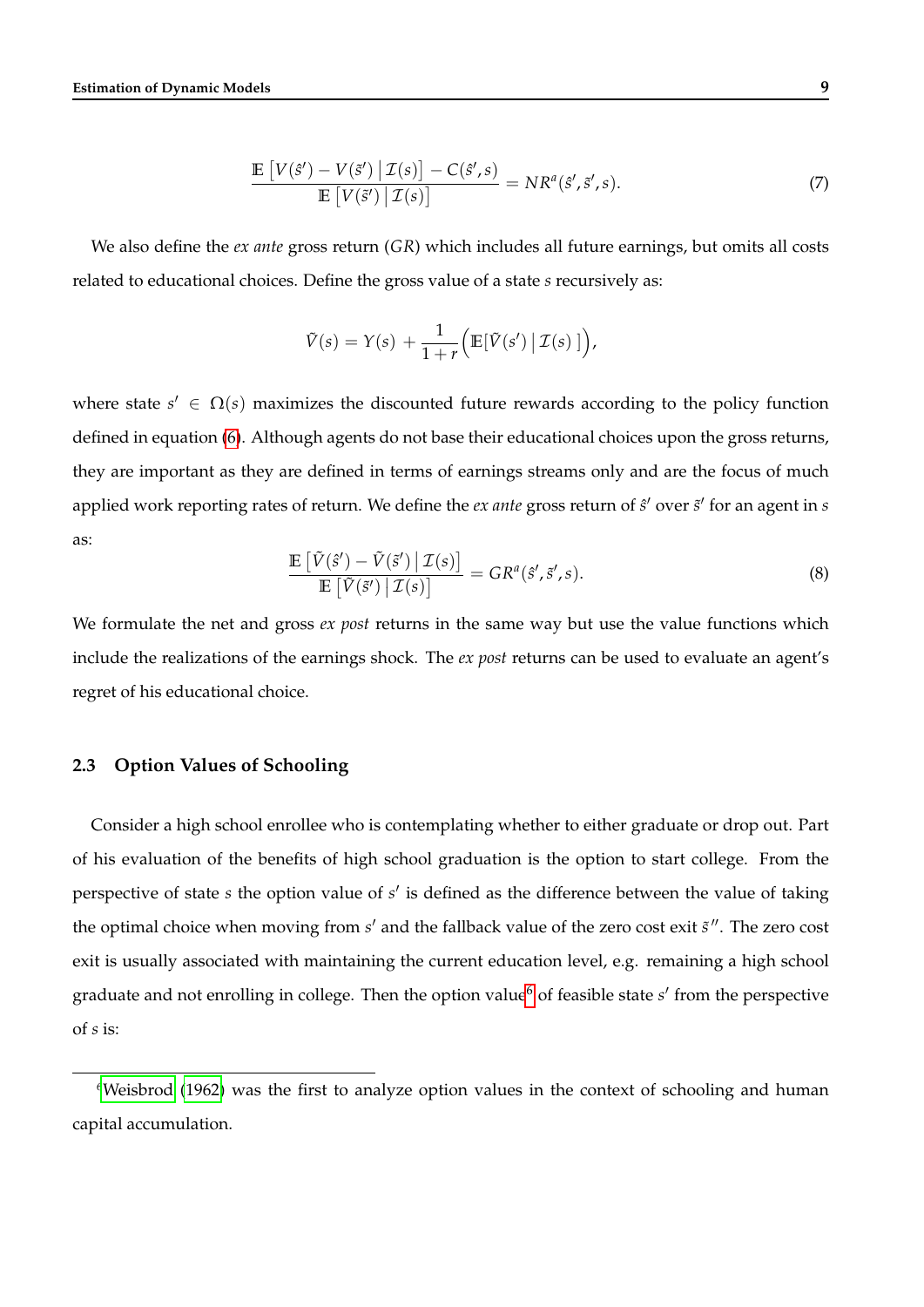<span id="page-11-0"></span>
$$
OV(s', s) =
$$
  
\n
$$
= \frac{1}{1+r} \mathbb{E} \bigg[ \mathbb{E} \bigg[ \max_{s'' \in \Omega(s')} \left\{ V(s'') - C(s'', s') \right\} \bigg| \mathcal{I}(s') \bigg] - \mathbb{E} \bigg[ V(\tilde{s}'') \bigg| \mathcal{I}(s') \bigg] \bigg| \mathcal{I}(s) \bigg]
$$
  
\n
$$
= \frac{1}{1+r} \mathbb{E} \bigg[ \max_{s'' \in \Omega(s')} \left\{ V(s'') - C(s'', s') \right\} - V(\tilde{s}'') \bigg| \mathcal{I}(s) \bigg].
$$
  
\n
$$
= \frac{1}{1+r} \mathbb{E} \bigg[ \max_{s'' \in \Omega(s')} \left\{ V(s'') - C(s'', s') \right\} - V(\tilde{s}'') \bigg| \mathcal{I}(s) \bigg].
$$
  
\n(9)

We define the option value contribution  $OVC(s', s) = \frac{OV(s', s')}{\mathbb{E}\left[V(s')\right]\left|\mathcal{T}\right|}$  $\frac{CV(s,s)}{\mathbb{E}[V(s')|\mathcal{I}(s)]}$  as the relative share of the option value in the overall value of a state. This component is not reported in standard calculations of the Mincer return or the internal rate of return.

#### **2.4 Identification**

Our model is semi-parametrically identified using a straightforward extension of the arguments in [Heckman and Navarro](#page-45-7) [\(2007\)](#page-45-7). The main arguments of the proof, presented in Web Appendix [A,](#page--1-0) consist of using: (1) a limit set argument to identify the joint distribution of earnings and measurements free of selection ("identification at infinity"), (2) the measurement system on the factor structure that facilitates identification of the joint distribution of factors, (3) the choice structure and exclusion restrictions to identify the distribution of costs in the last choice equation, and (4) backward induction to identify relevant distributions in all states showing that the future value function acts as an exclusion restriction in current choices. We can identify all of the parameters of the model including the discount rate.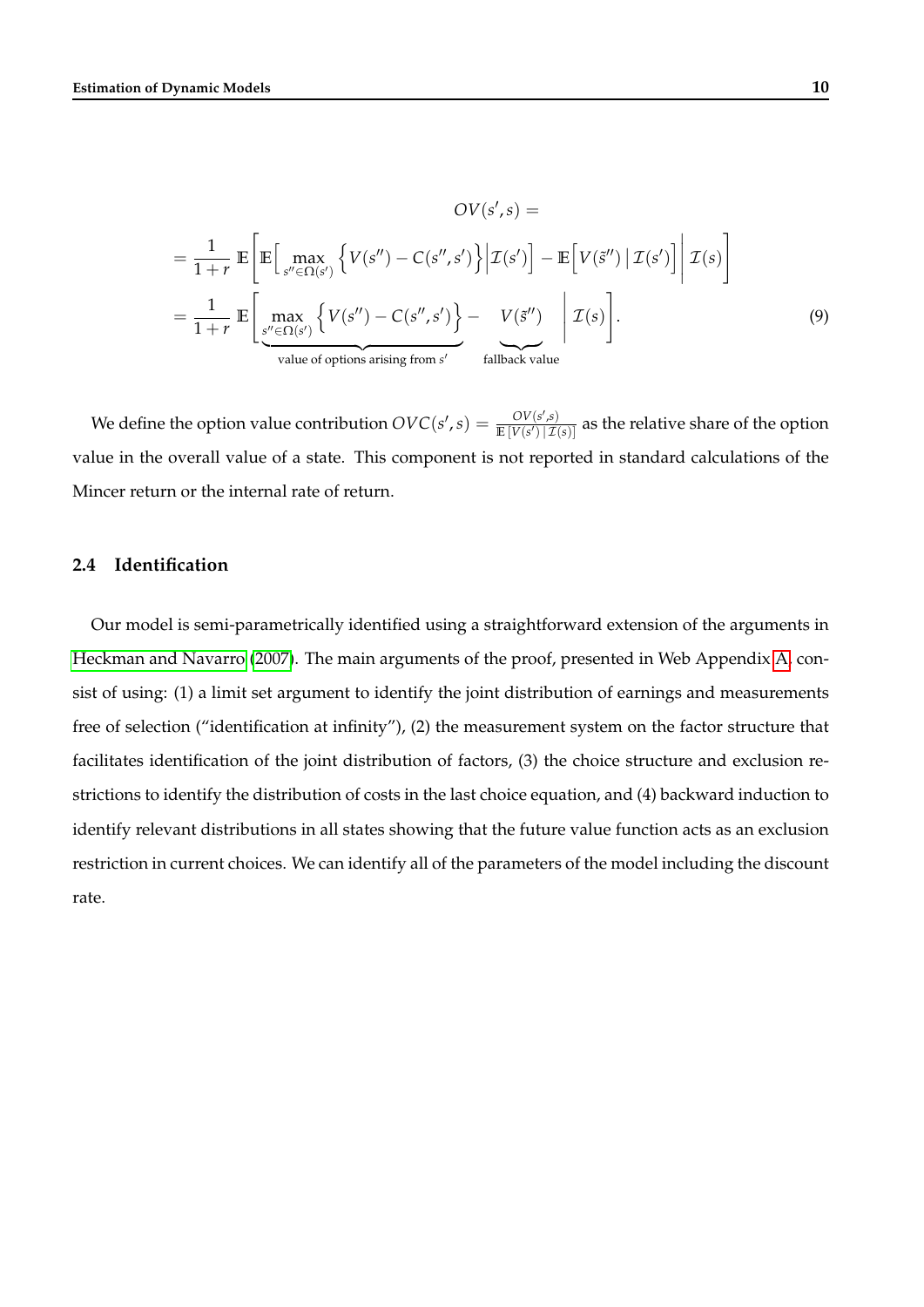## <span id="page-12-0"></span>**3 Baseline Estimates**

We fit the model on a sample of 1,418 white males from the National Longitudinal Survey of Youth of 1979 [\(NLSY79\)](http://www.bls.gov/nls/nlsy97.htm) using ML estimation.[7](#page--1-0) Figure [1](#page-12-1) shows the decision tree for our model.



<span id="page-12-1"></span>

**Notes:**  $\bar{Y}$  refers to average annual earnings in the state in 2005 \$. Obs. refers to the number of observations in the state.

All agents start in high school and decide to either drop out or finish. If they finish high school, they can enroll in college immediately or remain high school graduates with the option to enroll in college later or not at all. Conditional on early or late college enrollment, agents can either graduate or drop out. At each decision node, we designate the lower transition to be the zero cost exit. Our addition of the distinction between late and early enrollment is the only place in the model where time is introduced. We do this to improve the fit of the model and incorporate an important feature of the data on education.

For every state *s*, agents work in the labor market and receive earnings *Y*(*s*). When agents pursue

<sup>7</sup>See Web Appendix [B](#page--1-0) and [Bureau of Labor Statistics](#page-43-5) [\(2001\)](#page-43-5) for a description of our sample and the NLSY79.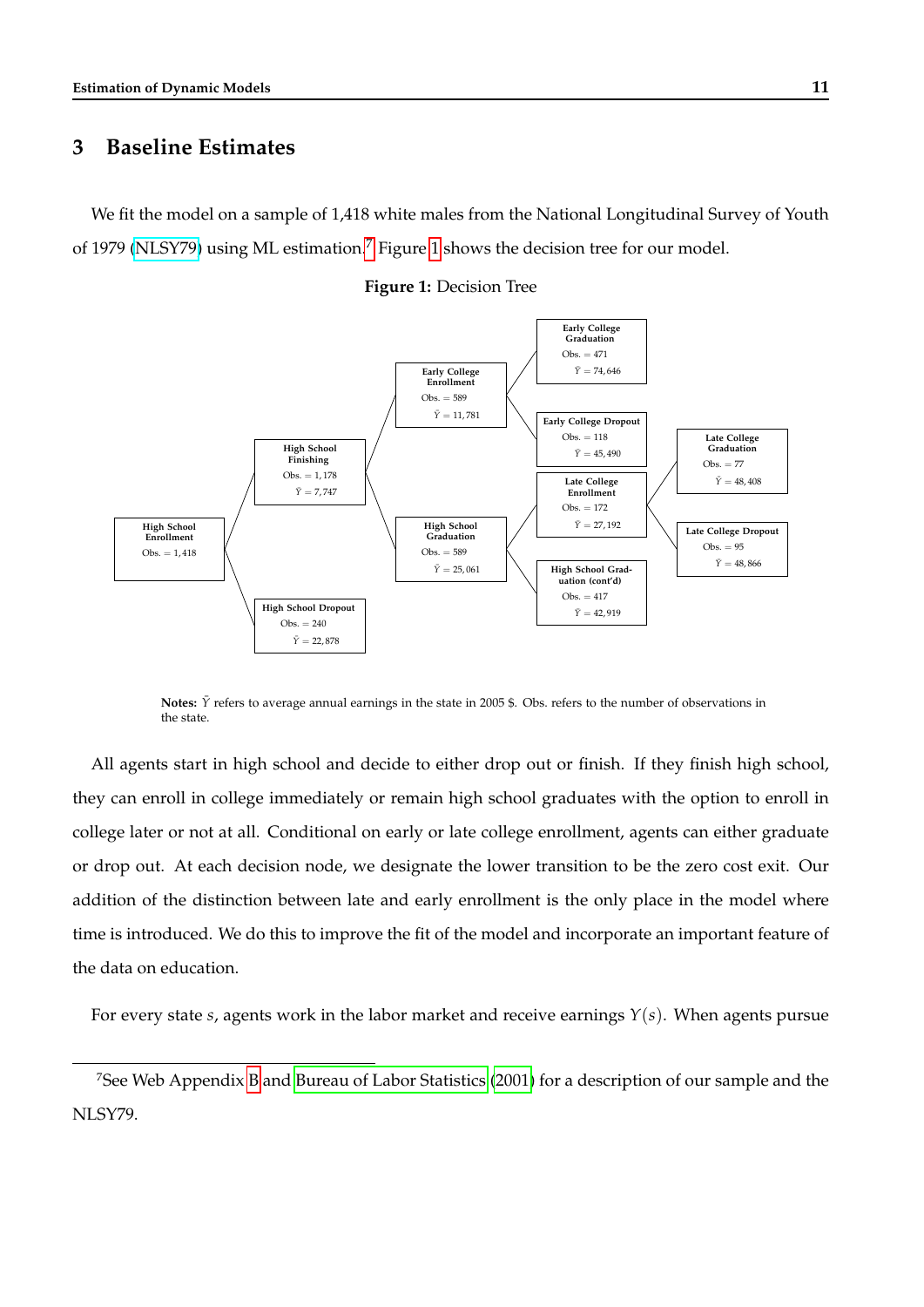higher education by transitioning to the costly state  $\hat{s}'$ , they incur cost  $C(\hat{s}',s)$ . Agents face uncertainty about components of future earnings and costs when determining the *ex ante* value of each state *V*(*s*) given the information available to them. As noted in Section [2,](#page-5-0) we assume that the agent knows his type and all past, present, and future covariates including local labor market conditions. His expectations about the distributions of all future shocks are assumed to be consistent with their actual realizations.

Following [Carneiro et al.](#page-43-4) [\(2003\)](#page-43-4) and [Heckman et al.](#page-46-7) [\(2006b\)](#page-46-7), we assume that the agent's type *θ* is summarized by cognitive and non-cognitive abilities. We use the scores on the Armed Services Vocational Aptitude Battery (ASVAB) as noisy measures on cognitive abilities. For non-cognitive skills, we rely on Rotter and Rosenberg 1980 scores and indicators of risky behaviors such as drug and alcohol use.

In a state *s*, we assign each agent a duration *D*(*s*) based on the number of periods spent in that state. For an agent who spent four years in college, the duration of the college enrollment state will be four. We set the duration for an agent's counterfactual state to the median duration among the agents who actually visit that state. Let *Y*(*t*,*s*) denote the observed earnings in the NLSY79 at time *t* for an agent in state *s*. We collapse all  $Y(t, s)$  within state *s* into one discounted average.

$$
Y(s) = \frac{\sum_{t=1}^{D(s)} \left(\frac{1}{1+r}\right)^{t-1} Y(t,s)}{\sum_{t=1}^{D(s)} \left(\frac{1}{1+r}\right)^{t-1}}.
$$

We do the same for time varying covariates in  $X(s)$  and  $Q(s', s)$ . This setup differs from standard dynamic discrete choice models as the timing of earnings within each state does not matter. We do not estimate the discount factor *r* and instead set  $r = 0.04$ .<sup>[8](#page--1-0)</sup>

We discuss the construction of our sample in Web Appendix [B.](#page--1-0) The NLSY79 only has data up to approximately age 45. We extend the duration of the terminal states up to age 65 using parameters estimated on the available sample to project earnings in unobserved years. The high school enrollment state characterizes initial conditions in our model. We assume earnings and costs are functions of

<sup>8</sup>[Heckman and Navarro](#page-45-7) [\(2007\)](#page-45-7) and Web Appendix [A](#page--1-0) present conditions under which *r* is identified.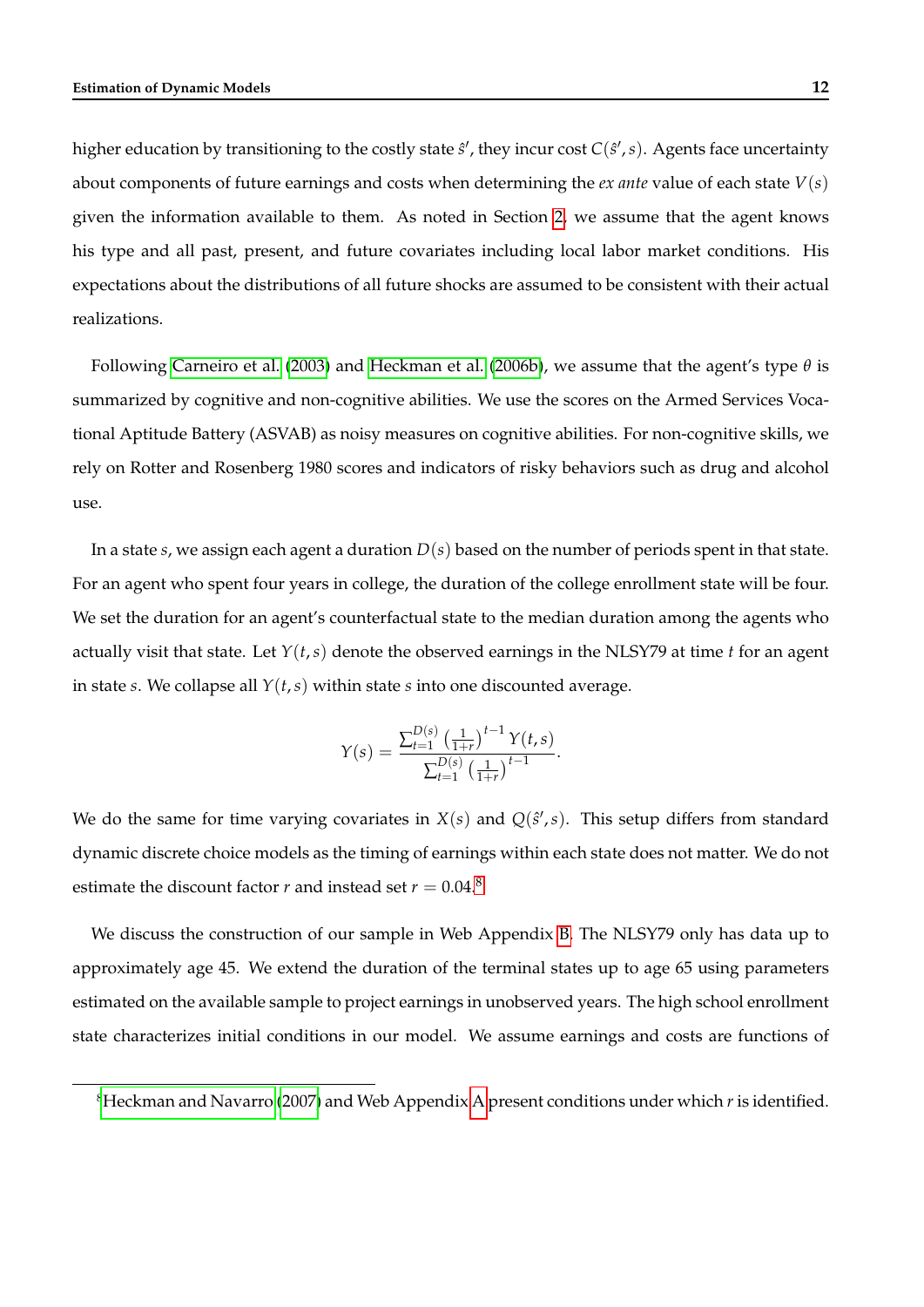standard individual characteristics and local economic conditions.<sup>[9](#page--1-0)</sup>

Figure [1](#page-12-1) presents the average annual earnings and the number of observations by state. Earnings are low during the year of graduation (\$7,747). High school graduates earn (\$42,919) which is almost twice as much as high school dropouts (\$22,878). Our distinction between early and late college enrollment is important. Early enrollees earn much less while in college (\$11,781) compared to late enrollees (\$27,192). Also, early college graduation boosts average annual earnings to \$74,646 compared to only \$48,408 for late graduation. In the case of late college enrollment, the difference in earnings among graduates and dropouts is minor: \$48,408 compared to \$48,866. This explains why in our sample the number of late college dropouts (95) is actually larger than of late college graduates (77). For the case of early enrollment (589), the vast majority graduates (471). The Mincer coefficient is  $0.116$ <sup>[10](#page--1-0)</sup>

#### **3.1 Model Fit**

Table [1](#page-15-0) shows the fit of the model estimated by ML for model fit statistics that are typically used in the literature. Average earnings and state frequencies are well fit by our model. Small discrepancies

 $9$ In each state, earnings depend on the number of children in the household, parental education (as the maximum between the mother's and father's education), indicators for the presence of a baby (child less than 3 years old) in the household, marriage status, urban residence at age 14, the region of residence (North East, North Central, South, and West), hourly wage and unemployment levels in the state of residence for the relevant age group (we use two age groups, younger than 30 years old or older). For the cost equations we exclude the indicator for marriage and the regional dummies, adding instead an indicator for whether the family is intact or not, the number of siblings, and state level tuitions for public two- and four-year colleges for the transitions to college enrollment states. The state representing the conclusion of high school is estimated using only an intercept, the two factors, and an unobservable component. All transition and outcome equations also include the cognitive and non-cognitive factor and an idiosyncratic unobserved component.

<sup>10</sup>Web Appendix [C](#page--1-0) presents additional descriptive statistics and estimates of conventional internal rates of return.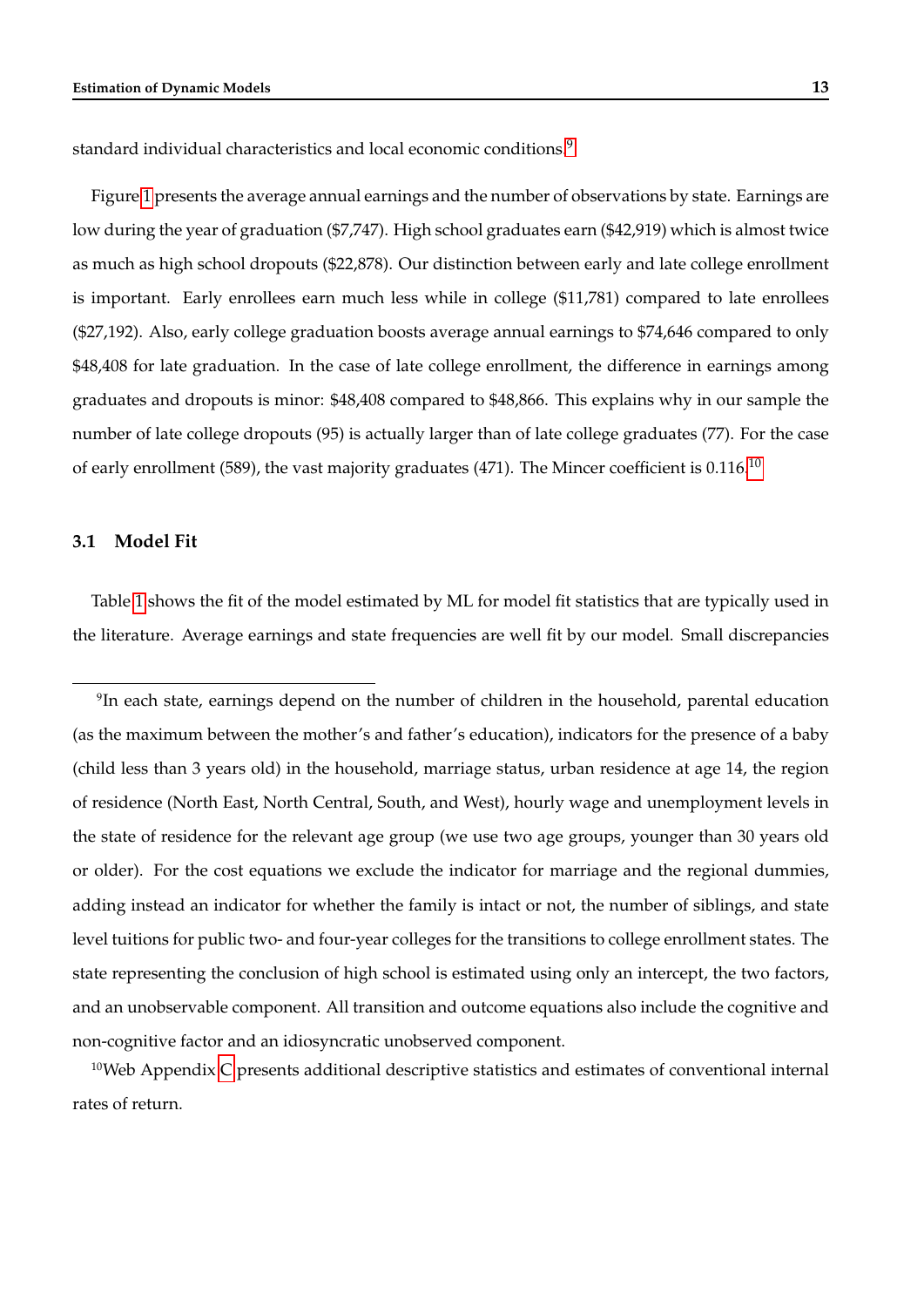<span id="page-15-0"></span>show up for terminal states. Terminal states are populated by very few agents, which requires us to constrain the outcome and cost parameters of terminal college states to be the same for early and late transitions.

|                                 | Average Earnings |      | <b>State Frequencies</b> |      |  |
|---------------------------------|------------------|------|--------------------------|------|--|
| <b>State</b>                    | Observed         | ML   | Observed                 | ML   |  |
| High School Finishing           | 0.77             | 0.78 | 0.83                     | 0.86 |  |
| High School Dropout             | 2.29             | 2.57 | 0.17                     | 0.14 |  |
| Early College Enrollment        | 1.18             | 1.40 | 0.42                     | 0.40 |  |
| <b>High School Graduation</b>   | 2.51             | 2.48 | 0.42                     | 0.45 |  |
| Early College Graduation        | 7.47             | 6.77 | 0.33                     | 0.29 |  |
| Early College Dropout           | 4.55             | 3.84 | 0.08                     | 0.11 |  |
| Late College Enrollment         | 2.72             | 2.54 | 0.12                     | 0.14 |  |
| High School Graduation (cont'd) | 4.29             | 3.83 | 0.29                     | 0.32 |  |
| Late College Graduation         | 4.84             | 6.16 | 0.05                     | 0.08 |  |
| Late College Dropout            | 4.89             | 4.95 | 0.07                     | 0.06 |  |

#### **Table 1:** Cross Section Model Fit

**Notes:** Earnings are discounted using the within state duration and measured in units of \$10,000. Statistics are calculated on the NLSY79 sample and for ML based on 50,000 simulated agents using the parameter estimates. State frequencies are unconditional.

Comparing the fit of the model to cross section moments is a weak criterion for a dynamic model. A more exacting criterion is to predict sequences of educational choices [\(Heckman, 1981\)](#page-45-8). We follow [Heckman and Walker](#page-46-8) [\(1990\)](#page-46-8) and [Heckman](#page-45-9) [\(1984\)](#page-45-9) and use  $\chi^2$  goodness of fit tests to examine our model's performance. In Table [2](#page-16-0) we report the *p*-value of a joint test of the relative share of agents for each state for all realizations of selected covariates.<sup>[11](#page--1-0)</sup> For most cells the fit is good.

<sup>&</sup>lt;sup>11</sup>In the  $\chi^2$  test, the predicted covariate distributions depends on estimated parameters. We do not adjust the test statistic to account for parameter estimation error as suggested by [Heckman](#page-45-9) [\(1984\)](#page-45-9)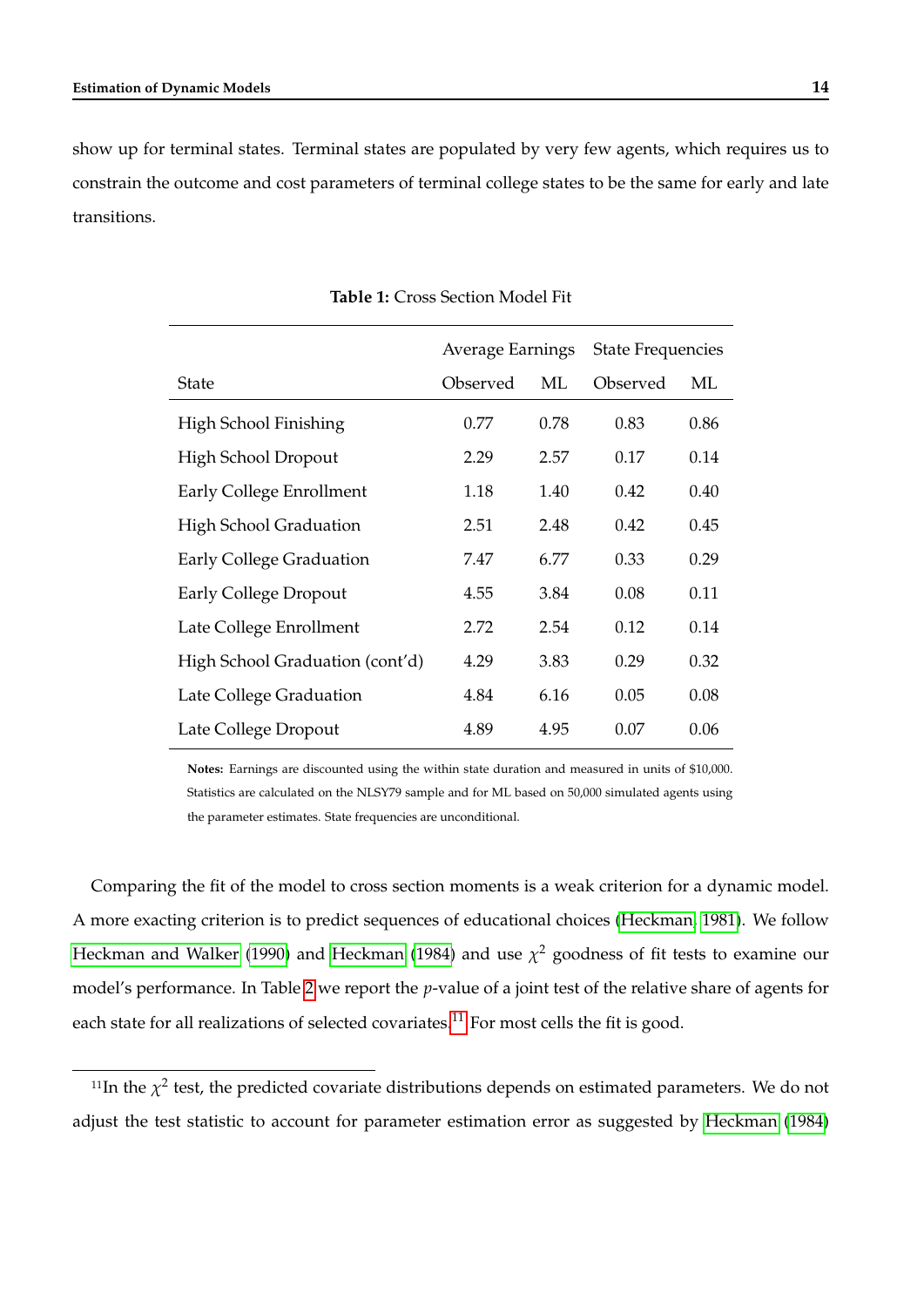<span id="page-16-0"></span>

| State                           | Number of Children | Baby in Household | Parental Education | <b>Broken Home</b> |
|---------------------------------|--------------------|-------------------|--------------------|--------------------|
| High School Dropout             | 0.77               | 0.26              | 0.37               | 0.03               |
| High School Finishing           | 0.88               | 0.73              | 0.55               | 0.35               |
| High School Graduation          | 0.91               | 0.94              | 0.65               | 0.91               |
| High School Graduation (cont'd) | 0.95               | 0.33              | 0.40               | 0.85               |
| Early College Enrollment        | 0.46               | 0.54              | 0.01               | 0.15               |
| Early College Graduation        | 0.06               | 0.86              | 0.00               | 0.14               |
| Early College Dropout           | 0.33               | 0.27              | 0.54               | 0.75               |
| Late College Enrollment         | 0.80               | 0.23              | 0.90               | 0.60               |
| Late College Graduation         | 0.90               | 0.39              | 0.90               | 0.60               |
| Late College Dropout            | 0.89               | 0.42              | 0.91               | 0.76               |

**Table 2:** Conditional Model Fit

One exception (at a 5% significance level) is *Parental Education*, where we fail to fit the observed patterns for early college enrollment and early college graduation. For *Broken Home*, we overpredict the relative share of individuals from a broken home among high school dropouts. For all other variables and states, the *p*-values indicate that the model is consistent with the data. Because tests within covariates across all states are not independent, we use a Bonferroni test to evaluate the joint hypothesis that the predicted covariate distributions fit at each state. The test is based on the maximum  $\chi^2$  statistic over all states for each covariate. A 5% Bonferroni test is passed by all covariates besides *Parental Education*. Here, the poor prediction for early college graduates leads to an overall rejection.

#### **3.2 Economic Implications**

We now present the economic implications of our baseline results. We first discuss the impact of unobserved abilities on educational choices and earnings and then turn to the role of psychic costs and option values for the net returns to schooling. We conclude with a counterfactual policy evaluation.

because the adjustments are usually slight [\(Heckman and Walker, 1990\)](#page-46-8).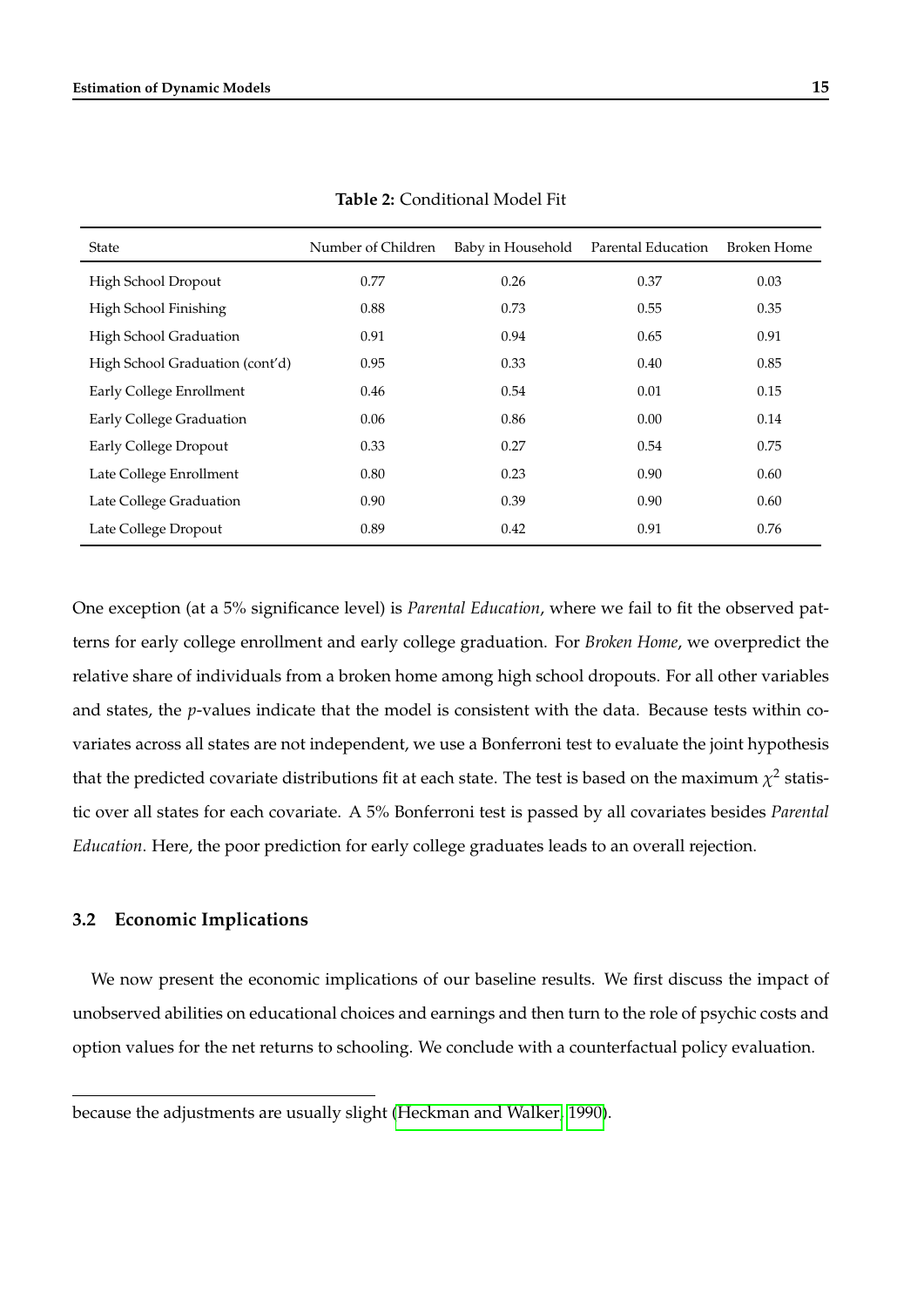#### **3.2.1 Impact of Abilities**

Figure [2](#page-17-0) shows the share of agents in each of the final states by deciles of the overall factor distribution. The distributions of abilities differ substantially across schooling outcomes. Early college graduates (*COEE*) are strong in cognitive and non-cognitive abilities. High school dropouts (*HSD*) are weak in both. High school graduates who never enroll in college (*HSG*) are weak in cognitive abilities but quite strong in non-cognitive abilities.

<span id="page-17-0"></span>

**Figure 2:** Ability Distributions by Final Education

**Notes:** We simulate a sample of 50,000 agents based on the estimates of the model.

Figure [3](#page-21-0) shows the transition probabilities to each state by factor deciles. Higher cognitive skills increase the likelihood of continued educational achievement for all choices. The effect of non-cognitive abilities is mixed. While they clearly increase the likelihood of finishing high school, higher noncognitive skills decrease the probability of late college enrollment (conditional on working after high school graduation). Delay of college enrollment is associated with lower levels of non-cognitive skills.

#### **3.2.2 Returns to Education**

Figure [4](#page-22-0) presents the *ex ante* net return to schooling by factor deciles. The effect of latent skills on returns differs by state. The return of finishing high school is strongly affected by the non-cognitive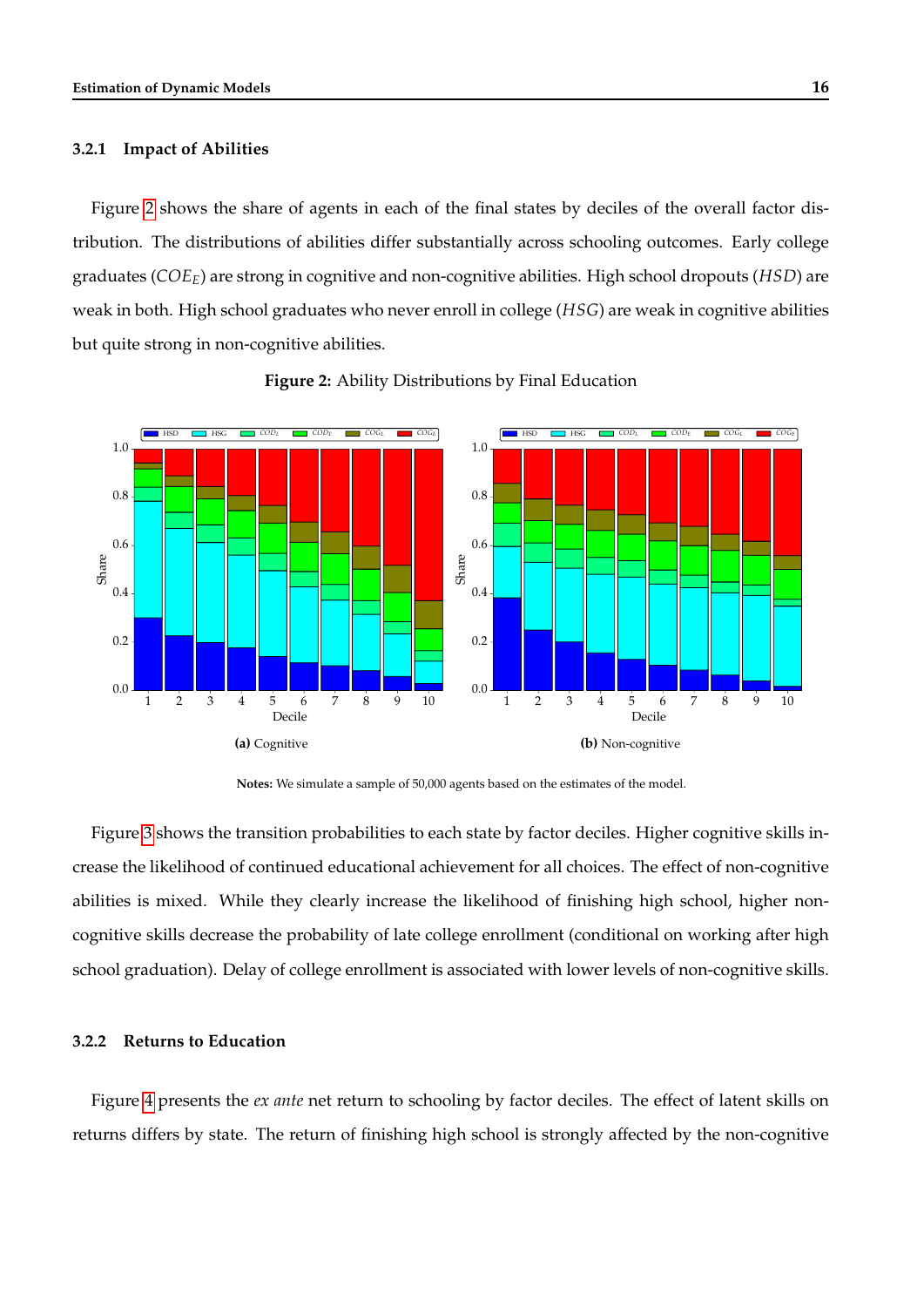factor. Usually the effect of cognitive skills is more pronounced. Nevertheless, our estimates show evidence of strong complementarity between abilities and schooling for most states. Figure [4](#page-22-0) also presents median returns. The median net return for early college enrollment is around zero and the return of delayed enrollment even negative (-21%). College dropouts pay the cost of college without benefiting from the much larger returns of graduating. The returns from graduating late (10%) are much smaller than for those graduating early (50%). We report the difference between net and gross returns as part of Figure [4.](#page-22-0)

Psychic costs are crucial determinants of net returns. For example, the median gross return for early and late college enrollment is positive, while the median net return is negative in both cases. As only agents with a positive net return choose to continue their education, this follows directly from our estimates (and the data) as more than half of the agents that are faced with the decision to enroll in college refrain from doing so.

We estimate the overall costs associated with each educational choice. Our estimated costs combine monetary expenses such as tuition and psychic costs. Table [3](#page-19-0) reports the average costs associated with each transition. It reports the second, fifth, and eighth decile of their distribution to document their substantial heterogeneity. Costs are key components of the net returns, ignoring them results in strongly biased estimates. The largest costs are associated with early and late college enrollment. These are the only states with psychic as well as monetary costs from tuition. Enrolling early costs the equivalent of \$273,000 compared to \$553,000 for late enrollment. At least 20% of agents have negative schooling costs in most states. They experience psychic benefits. For high school graduation, even the average cost is negative. Psychic costs play a dominant role in explaining schooling decisions. This is an unsatisfactory feature of the models in the literature (see e.g. [Cunha et al.](#page-44-6) [\(2005\)](#page-44-6), [Abbott et al.](#page-43-6) [\(2013\)](#page-43-6)).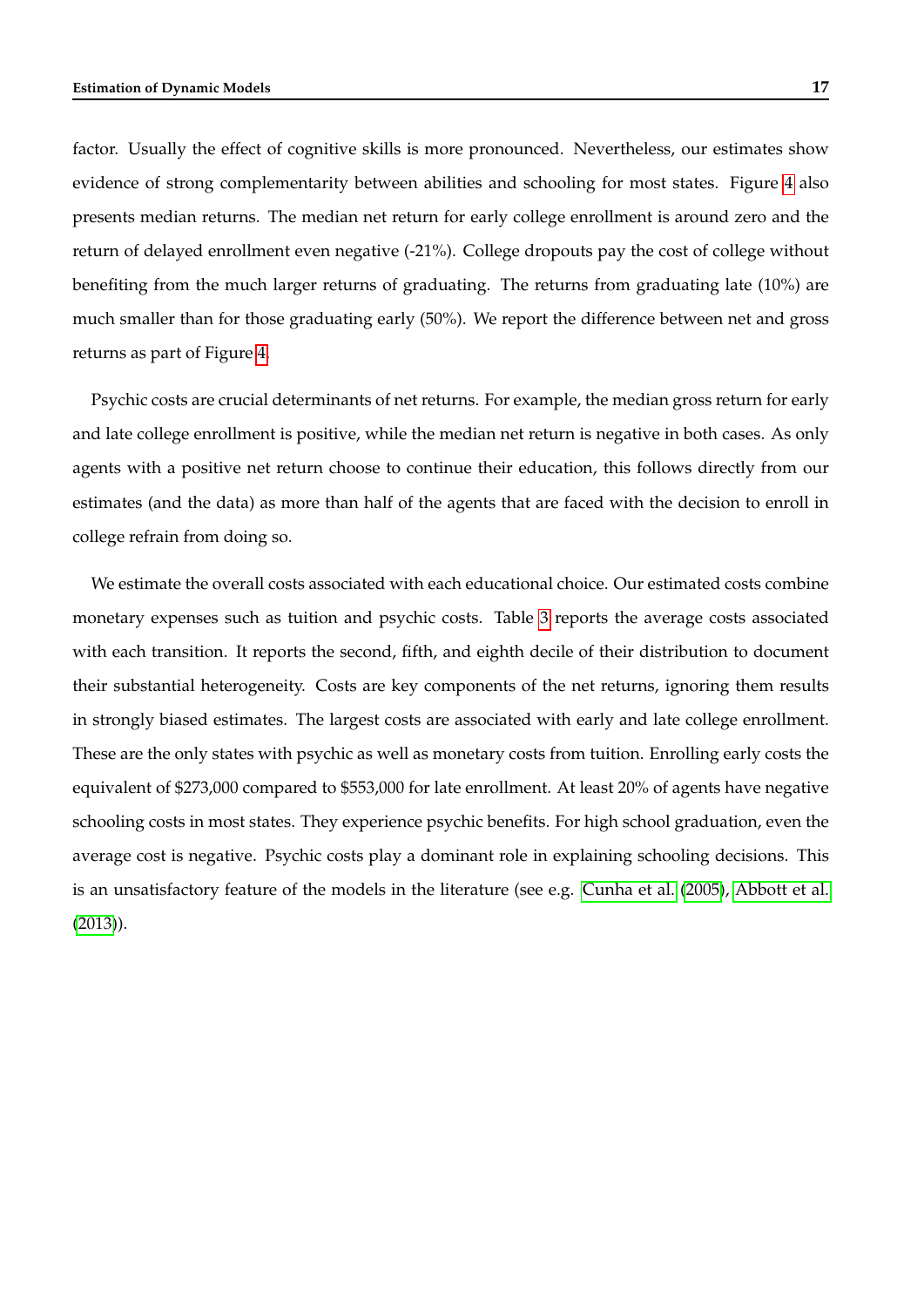<span id="page-19-0"></span>

| <b>State</b>             | Mean      | $2^{nd}$ Decile $5^{th}$ Decile |           | $8^{th}$ Decile |
|--------------------------|-----------|---------------------------------|-----------|-----------------|
| High School Finishing    | $-2.38**$ | $-5.52***$                      | $-2.40**$ | $0.79*$         |
| Early College Enrollment | 2.73      | $-0.65$                         | 2.69      | 6.10            |
| Early College Graduation | 1.82      | $-3.88$                         | 1.89      | 7.61            |
| Late College Enrollment  | $5.53**$  | 1.72                            | $5.48**$  | $9.37**$        |
| Late College Graduation  | 1.13      | -4.72                           | 1.35      | 7.32            |

**Table 3:** Costs

**Notes:** We simulate a sample of 50,000 agents based on the estimates of the model. We condition on the agents that actually visit the relevant decision state. Costs are in units of \$100,000. We determine the accuracy of our estimates using the simulation approach proposed by [Krinsky and Robb](#page-47-4) [\(1986,](#page-47-4) [1990\)](#page-47-5) with 1,200 replications. Level of Significance: \*\*\* 1%, \*\* 5%, \* 10%.

*Ex ante* and *ex post* returns do not necessarily agree because agents cannot predict their future earnings. Decisions that are optimal for an agent *ex ante* might be suboptimal *ex post*. For this reason, we calculate the percentage of agents experiencing regret, i.e., those agents for whom the *ex post* and *ex ante* returns do not agree in sign.<sup>[12](#page--1-0)</sup> A substantial share of late college enrollees (34%) regret the decision to graduate. For finishing high school, the share is much smaller (4%). However, 24% of high school dropouts regret their decision.

#### **3.2.3 Option Values of Schooling**

Our structural model allows us to calculate the option values of educational choices.<sup>[13](#page--1-0)</sup> We defined the option value in equation [\(9\)](#page-11-0) as the difference in the value associated with the optimal continuation of choices versus the fallback value. Figure [5](#page-23-0) shows the option values conditional on the deciles of the

<sup>12</sup>See Web Appendix [C](#page--1-0) for additional results on *ex post* returns and regret.

<sup>&</sup>lt;sup>13</sup>Other models taking into account option values have been proposed by [Comay et al.](#page-44-8) [\(1973\)](#page-44-8), [Cunha](#page-44-9) [et al.](#page-44-9) [\(2007\)](#page-44-9), [Heckman et al.](#page-45-10) [\(2014a\)](#page-45-10), and [Trachter](#page-48-5) [\(2014\)](#page-48-5). See also [Cameron and Heckman](#page-43-7) [\(1993\)](#page-43-7).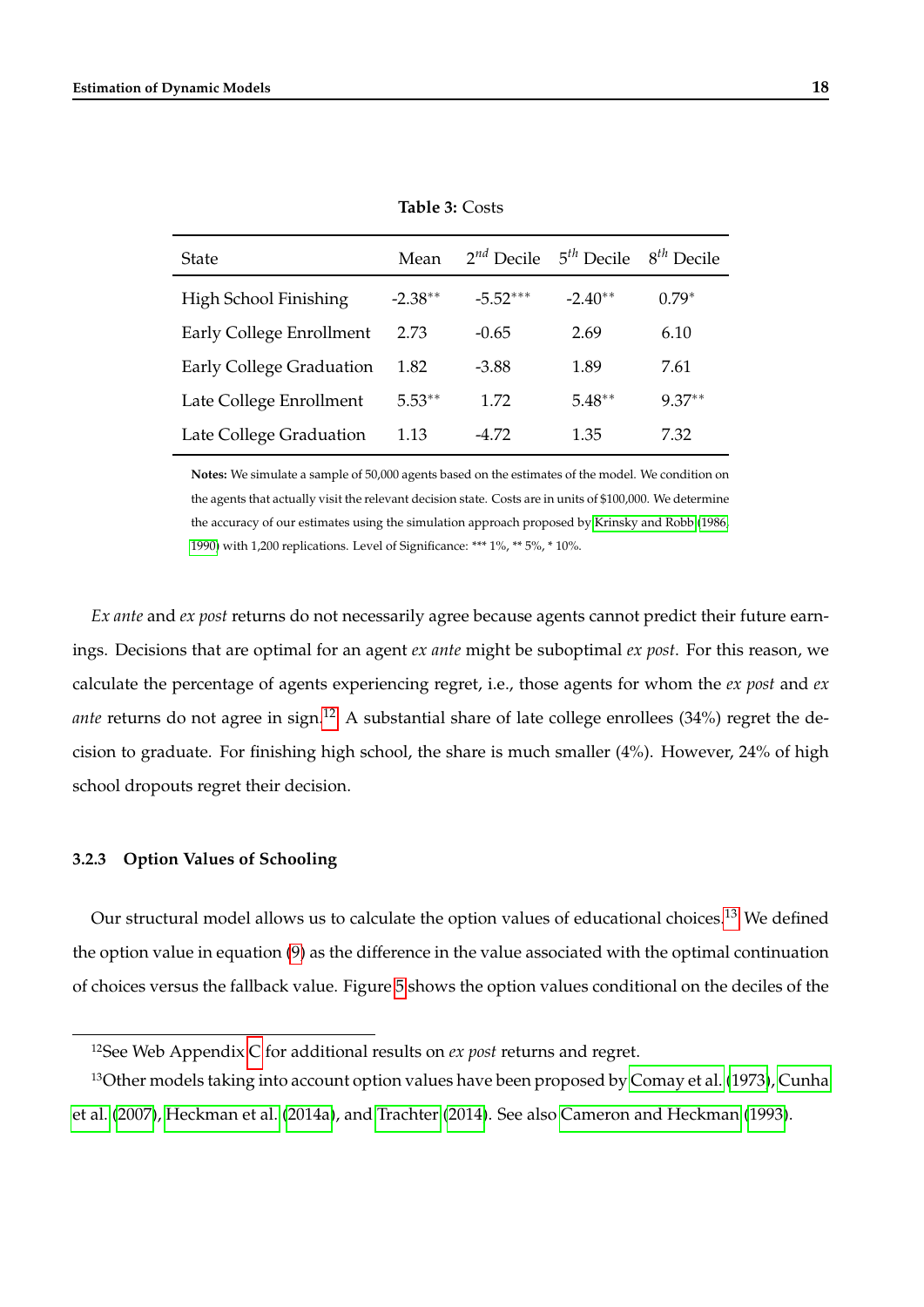factor distributions, their median (*OV*), and their contribution to the total value of each state (*OVC*). The option values make a sizable contribution to the overall value of the states and vary by abilities.

Early college enrollment has the highest option value as graduation yields a large gain in earnings compared to dropping out. As the net returns to college graduation increase in cognitive and noncognitive abilities, so does the option value of college enrollment.

#### **3.2.4 Policy Analysis**

Counterfactual policy analysis is one of the main motivations for the estimation of dynamic structural models [\(Wolpin, 2013\)](#page-48-0). We investigate the impact of a 50% reduction in tuition cost on agents' college going decisions. We simulate 50,000 agents from our model and compare their educational choices under the baseline regime and the policy alternative. Agents are forward-looking and due to the sequential decision tree, reducing tuition for college attendance already increases high school graduation rates by one percentage point as its option value increases. Overall college enrollment increases by roughly ten percentage points as many high school graduates now decide to enroll in college. The increase is evenly split between early and late enrollment. However, there are considerable differences in graduation rates among those induced to enter into college depending on the time of enrollment. About half of the new early enrollees will eventually graduate, while only a quarter of the late enrollees will do so as well.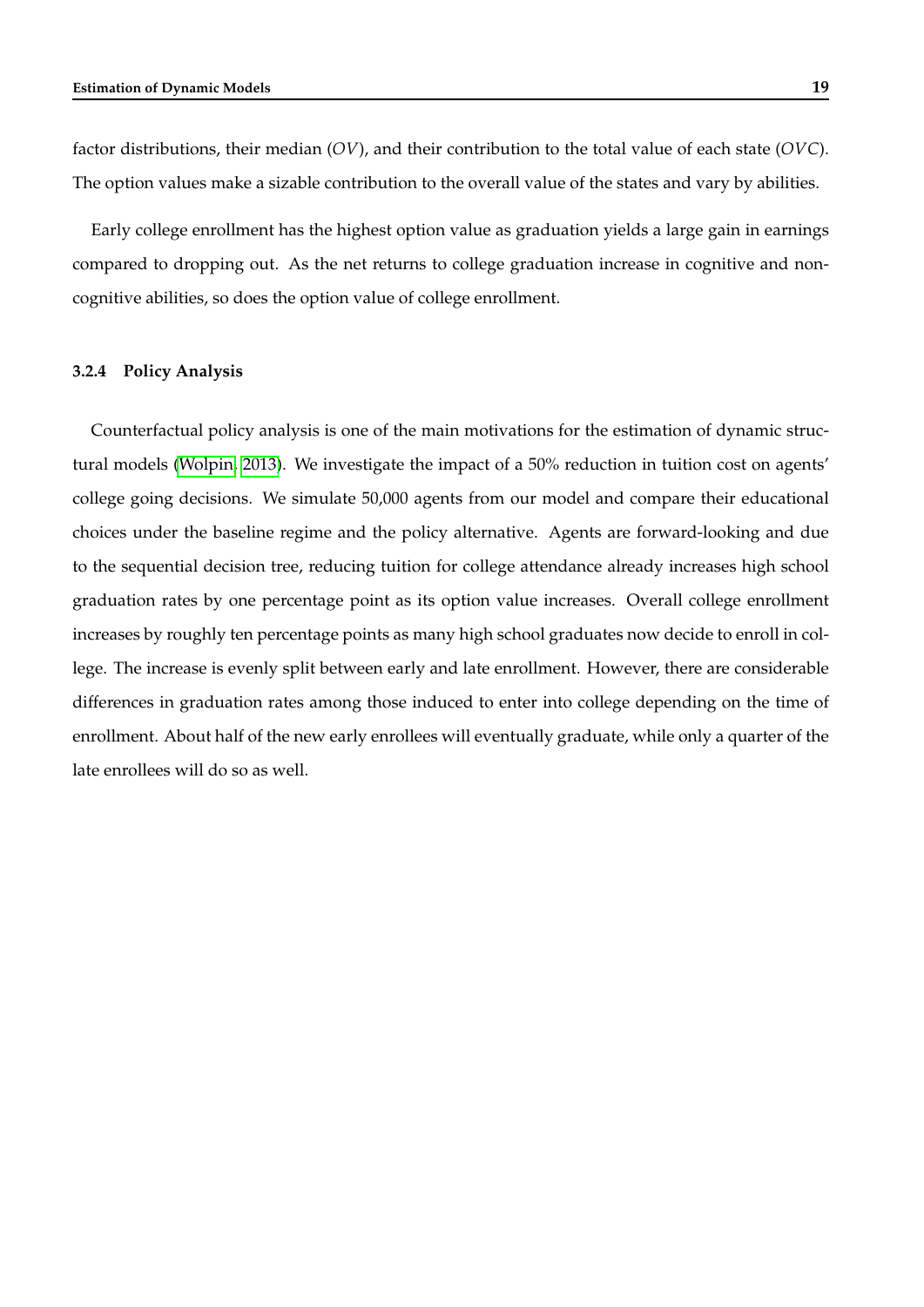<span id="page-21-0"></span>

**Figure 3:** Transition Probabilities by Abilities

**Notes:** We simulate a sample of 50,000 agents based on the estimates of the model. In each subfigure, we condition on the agents that actually visit the relevant decision state.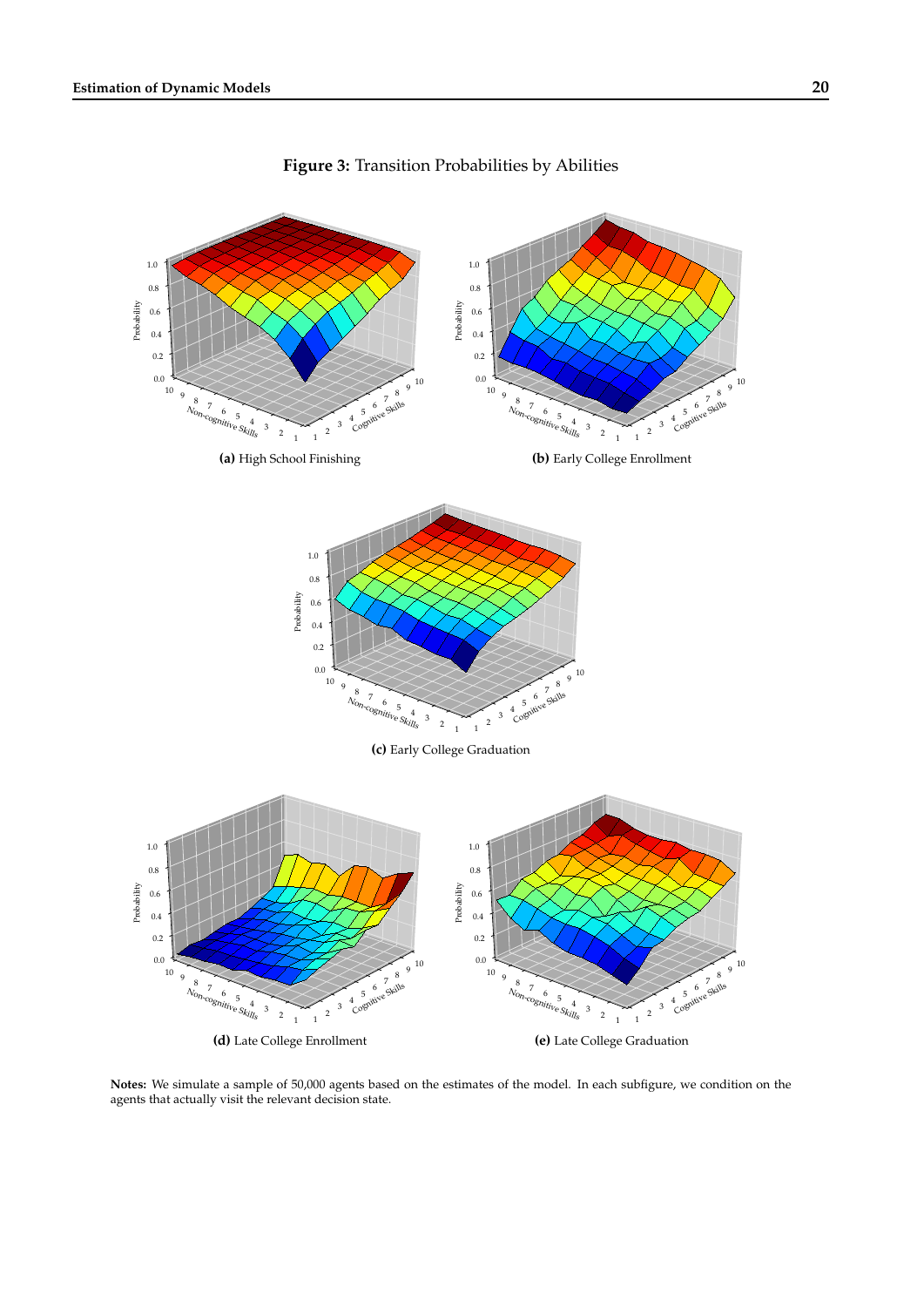<span id="page-22-0"></span>

**Figure 4:** *Ex Ante* Net Returns by Abilities

**Notes:** We simulate a sample of 50,000 agents based on the estimates of the model. In each subfigure, we condition on the agents that actually visit the relevant decision state.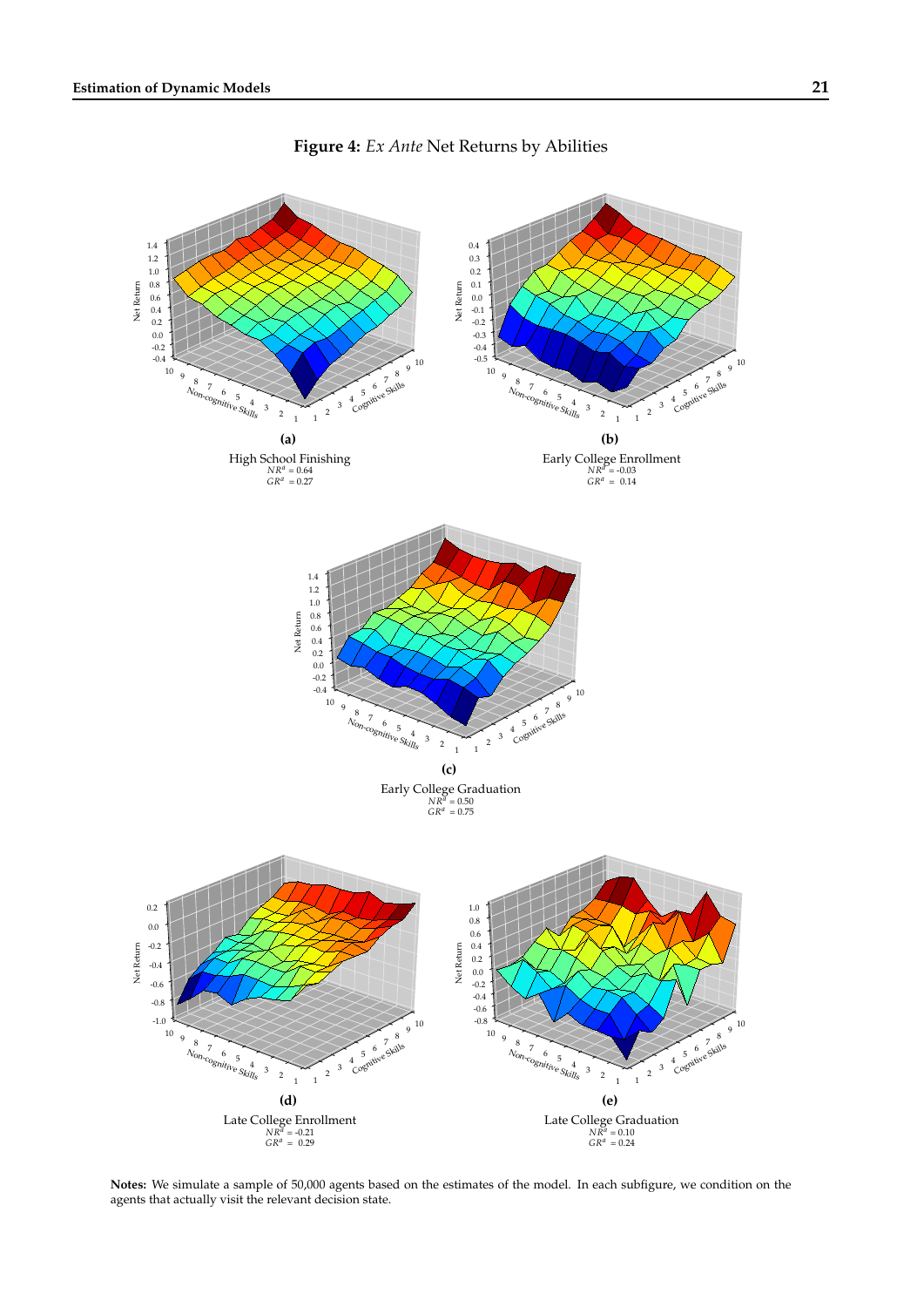<span id="page-23-0"></span>

**Figure 5:** Option Values by Abilities

**Notes:** We simulate a sample of 50,000 agents based on the estimates of the model. In each subfigure, we condition on the agents that actually visit the relevant decision state. In units of \$100,000.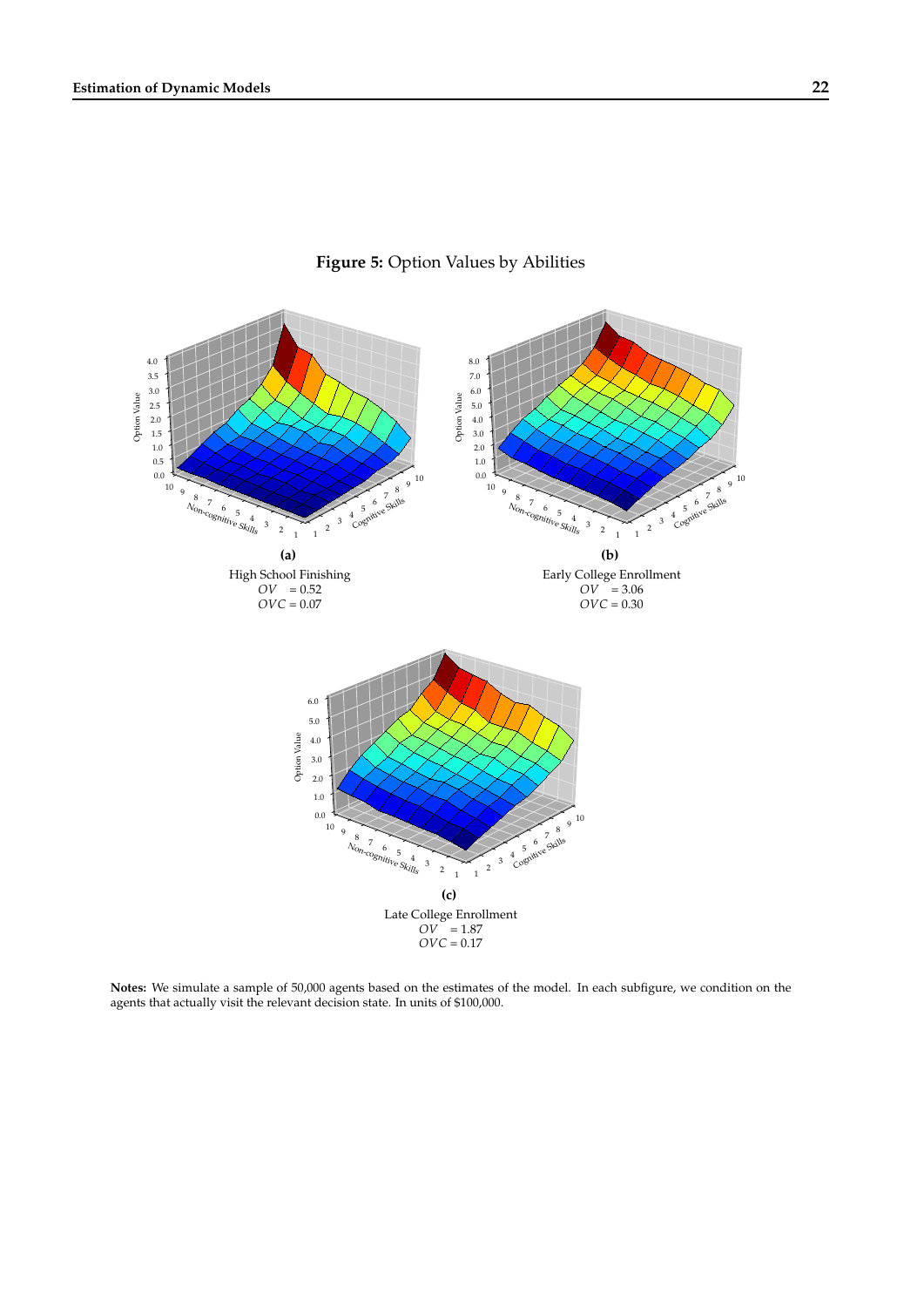### <span id="page-24-0"></span>**4 Comparison of ML and SMM**

We use the baseline estimates of our structural parameters to simulate a synthetic sample of 5,000 agents. This sample captures important aspects of our original data such as model complexity and sizable unobserved variation in agent behaviors. We disregard our knowledge about the true structural parameters and estimate the model on the synthetic sample by ML and SMM to compare their performance in recovering the true structural objects. We first describe the implementation of both estimation procedures. Then we compare their within-sample model fit and assess the accuracy of the estimated returns to education and policy predictions. Finally, we explore the sensitivity of our SMM results to alternative tuning parameters such as choice of the moments, number of replications, weighting matrix, and optimization algorithm.

We assume the same functional forms and distributions of unobservables for ML and SMM. Measurement, outcome, and cost equations  $(1)$  -  $(3)$  are linear-in-parameters. Recall that  $S<sup>c</sup>$  denotes the subset of states with a costly exit.

$$
M(j) = X(j)'\kappa_j + \theta' \gamma_j + \nu(j) \forall j \in M
$$
  
\n
$$
Y(s) = X(s)'\beta_s + \theta' \alpha_s + \epsilon(s) \forall s \in S
$$
  
\n
$$
C(\hat{s}', s) = Q(\hat{s}', s)' \delta_{\hat{s}', s} + \theta' \varphi_{\hat{s}', s} + \eta(\hat{s}', s) \forall s \in S^c
$$

All unobservables of the model are normally distributed:

$$
\begin{array}{ccccccccc}\n\eta(\hat{s}',s) & \sim & \mathcal{N}(0,\sigma_{\eta(\hat{s}',s)}) & \forall & s \in \mathcal{S}^c & \epsilon(s) & \sim & \mathcal{N}(0,\sigma_{\epsilon(s)}) & \forall & s \in \mathcal{S} \\
\theta & \sim & \mathcal{N}(0,\sigma_{\theta}) & \forall & \theta \in \Theta & \nu(j) & \sim & \mathcal{N}(0,\sigma_{\nu(j)}) & \forall & j \in \mathcal{M}.\n\end{array}
$$

The unobservables  $(\epsilon(s), \eta(\hat{s}', s), \nu(j))$  are independent across states and measures. The two factors  $\theta$ are independently distributed. This still allows for unobservable correlations in outcomes and choices through the factor components *θ* [\(Cunha et al., 2005\)](#page-44-6).

#### **4.1 The ML Approach**

We now describe the likelihood function, its implementation, and the optimization procedure.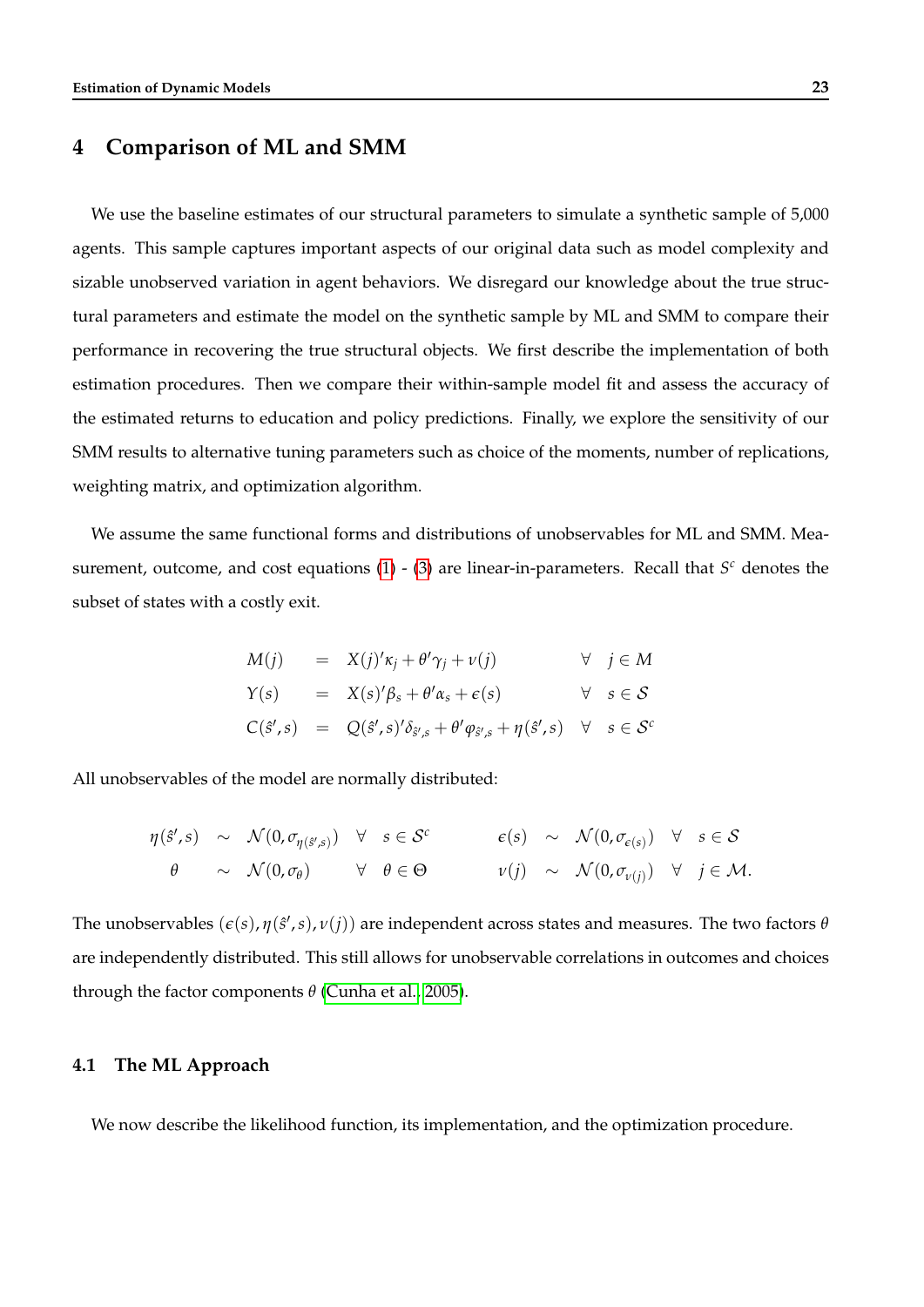For each agent we define an indicator function *G*(*s*) that takes value one if the agent visits state *s*. Let  $\psi \in \Psi$  denote a vector of structural parameters and  $\Gamma$  the subset of states visited by agent *i*. We collect in  $D = \{ \{X(j)\}_{j \in M}$ ,  $\{X(s), Q(s', s)\}_{s \in S} \}$  all observed agent characteristics. Then the likelihood for observation *i* is given by

$$
\int_{\underline{\Theta}} \left[ \prod_{j \in M} \underbrace{f\left(M(j) \mid D, \theta; \psi\right)}_{\text{Measurement}} \prod_{s \in \mathcal{S}} \left\{ \underbrace{f\left(Y(s) \mid D, \theta; \psi\right)}_{\text{Outcome}} \underbrace{\Pr\left(G(s) = 1 \mid D, \theta; \psi\right)}_{\text{Transition}} \right\}^{1\{s \in \Gamma\}} \right] dF(\theta), \quad (10)
$$

where Θ is the support of *θ*. After taking the logarithm of equation [\(10\)](#page-25-0) and summing across all agents, we obtain the sample log likelihood.

Let  $\phi_{\sigma}(\cdot)$  denote the probability density function and  $\Phi_{\sigma}(\cdot)$  the cumulative distribution function of a normal distribution with mean zero and variance *σ*. The density functions for measurement and earning equations take a standard form conditional on the factors and other relevant observables:

<span id="page-25-0"></span>
$$
f\Big(M(j) | \theta, X(j)\Big) = \phi_{\sigma_{\nu(j)}}\Big(M(j) - X(j)'\kappa_j - \theta'\gamma_j\Big) \quad \forall \quad j \in M
$$
  

$$
f\Big(Y(s) | \theta, X(s)\Big) = \phi_{\sigma_{\varepsilon(s)}}\Big(Y(s) - X(s)'\beta_s - \theta'\alpha_s\Big) \quad \forall \quad s \in \mathcal{S}.
$$

The derivation of the transition probabilities has to account for forward-looking agents who make their educational choices based on the current costs and expectations of future rewards. Agents know the full cost of the next transition and the systematic parts of all future earnings and costs  $(X(s)'\beta_s, Q(s',s)'\delta_{\hat{s}',s})$ . They do not know the values of future random shocks. Agents at state *s* decide whether to transition to the costly state  $\hat{s}'$  or the no-cost alternative  $\tilde{s}'$ . Their *ex ante* valuations  $T(s')$  incorporate expected earnings and costs, and the continuation value  $CV(s')$  from future opportunities. Given our functional form assumptions, the *ex ante* value of state *s'* is:

$$
T(s') = \begin{cases} X'(\hat{s}')\beta_{\hat{s}'} + \theta'\alpha_{\hat{s}'} - Q(\hat{s}',s)'\delta_{\hat{s}',s} - \theta'\varphi_{\hat{s}',s} + CV(\hat{s}') & \text{if } s' = \hat{s}' \\ X'(\hat{s}')\beta_{\hat{s}'} + \theta'\alpha_{\hat{s}'} + CV(\check{s}') & \text{if } s' = \tilde{s}'. \end{cases}
$$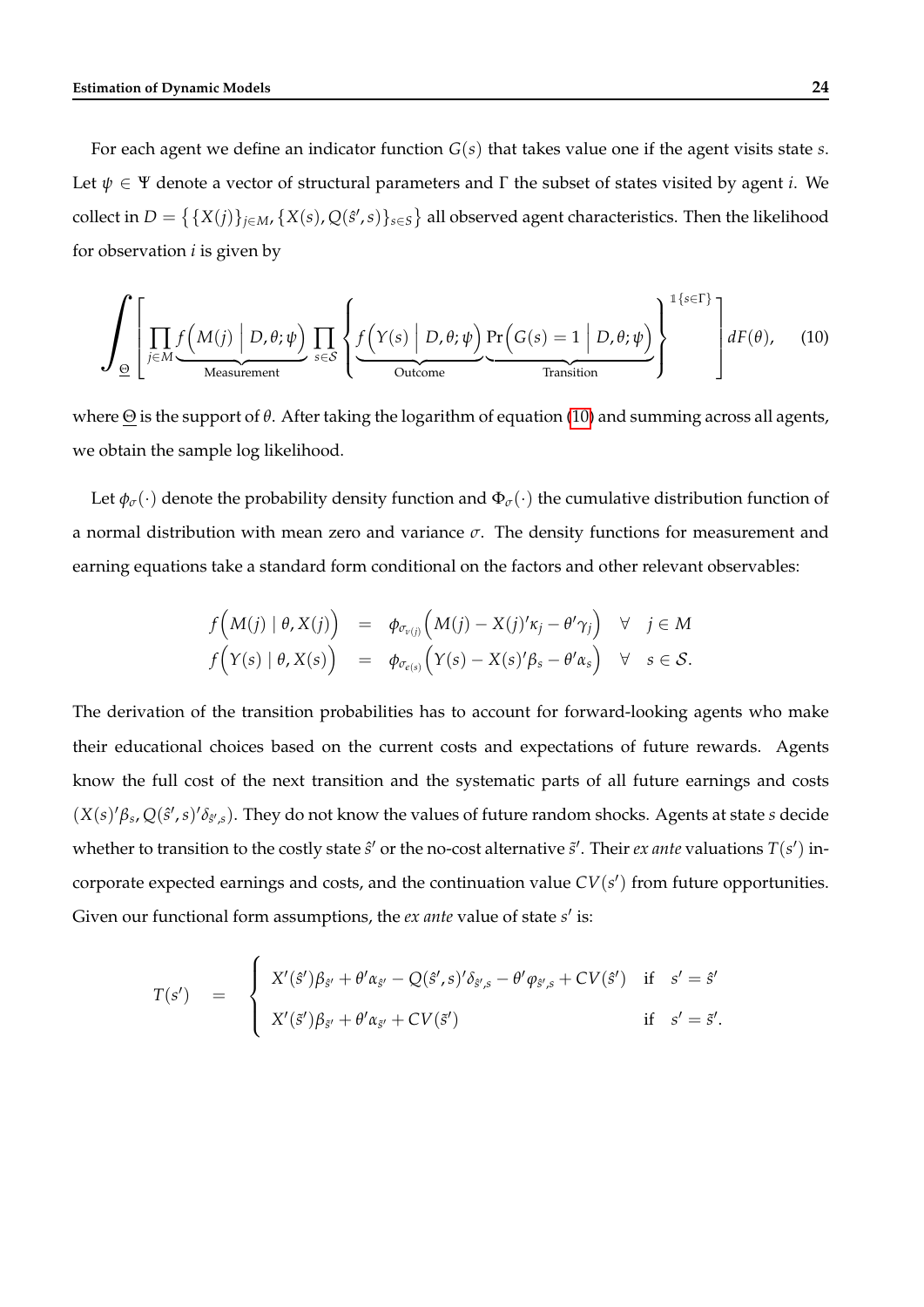The *ex ante* state evaluations and distributional assumptions characterize the transition probabilities:

$$
\Pr\Big(G(s')=1\ \Big|\ D,\theta;\psi\Big)\quad = \quad \left\{\begin{array}{ll}\Phi_{\sigma_{\eta(\hat{s}',s)}}\left(T(\hat{s}')-T(\tilde{s}')\right) & \text{if} \quad s'=\hat{s}'\\ 1-\Phi_{\sigma_{\eta(\hat{s}',s)}}\left(T(\hat{s}')-T(\tilde{s}')\right) & \text{if} \quad s'=\tilde{s}'\end{array}\right.
$$

Finally, the continuation value of *s* is:

$$
CV(s) = \left[ \Phi_{\sigma_{\eta(\hat{s}',s)}} \left( T(\hat{s}') - T(\tilde{s}') \right) \right] \times \int_{-\infty}^{T(\hat{s}') - T(\hat{s}')} \left[ T(\hat{s}') - \eta \right] \frac{\phi_{\sigma_{\eta(\hat{s}',s)}}(\eta)}{\Phi_{\sigma_{\eta(\hat{s}',s)}} \left( T(\hat{s}') - T(\tilde{s}') \right)} d\eta
$$
  
+ 
$$
\left[ 1 - \Phi_{\sigma_{\eta(\hat{s}',s)}} \left( T(\hat{s}') - T(\tilde{s}') \right) \right] \times T(\tilde{s}'),
$$

where we integrate over the conditional distribution of  $\eta(\hat{s}',s)$  as the agent chooses the costly transition to  $\hat{s}'$  only if  $T(\hat{s}') - \eta(\hat{s}', s) > T(\tilde{s}')$ .

We compare ML against SMM for statistical and numerical reasons. ML estimation is fully efficient as it achieves the Cramér-Rao lower bound. The numerical precision of the overall likelihood function is very high with accuracy up to 15 decimal places. This guarantees at least three digits of accuracy for all estimated model parameters. We discuss the numerical properties of the likelihood and bounds on approximation error in Web Appendix [D](#page--1-0) and [E.](#page--1-0) We use Gaussian quadrature to evaluate the integrals of the model.<sup>[14](#page--1-0)</sup> We maximize the sample log likelihood using the Broyden-Fletcher-Goldfarb-Shanno (BFGS) algorithm [\(Press et al., 1992\)](#page-48-6).

#### **4.2 The SMM Approach**

We present the basic idea of the SMM approach and the details of the criterion function. Then we discuss the choice of tuning parameters. The goal in the SMM approach is to choose a set of structural parameters *ψ* to minimize the weighted distance between selected moments from the observed sample

.

<sup>&</sup>lt;sup>14</sup>See [Judd and Skrainka](#page-46-9)  $(2011)$  for a comparison of alternative integration strategies.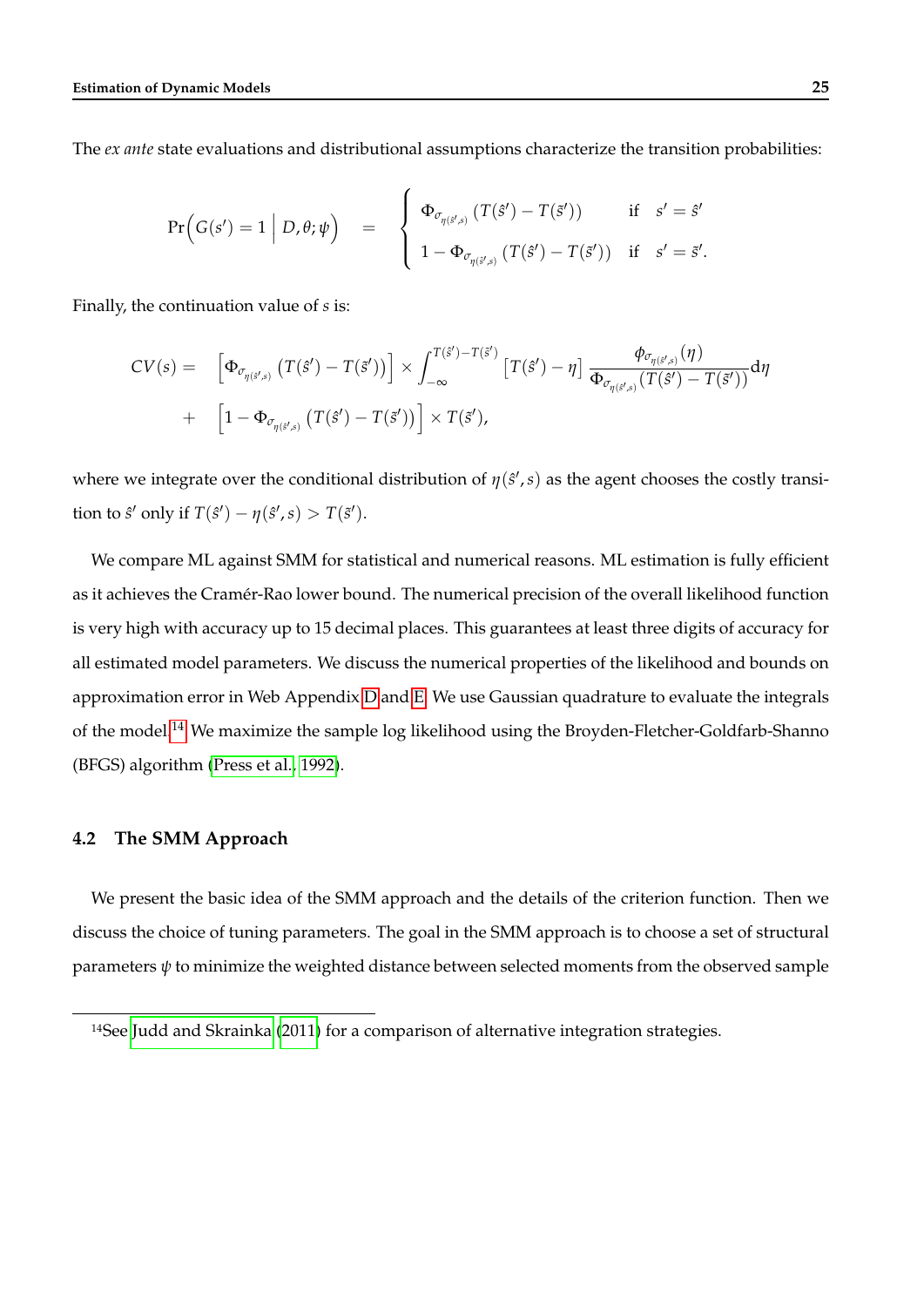and a sample simulated from a structural model. The criterion function takes the following form:

$$
\Lambda(\psi) = \left[\check{f} - \hat{f}(\psi)\right]' W^{-1} \left[\check{f} - \hat{f}(\psi)\right], \tag{11}
$$

where  $\check{f}$  represents a vector of moments computed on the observed data and  $\hat{f}(\psi)$  denotes an average vector of moments calculated from *R* simulated datasets and *W* is a positive definite weighting matrix. We define  $\hat{f}(\psi)$  as:

<span id="page-27-0"></span>
$$
\hat{f}(\psi) = \frac{1}{R} \sum_{r=1}^{R} \hat{f}_r(u_r; \psi).
$$

The simulation of the model involves the repeated sampling of the unobserved components  $u_r =$  $\{\{\epsilon(s), \eta(\hat{s}', s)\}_{s \in S}\}$  determining agents' outcomes and choices. We repeat the simulation *R* times for fixed  $\psi$  to obtain an average vector of moments.  $\hat{f}_r(u_r;\psi)$  is the set of moments from a single simulated sample. We solve the model through backward induction and simulate 5,000 educational careers to compute each single set of moments. We keep the conditioning on exogenous agent characteristics implicit in equation [\(11\)](#page-27-0).

We account for *θ* by estimating a vector of factor scores based on *M* that proxy the latent skills for each participant [\(Bartlett, 1937\)](#page-43-8). The scores are subsequently treated as ordinary regressors in the estimation of the auxiliary models. We use the true factors in the simulation steps, assuring that SMM and ML are correctly specified.

The random components  $u_r$  are drawn at the beginning of the estimation procedure and remain fixed throughout. This avoids chatter in the simulation for alternative *ψ*, where changes in the criterion function could be due to either  $\psi$  or  $u_r$  [\(McFadden, 1989\)](#page-47-2).

To implement our criterion function it is necessary to choose a set of moments, the number of replications, a weighting matrix, and an optimization algorithm. Later, we investigate the sensitivity of our results to these choices.

We select our set of moments in the spirit of the efficient method of moments (EMM), which provides a systematic approach to generate moment conditions for the generalized method of moments (GMM) estimator [\(Gallant and Tauchen, 1996\)](#page-44-4). [Gallant and Tauchen](#page-44-4) [\(1996\)](#page-44-4) propose using the expec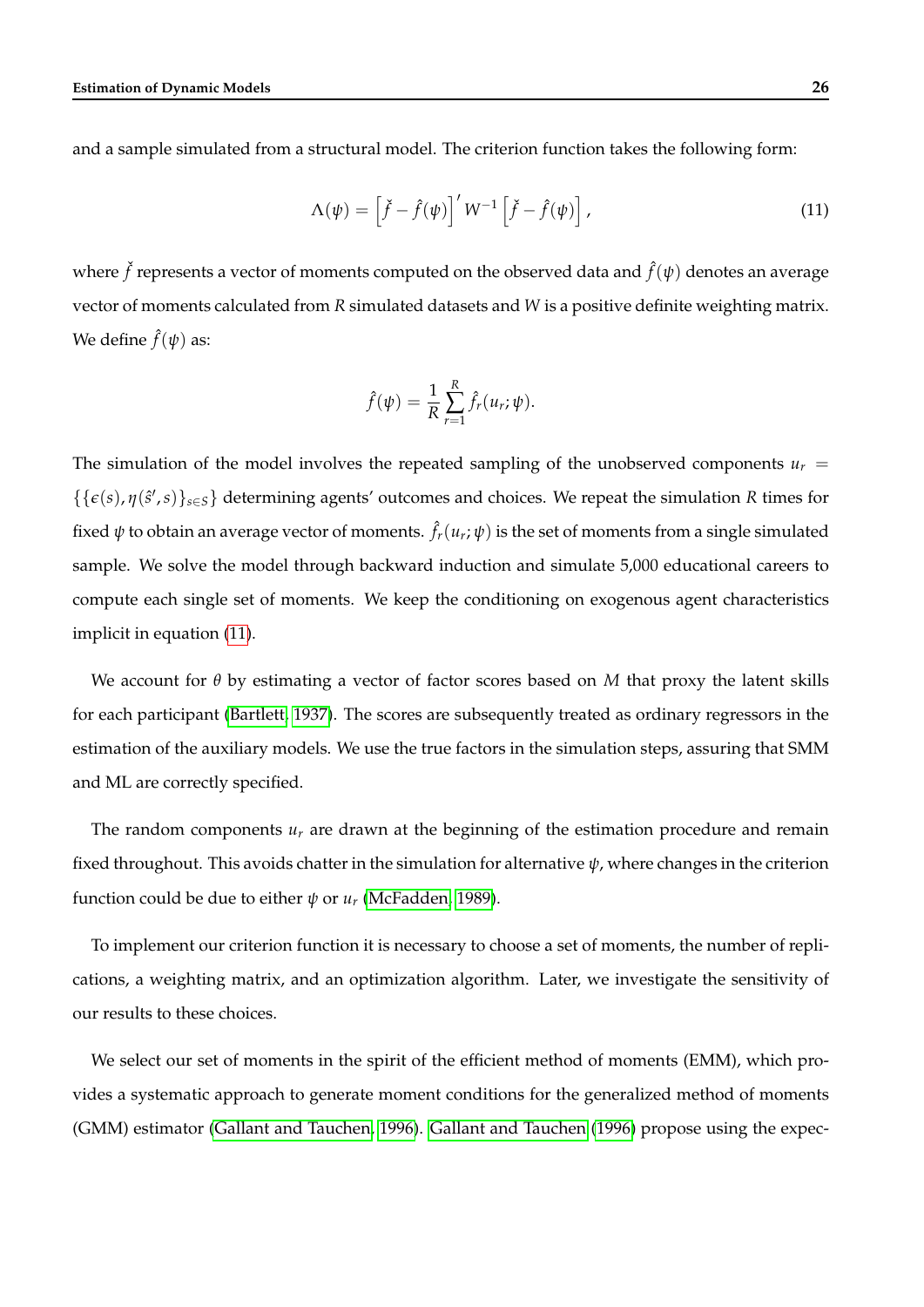tation under the structural model of the score from an auxiliary model as the vector of moment conditions. We do not directly implement EMM but follow a Wald approach instead, as we do not minimize the score of an auxiliary model but a quadratic form in the difference between the moments on the simulated and observed data. Nevertheless, we draw on the recent work by [Heckman et al.](#page-45-11) [\(2014b\)](#page-45-11) as an auxiliary model to motivate our moment choice.<sup>[15](#page--1-0)</sup> [Heckman et al.](#page-45-11) [\(2014b\)](#page-45-11) develop a sequential schooling model that is a halfway house between a reduced form treatment effect model and a fully formulated dynamic discrete choice model such as ours. They approximate the underlying dynamics of the agents' schooling decisions by including observable determinants of future benefits and costs as regressors in current choice. We follow their example and specify these dynamic versions of Linear Probability (LP) models for each transition. In addition, we include mean and standard deviation of within state earnings and the parameters of Ordinary Least Squares (OLS) regressions of earnings on covariates to capture the within state benefits to educational choices. We add state frequencies as well. Overall, we start with a total 440 moments to estimate 138 free structural parameters.

We set the number of replications *R* to 30 and thus simulate a total of 150,000 educational careers for each evaluation of the criterion function. The weighting matrix *W* is a matrix with the variances of the moments on the diagonal and zero otherwise. We determine the latter by resampling the observed data 200 times. We exploit that our criterion function has the form of a standard nonlinear leastsquares problem in our optimization. Due to our choice of the weighting matrix, we can rewrite

<sup>&</sup>lt;sup>15</sup>If the weighting matrices are appropriately chosen and the auxiliary model is correctly specified, then both approaches are asymptotically equivalent to ML [\(Gouriéroux et al., 1993\)](#page-45-3). The EMM approach requires analytical derivatives for the auxiliary model, which is a very time-consuming, error-prone, and tedious task for large and complex models. For this reason, the EMM approach is not commonly used to estimate dynamic discrete choice models, but widely applied to fit stochastic volatility models. In the latter case, several tractable auxiliary models such as ARCH and GARCH are readily available [\(Andersen et al., 1999\)](#page-43-9). See [Carrasco and Florens](#page-43-10) [\(2002\)](#page-43-10) for an accessible comparison of EMM to other simulation-based methods and additional references.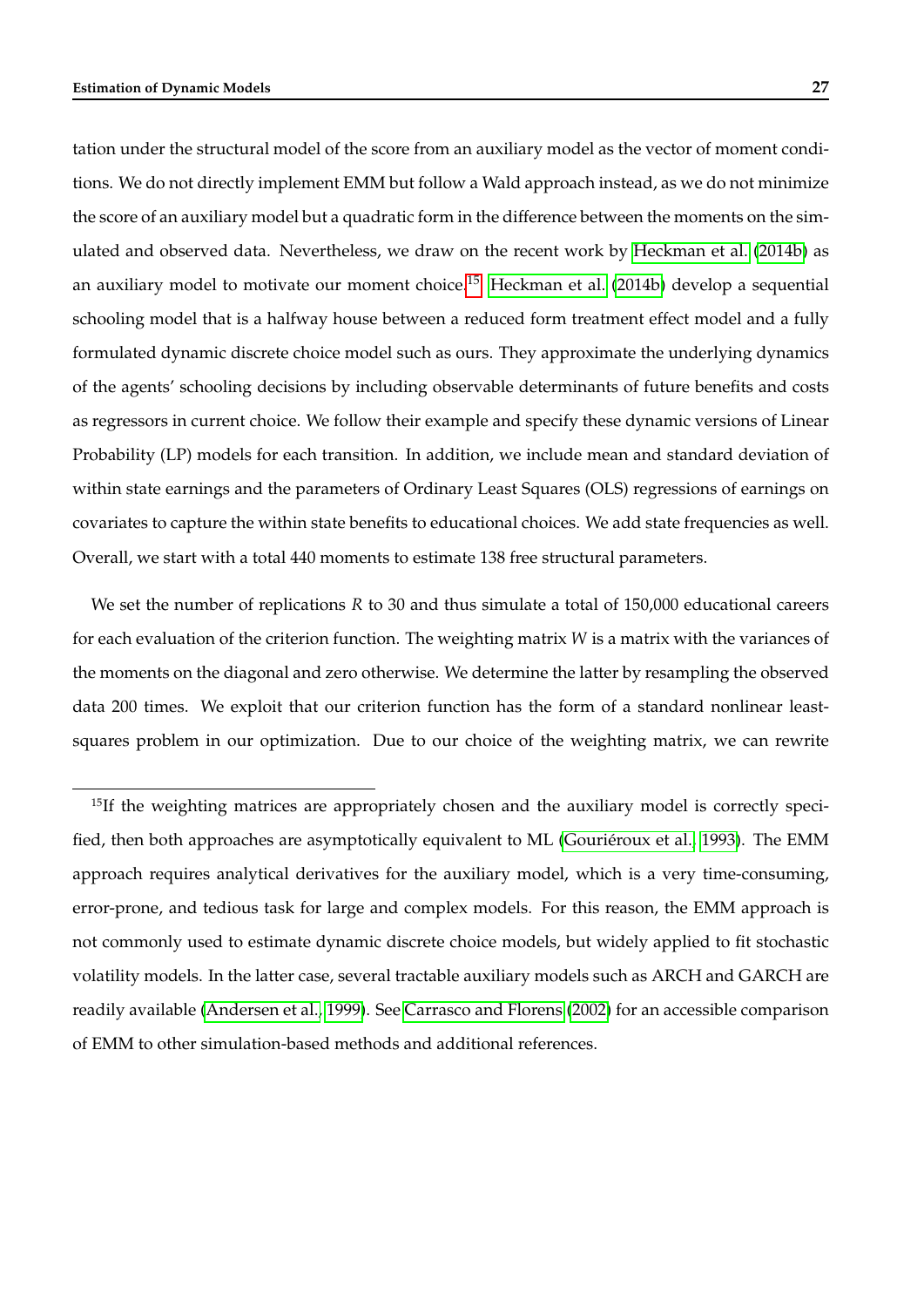equation [\(11\)](#page-27-0) as:

$$
\Lambda(\psi) = \sum_{i=1}^{I} \left( \frac{\check{f}_i - \hat{f}_i(\psi)}{\hat{\sigma}_i} \right)^2,
$$

where *I* is the total number of moments,  $f_i$  denotes moment *i*, and  $\hat{\sigma_i}$  its bootstrapped standard deviation.

Our criterion is not a smooth function of the model parameters. Small changes in the structural parameters cause some simulated agents to change their educational choices, resulting in discrete jumps in our set of moments [\(Keane and Smith, 2003\)](#page-46-10). Thus we cannot use gradient-based methods for optimization and rely on derivative-free alternatives instead. [Moré and Wild](#page-47-6) [\(2009\)](#page-47-6) show that modelbased solvers perform better than standard derivative-free direct search solvers used in the existing literature (see [Adda et al.](#page-43-0) [\(2013,](#page-43-0) [2011\)](#page-43-1) and [Del Boca et al.](#page-44-10) [\(2014\)](#page-44-10) for applications of derivative-free direct search solvers). From the class of model-based solvers, we choose the Practical Optimization Using No Derivatives for Sums of Squares (POUNDerS) algorithm [\(Munson et al., 2012\)](#page-47-7). POUNDerS exploits the special structure of the nonlinear least-squares problem within a derivative-free trustregion framework and forms a smooth approximation model of the objective function to converge to a minimum.[16](#page--1-0)

#### **4.3 Results**

We compare ML and SMM estimation to learn whether our version of SMM is a good substitute for ML. First, we compare basic model fit statistics. Second, we study the estimates for the returns to education and perform a counterfactual policy exercise. Finally, we explore alternative choices for the set of moments, weighting matrix, number of replications, and optimization algorithm.

<sup>16</sup>See [Nocedal and Wright](#page-48-7) [\(2006\)](#page-48-7) for a discussion of the nonlinear least-squares problem and [Korte](#page-47-8)[lainen et al.](#page-47-8) [\(2010\)](#page-47-8) for a detailed description of the underlying mechanics of POUNDerS.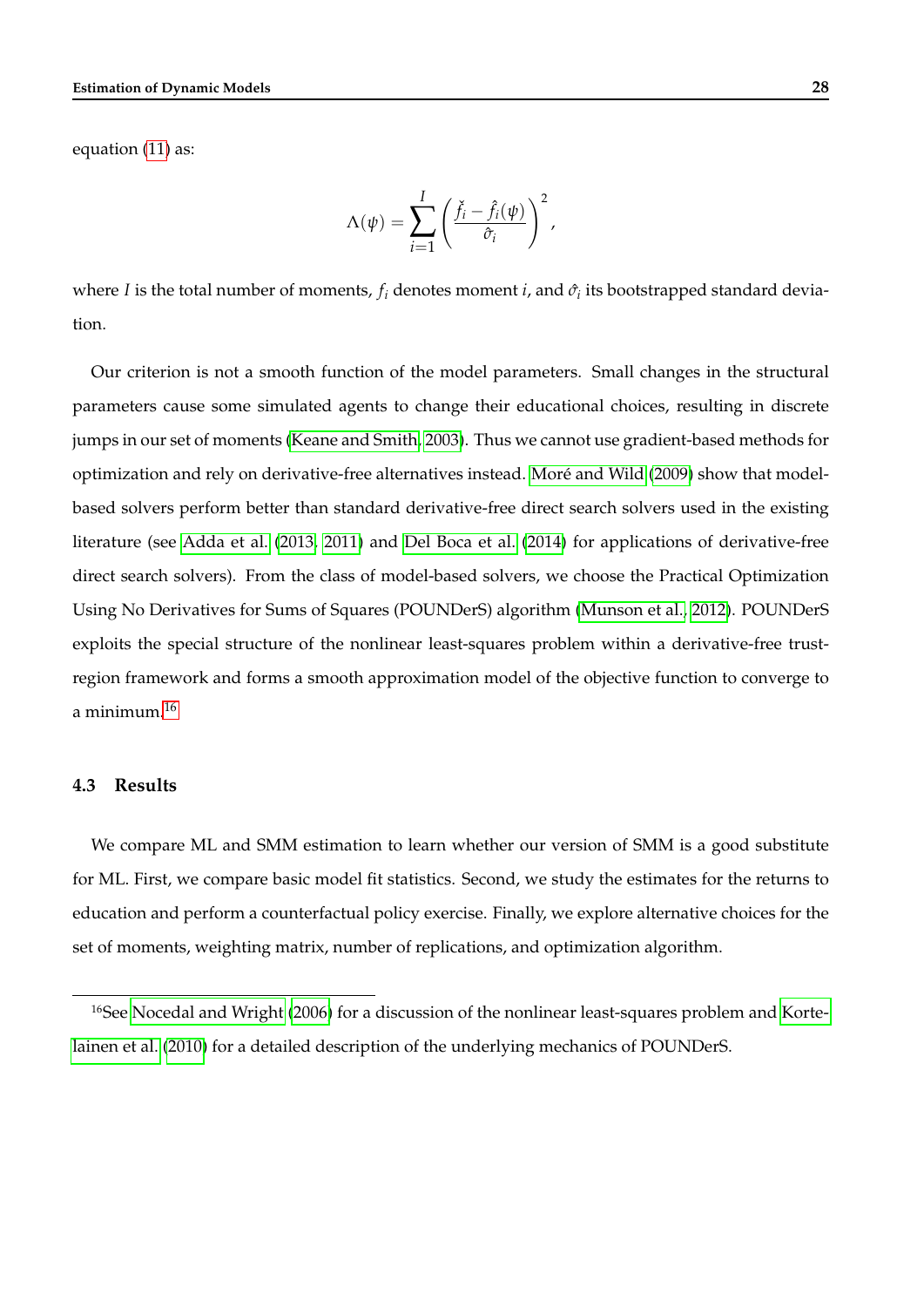**Model Fit** Table [4](#page-30-0) shows the average annual earnings for each state and the conditional state frequencies. Overall, both estimation approaches fit these aggregate statistics quite well. The model fit for the average earnings among late college graduates and late college dropouts is slightly worse than for the other states as the agent count in those states is low. This affects the SMM estimates more than ML. The state frequencies are matched very well in both cases.

<span id="page-30-0"></span>We report the root-mean-square error (RMSE) based on the difference between the simulated and observed statistics. There are only minor discrepancies for both estimation approaches. Nevertheless, they are slightly smaller for the ML results.

|                                 | Average Earnings |      |            | <b>State Frequencies</b> |            |            |
|---------------------------------|------------------|------|------------|--------------------------|------------|------------|
| State                           | Observed         | ML   | <b>SMM</b> | Observed                 | ML         | <b>SMM</b> |
| High School Finishing           | 0.78             | 0.76 | 0.78       | 0.86                     | 0.84       | 0.86       |
| High School Dropout             | 2.50             | 2.53 | 2.54       | 0.14                     | 0.16       | 0.14       |
| Early College Enrollment        | 1.45             | 1.42 | 1.45       | 0.41                     | 0.41       | 0.41       |
| <b>High School Graduation</b>   | 2.46             | 2.44 | 2.45       | 0.45                     | 0.43       | 0.45       |
| <b>Early College Graduation</b> | 6.81             | 6.99 | 6.67       | 0.29                     | 0.30       | 0.29       |
| <b>Early College Dropout</b>    | 3.91             | 3.97 | 4.02       | 0.12                     | 0.11       | 0.12       |
| Late College Enrollment         | 2.51             | 2.55 | 2.52       | 0.13                     | 0.13       | 0.13       |
| High School Graduation (cont'd) | 3.88             | 3.83 | 3.79       | 0.32                     | 0.30       | 0.32       |
| Late College Graduation         | 6.03             | 6.21 | 6.19       | 0.07                     | 0.07       | 0.07       |
| Late College Dropout            | 5.10             | 4.89 | 5.05       | 0.06                     | 0.06       | 0.06       |
|                                 | ML               |      |            |                          | <b>SMM</b> |            |
| <b>RMSE</b>                     | 0.05058          |      |            |                          | 0.05748    |            |

#### **Table 4:** Cross Section Model Fit

**Notes:** Earnings are discounted using the within state duration and measured in units of \$10,000. Statistics calculated for ML and SMM approaches based on 50,000 simulated agents using the parameter estimates. RMSE = root-meansquare error.

We apply *χ* <sup>2</sup> goodness of fit tests [\(Heckman, 1984;](#page-45-9) [Heckman and Walker, 1990\)](#page-46-8) to the estimated and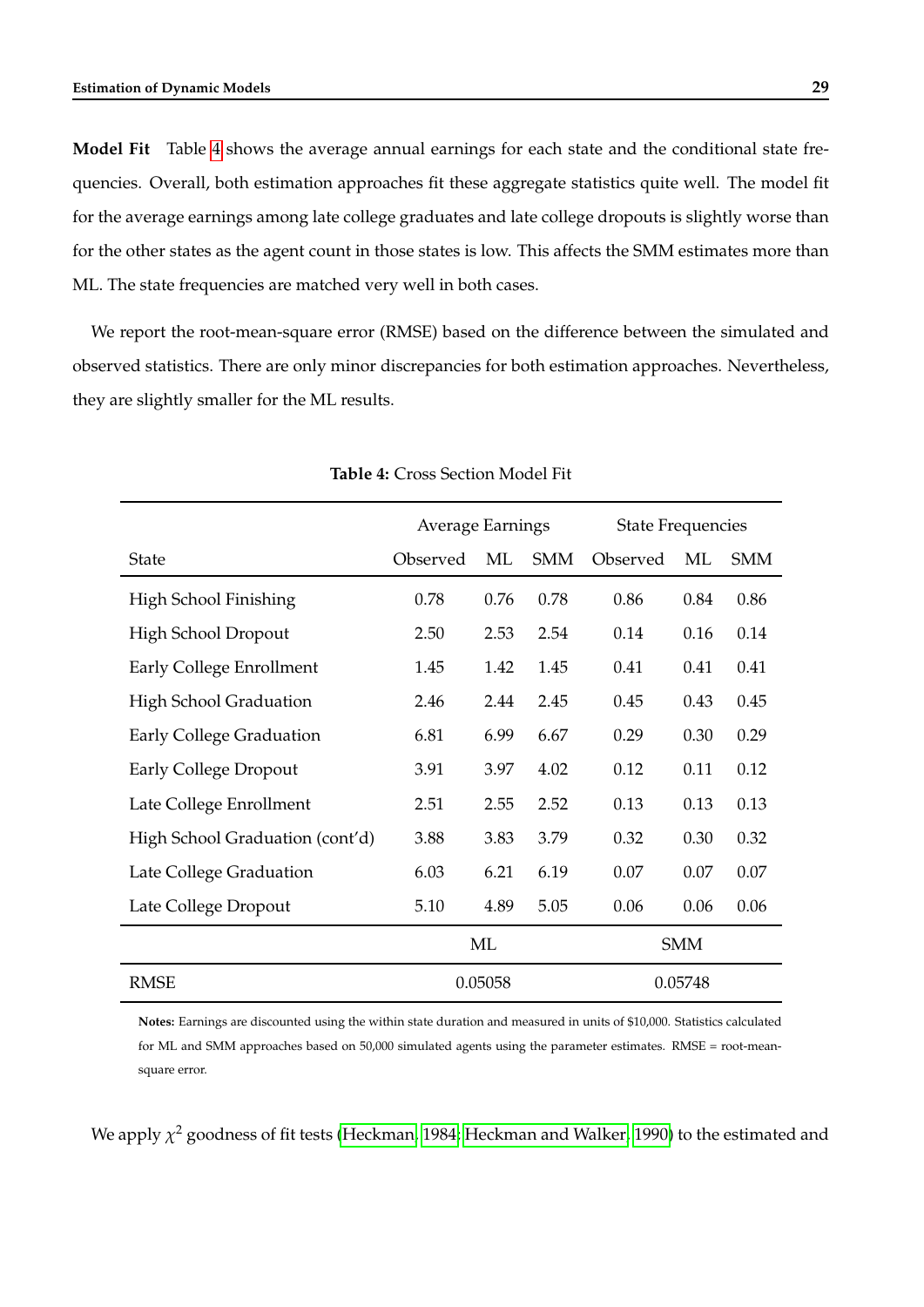<span id="page-31-0"></span>actual probabilities. In Table [5](#page-31-0) we report the *p*-value of a joint test of the relative share of agents within each state conditional on all possible realizations of selected covariates.<sup>[17](#page--1-0)</sup>

| State                           |            | Number of Children<br>Baby in Household |            | Parental Education |            | <b>Broken Home</b> |            |      |
|---------------------------------|------------|-----------------------------------------|------------|--------------------|------------|--------------------|------------|------|
|                                 | <b>SMM</b> | ML                                      | <b>SMM</b> | МL                 | <b>SMM</b> | ML                 | <b>SMM</b> | МL   |
| High School Dropout             | 0.90       | 0.75                                    | 0.83       | 0.95               | 0.26       | 0.56               | 0.65       | 0.62 |
| High School Finishing           | 0.99       | 0.99                                    | 0.99       | 0.99               | 0.96       | 0.99               | 0.97       | 0.89 |
| High School Graduation          | 0.84       | 0.72                                    | 0.99       | 0.99               | 0.86       | 0.99               | 0.40       | 0.50 |
| High School Graduation (cont'd) | 0.67       | 0.90                                    | 0.98       | 0.98               | 0.90       | 0.98               | 0.37       | 0.42 |
| Early College Enrollment        | 0.04       | 0.49                                    | 0.98       | 0.97               | 0.87       | 0.94               | 0.39       | 0.58 |
| Early College Graduation        | 0.63       | 0.91                                    | 0.81       | 0.86               | 0.07       | 0.06               | 0.89       | 0.58 |
| Early College Dropout           | 0.42       | 0.72                                    | 0.99       | 0.99               | 0.86       | 0.99               | 0.40       | 0.50 |
| Late College Enrollment         | 0.27       | 0.62                                    | 0.99       | 0.94               | 0.14       | 0.25               | 0.84       | 0.96 |
| Late College Graduation         | 0.56       | 0.11                                    | 0.97       | 0.99               | 0.07       | 0.06               | 0.72       | 0.97 |
| Late College Dropout            | 0.71       | 0.77                                    | 0.62       | 0.17               | 0.08       | 0.89               | 0.45       | 0.89 |

**Table 5:** Conditional Model Fit

Overall, the level of *p*-values is high. For ML estimation, all *p*-values indicate that our model is consistent with the data at the 5% significance level. In the case of SMM, we only do not pass the test conditional on *Number of Children* among early college enrollees. Because tests within covariates across all states are not independent, we use a Bonferroni test to evaluate the joint hypothesis that the predicted covariate distributions fit at each state. The test is based on the maximum  $\chi^2$  statistic over all states for each covariate. We pass a 5% Bonferroni test for all covariates and both estimation approaches.

**Economic Implications** Table [6](#page-32-0) presents the median *ex ante* gross returns  $GR^a(\hat{s}', \hat{s}', s)$  and net returns  $NR^a(\hat{s}', \tilde{s}', s)$  of pursuing a higher education by transitioning from *s* to  $\hat{s}'$ . Both capture all current and future earnings. However, they differ with regards to current and future costs. Their systematic parts are included in the calculation of the  $NR^a(\hat{s}', \tilde{s}', s)$  but not the  $GR^a(\hat{s}', \tilde{s}', s)$  as we discussed in

<sup>&</sup>lt;sup>17</sup>In the  $\chi^2$  test, the predicted conditional distributions depends on estimated parameters. We do not adjust the test statistic to account for parameter estimation error as suggested by [Heckman](#page-45-9) [\(1984\)](#page-45-9) because the adjustments are usually slight [\(Heckman and Walker, 1990\)](#page-46-8).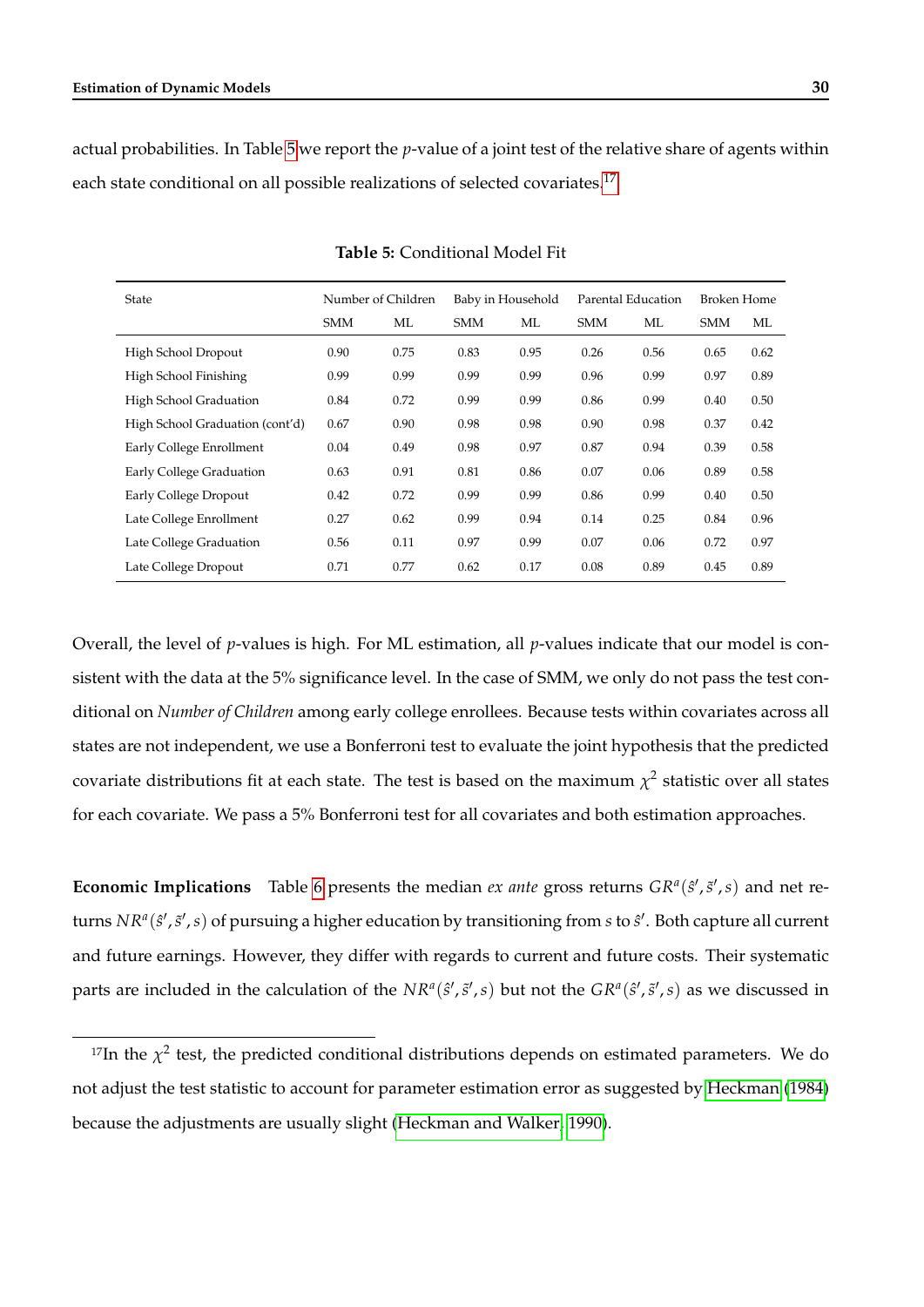#### <span id="page-32-0"></span>Section [2.2.](#page-9-1)

|                          | Gross Return       |     |            | Net Return |         |            |
|--------------------------|--------------------|-----|------------|------------|---------|------------|
| State                    | True               | ML  | <b>SMM</b> | True       | МL      | <b>SMM</b> |
| High School Finishing    | 28%                | 35% | 33%        | 66%        | $62\%$  | 138%       |
| Early College Enrollment | 14%                | 18% | 18%        | $-2\%$     | $-1\%$  | $-4\%$     |
| Early College Graduation | 71%                | 75% | 61%        | 48%        | 48%     | 93%        |
| Late College Enrollment  | 28%                | 30% | 29%        | $-23%$     | $-21\%$ | $-58%$     |
| Late College Graduation  | 22%                | 22% | 16%        | 9%         | 6%      | 24%        |
|                          | <b>SMM</b><br>ML   |     |            |            |         |            |
| <b>RMSE</b>              | 0.03416<br>0.29775 |     |            |            |         |            |

#### **Table 6:** Economic Implications

**Notes:** Statistics calculated for ML and SMM approaches based on 50,000 simulated agents using the parameter estimates. RMSE = root-mean-square error calculated in units of 100%.

The estimates for the gross returns  $GR^a(\hat{s}', \tilde{s}', s)$  are very similar for the two approaches and close to their true values. However, for the net returns  $NR^a(\hat{s}', \tilde{s}', s)$  only the ML results are close to the truth. The SMM results are off by up to a factor of two. For example, the true net return of finishing high school is 66%, while SMM estimates 138%. The RMSE is roughly one order of magnitude larger for SMM than ML estimation. This difference is solely driven by the discrepancies in the net returns.

Table [7](#page-33-0) sheds light on the poor performance of our SMM approach in the estimation of the net returns. These, in contrast to the gross returns, include the current costs and the systematic part of all future costs of educational choices. SMM is unable to detect the systematic differences in the cost faced by agents. We overestimate the variance of the unobserved component determining choices  $\sigma_{\eta_{(\hat{s}',s)}}$ . Too much of the agents' decisions is attributed to random cost shocks and not their systematic differences. This translates into an excess net return as we underestimate the cost associated with future educational choices. Despite encouraging values for model fit criteria, SMM fails to accurately estimate the net return to educational choices.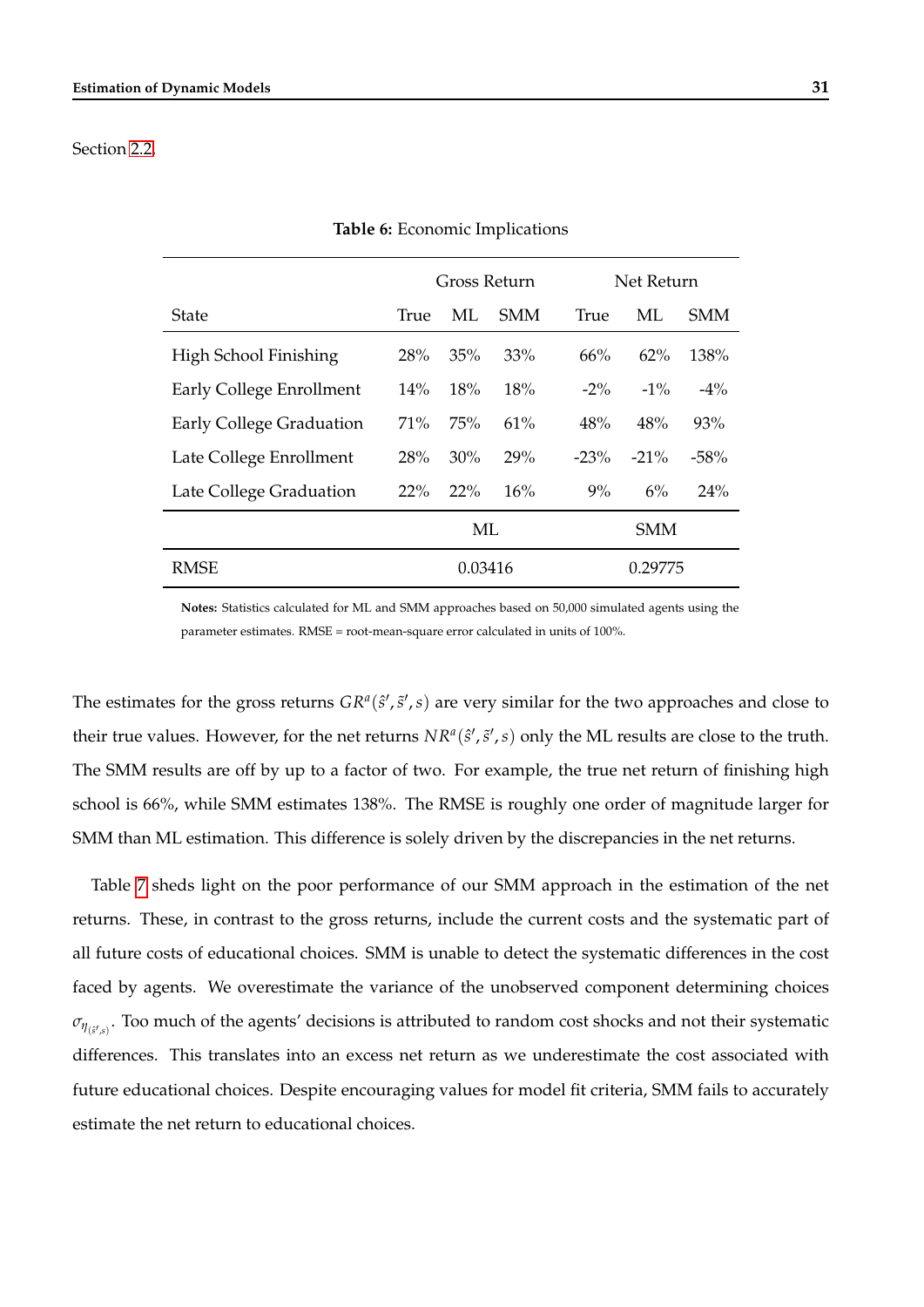<span id="page-33-0"></span>

|                          |      | $\hat{\sigma}_{\eta_{(\hat{s}',s)}}$ |            |
|--------------------------|------|--------------------------------------|------------|
| State                    | True | ML.                                  | <b>SMM</b> |
| High School Finishing    | 0.27 | 0.24                                 | 0.61       |
| Early College Enrollment | 0.20 | 0.19                                 | 0.47       |
| Early College Graduation | 0.61 | 0.60                                 | 1.30       |
| Late College Enrollment  | 0.22 | 0.20                                 | 0.56       |
| Late College Graduation  | 0.61 | (0.60)                               | 1.30       |
| <b>RMSE</b>              |      | 0.016                                | 0.496      |

**Table 7:** Standard Deviations

**Notes:** RMSE = root-mean-square error.

We also explore the impact of a 50% reduction in tuition cost on agents' college going decisions. We simulate 50,000 agents from our model and compare their educational choices under the baseline regime and the policy alternative using the results from the two estimation approaches. Based on the ML results, all policy predictions line up with the underlying truth. This is only partly true for the SMM estimation, where the predicted graduation rate for those induced to enroll in college late is too optimistic. Only a quarter will actually graduate, while the SMM results forecast about half. The SMM's failure to distinguish between the systematic and unsystematic cost components driving educational choices translates into (partly) flawed policy conclusions as well.

We now investigate the poor performance of our application of SMM and start with some evidence that we indeed recover a global minimum of our criterion function. Figure [6](#page-34-0) shows the value of  $\Lambda(\psi)$ around our SMM estimates as we perturb all parameters in a random direction in *t* increments. All perturbations increase the discrepancies between the observed and simulated sample. However,  $Λ(ψ)$ is not zero because of remaining differences between estimated and true structural parameters. Even if we set  $\hat{\psi} = \psi^*$ , then  $\Lambda(\psi^*)$  evaluates at 434 (horizontal dashed line) due to the random variation in agents' behaviors and state experiences. The moments provide noisy information about the data generating process due to the random components. The more variation due to unobservables, the less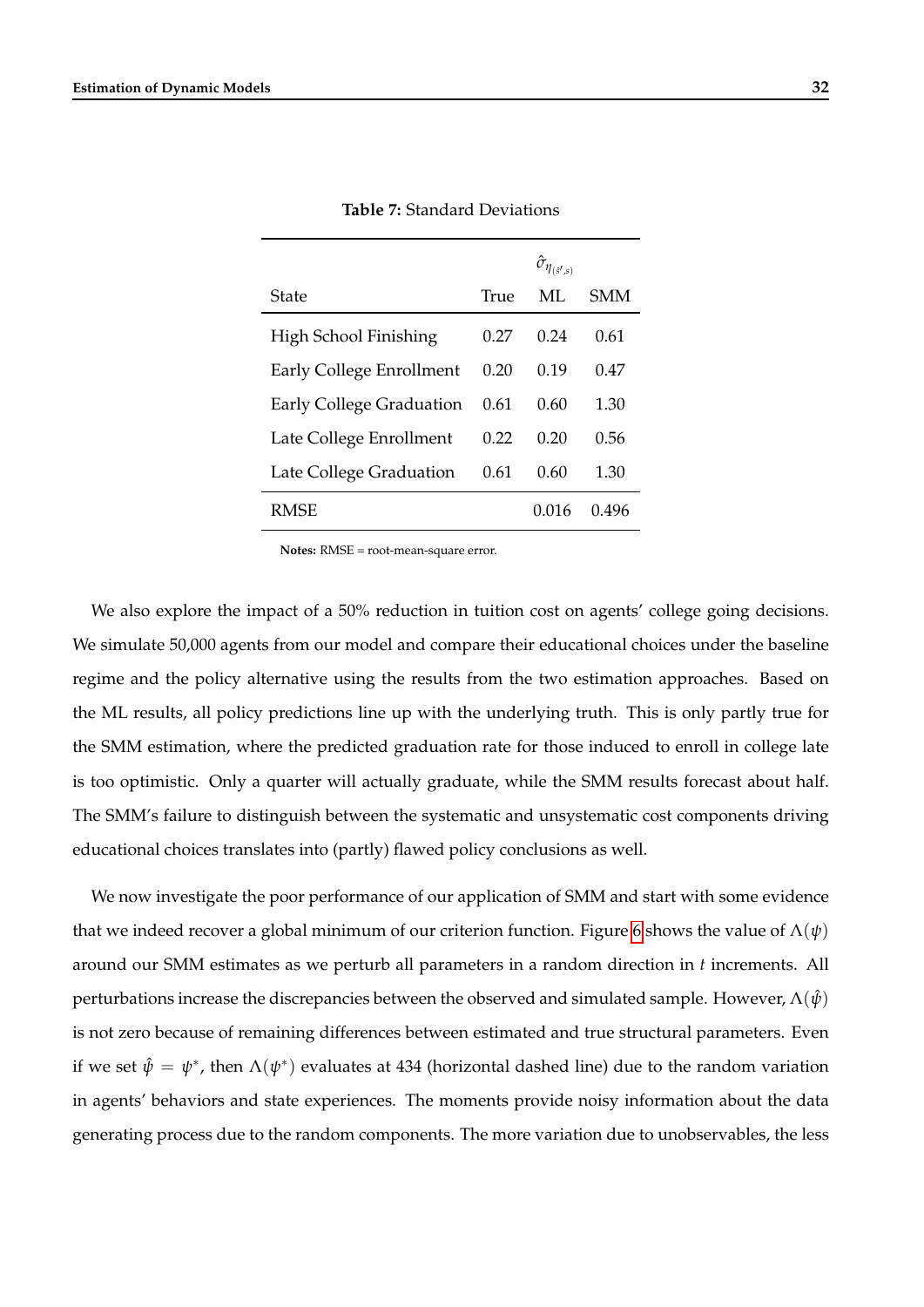information is contained in the data. As it turns out, the value of the criterion function evaluated at our estimates  $\hat{\psi}$  is actually slightly smaller than  $\Lambda(\psi^*).$ 

<span id="page-34-0"></span>Next we consider alternative choices for: (1) set of moments ˆ *f*(*ψ*), (2) number of replications *R*, (3) weighting matrix *W*, and (4) optimization algorithm.

#### **Figure 6:** Criterion Function



**Notes:** Investigation using estimation sample of 5,000 agents with 30 replications.

**Set of Moments** We use the sequential schooling model of [Heckman et al.](#page-45-11) [\(2014b\)](#page-45-11) to inform our choice of moment conditions in the spirit of EMM estimation [\(Gallant and Tauchen, 1996\)](#page-44-4). For our baseline, we match a number of conditional moments such as parameters of OLS regressions for within state earnings and LP models characterizing the state transitions. We explicitly include determinants of future costs and earnings among the regressors in the LP models to capture the dynamics of agents' educational choices. We add aggregate statistics of the data such as average earnings and their standard deviations as well as state frequencies. In Table [8,](#page-35-0) we study alternative sets of moment conditions. In particular, we specify a cross-sectional version in which we do not include future outcome covariates in the models of educational choice. We also study three alternative sets of dynamic moments. We increase their number from 440 up to 868, adding moments that provide additional information about the observed agent transitions. We thereby hope to improve the estimation of the systematic differences in the psychic cost of educational choices. We add a dynamic Probit model for each transition (Alt. A) and correlations of state outcomes and each covariate  $(Y(s), X(s))$ , between outcomes over time  $(Y(s), Y(s'))$ , and correlations of choice indicators with current cost covariates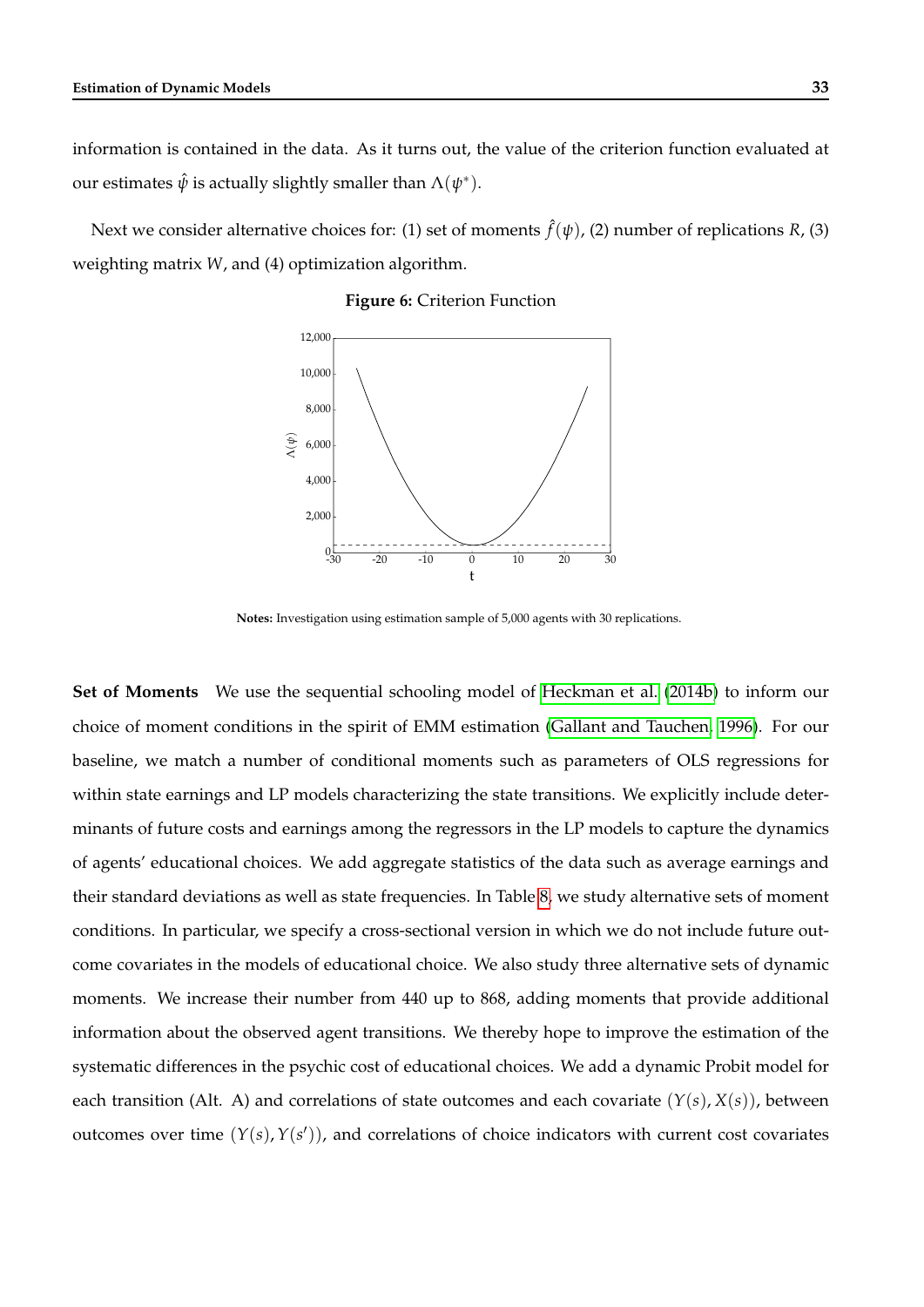<span id="page-35-0"></span> $(G(s'), Q(\hat{s}', s))$  (Alt. B).

|                               | <b>Cross Section Moments</b> | Dynamic (Panel) Moments |              |              |  |  |  |  |  |
|-------------------------------|------------------------------|-------------------------|--------------|--------------|--|--|--|--|--|
| Sets                          | Base                         | Base                    | Alt. A       | Alt. B       |  |  |  |  |  |
| <b>Outcome Models</b>         |                              |                         |              |              |  |  |  |  |  |
| Means                         | $\checkmark$                 | $\checkmark$            | $\checkmark$ | $\checkmark$ |  |  |  |  |  |
| <b>Standard Deviations</b>    | ✓                            | $\checkmark$            |              | ✓            |  |  |  |  |  |
| <b>Ordinary Least Squares</b> |                              |                         | ✓            |              |  |  |  |  |  |
| Correlations                  |                              |                         |              | $\checkmark$ |  |  |  |  |  |
| Choice Models                 |                              |                         |              |              |  |  |  |  |  |
| <b>State Frequencies</b>      | ✓                            | $\checkmark$            | $\checkmark$ | $\checkmark$ |  |  |  |  |  |
| Linear Probability            |                              |                         |              |              |  |  |  |  |  |
| - cross section               | ✓                            |                         |              |              |  |  |  |  |  |
| - dynamic                     |                              | $\checkmark$            | ✓            | ✓            |  |  |  |  |  |
| Probit                        |                              |                         |              |              |  |  |  |  |  |
| - dynamic                     |                              |                         | ✓            |              |  |  |  |  |  |
| Correlations                  |                              |                         |              | $\checkmark$ |  |  |  |  |  |
|                               | <b>Overall Statistics</b>    |                         |              |              |  |  |  |  |  |
| Number of Moments             | 222                          | 440                     | 690          | 868          |  |  |  |  |  |
| Number of Replications        | 50                           | 50                      | 50           | 50           |  |  |  |  |  |
| Weighting Matrix              | diagonal variance matrix     |                         |              |              |  |  |  |  |  |
| Algorithm                     | <b>POUNDerS</b>              |                         |              |              |  |  |  |  |  |
|                               | Quality of Fit Measures      |                         |              |              |  |  |  |  |  |
| $\Lambda(\hat{\psi})$         | 130.69                       | 383.49                  | 666.57       | 798.33       |  |  |  |  |  |
| $\Lambda(\psi^*)$             | 222.12                       | 434.07                  | 685.94       | 847.64       |  |  |  |  |  |

| Table 8: Set of Moments |
|-------------------------|
|-------------------------|

**Notes:** Alt. = Alternative.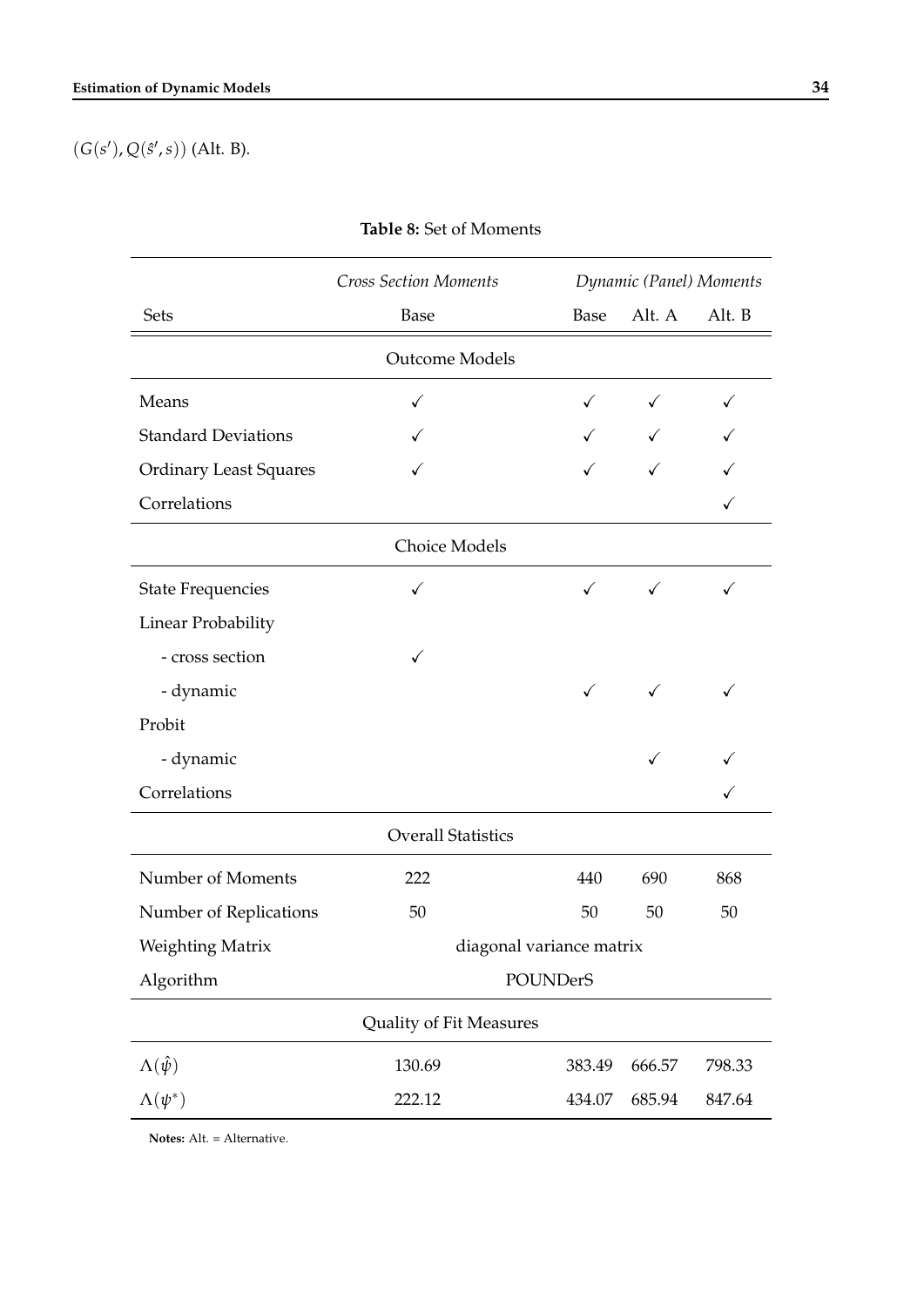We also report the value of the criterion function at the true structural parameters  $\Lambda(\psi^*)$ . Its difference from zero is solely driven by the presence of the random disturbances *u<sup>r</sup>* . The final values of our criterion function are always below  $\Lambda(\psi^*)$  which gives us further confidence that we attained a global minimum in those cases.

<span id="page-36-0"></span>We show the implications of alternative moments for the estimated median *ex ante* gross and net returns to education in Table [9.](#page-36-0)

|                                 |             | <b>Cross Section Moments</b> |        | Dynamic (Panel) Moments |        |
|---------------------------------|-------------|------------------------------|--------|-------------------------|--------|
| <b>State</b>                    | <b>True</b> | Base                         | Base   | Alt. A                  | Alt. B |
|                                 |             | Gross Return                 |        |                         |        |
| High School Finishing           | 28%         | 38%                          | 33%    | 34%                     | 35%    |
| Early College Enrollment        | 14%         | 18%                          | 18%    | 19%                     | 19%    |
| <b>Early College Graduation</b> | 71%         | 74%                          | 61%    | 67%                     | 61%    |
| Late College Enrollment         | 28%         | 17%                          | 29%    | 25%                     | 26%    |
| Late College Graduation         | 22%         | 18%                          | 16%    | 19%                     | 14%    |
|                                 |             | Net Return                   |        |                         |        |
| High School Finishing           | 66%         | 154%                         | 138%   | 137%                    | 137%   |
| Early College Enrollment        | $-2\%$      | $-4\%$                       | $-4\%$ | $-4\%$                  | $-4\%$ |
| Early College Graduation        | 48%         | 89%                          | 93%    | 94%                     | 93%    |
| Late College Enrollment         | $-23%$      | $-72%$                       | $-58%$ | $-55%$                  | $-56%$ |
| Late College Graduation         | 9%          | 16%                          | 24%    | 22%                     | 24%    |

**Table 9:** Robustness of Economic Implications of Alternative Implementations of SMM

**Notes:** Statistics calculated for SMM based on 50,000 simulated agents using the parameter estimates.

Once dynamic moments are included in the criterion function, the effect of adding even more is rather small. The estimates for the gross and net returns are all very similar. However, when using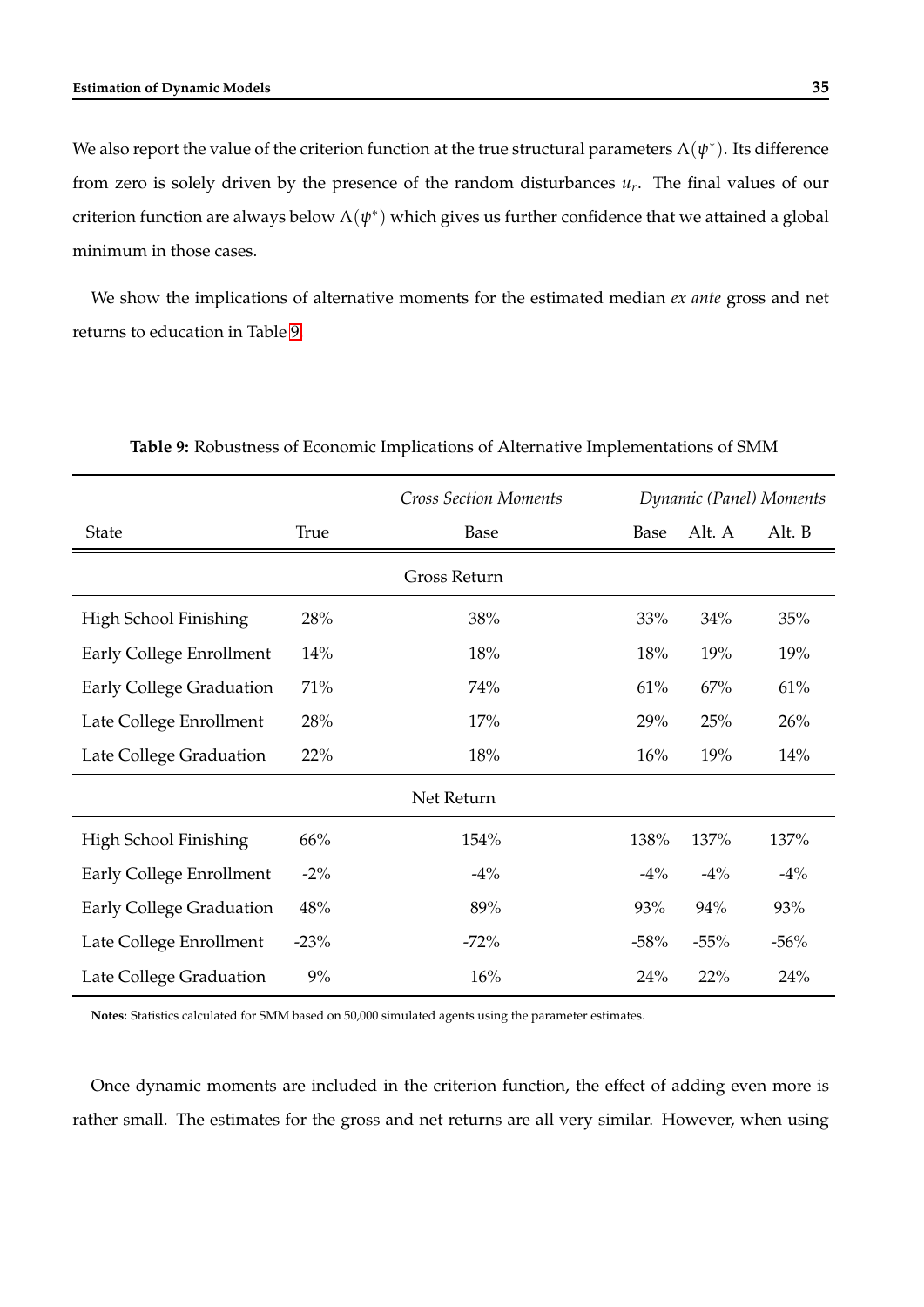only cross-sectional moments for the criterion function, the performance of SMM deteriorates and its ability to recover the net returns is undermined further.

We assess the information content of selected moments  $\hat{f}_i$  and investigate the effect of perturbations around  $\hat{\psi}$ . In Figure [7,](#page-37-0) we perturb the intercept in the structural earnings equation for early college graduates in *t* increments. This has a direct effect on average earnings in that state (Figure [7a\)](#page-37-1). However, agents are forward-looking and these changes also affect moments associated with earlier decisions such as finishing high school (Figure [7b\)](#page-37-2). This is true even though the immediate benefits of doing so (Figure [7c\)](#page-37-3) are unaffected. Agents change their early educational choices due to the increase in the option value of finishing high school, which includes the expected future value of potentially graduating from college.

<span id="page-37-1"></span><span id="page-37-0"></span>**Figure 7:** Parameter Perturbations, Outcome



**(a)** College Graduation, Average Earnings

<span id="page-37-2"></span>



<span id="page-37-3"></span>**(c)** High School Finishing, Average Earnings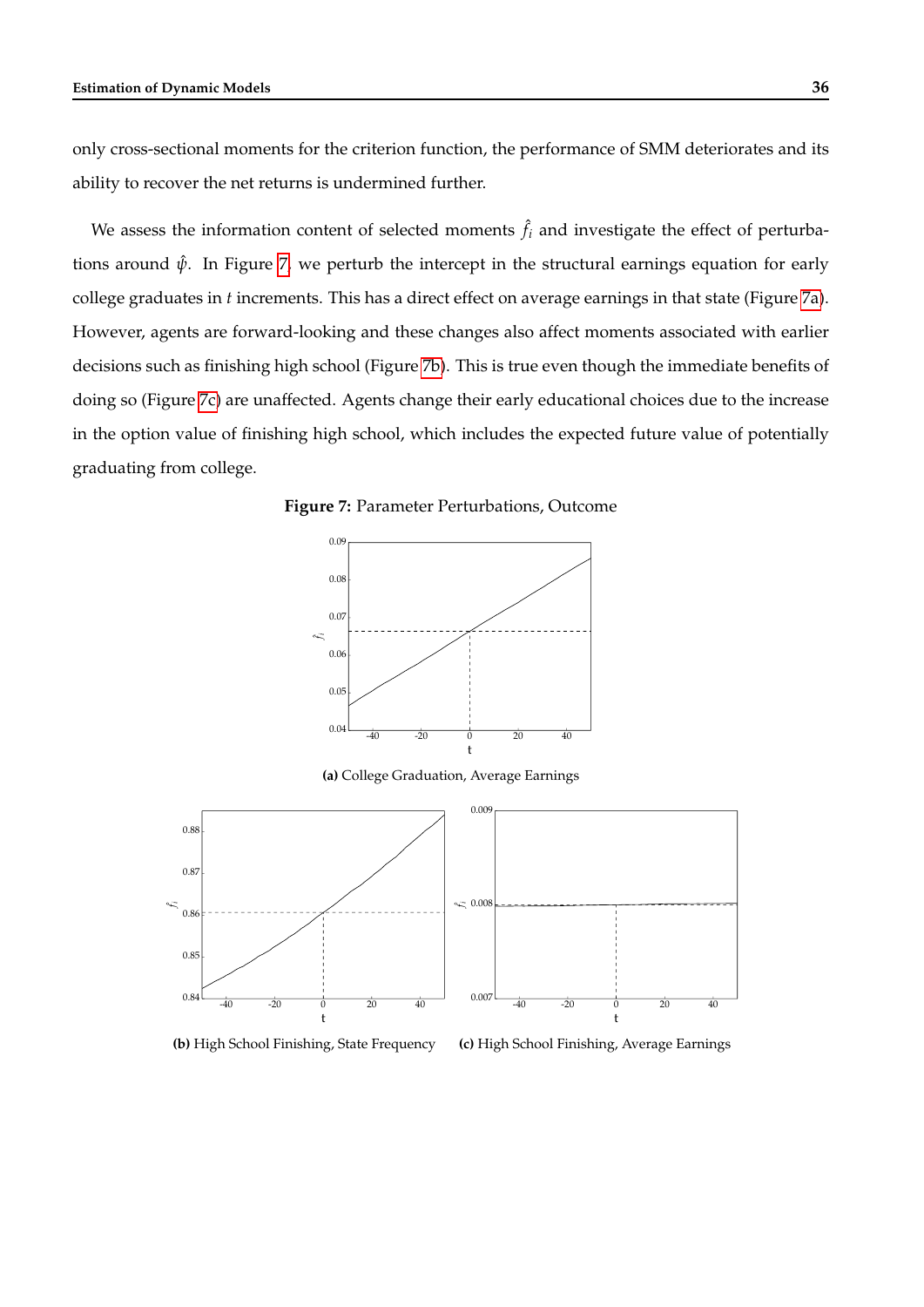**Number of Replications** For a given set of structural parameters, we create multiple simulated datasets from which we calculate the moments. Averaging over those moments, we reduce the effect of random components determining agents' choices and state experiences. In Figure [8](#page-38-0) we show the value of the criterion function at the true structural parameters  $\psi^*$  for different numbers of replications *R*. The difference from zero is solely driven by the random components determining agents' choices and outcomes. If the model is simulated only once, then  $\Lambda(\psi^*)$  takes value 825. Initially, increases in *R* result in a large drop of  $\Lambda(\psi^*)$ . However, this effect levels off after more than 20 replications. Afterwards, the value of  $\Lambda(\psi^*)$  oscillates around 435. In a finite sample, differences between  $\check{f}$  and  $\hat{f}(\psi^*)$  remain even for a very large number of replications. While the random values of  $(\epsilon(s), \eta(\hat{s}', s))$ wash out in the simulated moments, their particular realizations remain relevant in the finite observed data.<sup>[18](#page--1-0)</sup> For our baseline estimates we set  $R = 30$ . Further increases do not change model fit or economic implications.

**Figure 8:** Role of Replications

<span id="page-38-0"></span>

**Notes:** Investigation using estimation sample of 5,000 agents with varying number of replications.

**Weighting Matrix** Our optimization algorithm is only guaranteed to converge to local minimizers. Figure [9](#page-39-0) plots the surface of our criterion function around *ψ* ∗ for two alternative choices of *W* given the true values of  $u_r$ . Thus,  $\check{f}=\hat{f}(\psi^*)$  and  $\Lambda(\psi^*)$  evaluates initially to zero regardless of the weighting

<sup>18</sup>See [Kristensen and Salanié](#page-47-9) [\(2011\)](#page-47-9) for a comprehensive statistical analysis of estimation methods, where the objective function is approximated through simulation or discretization.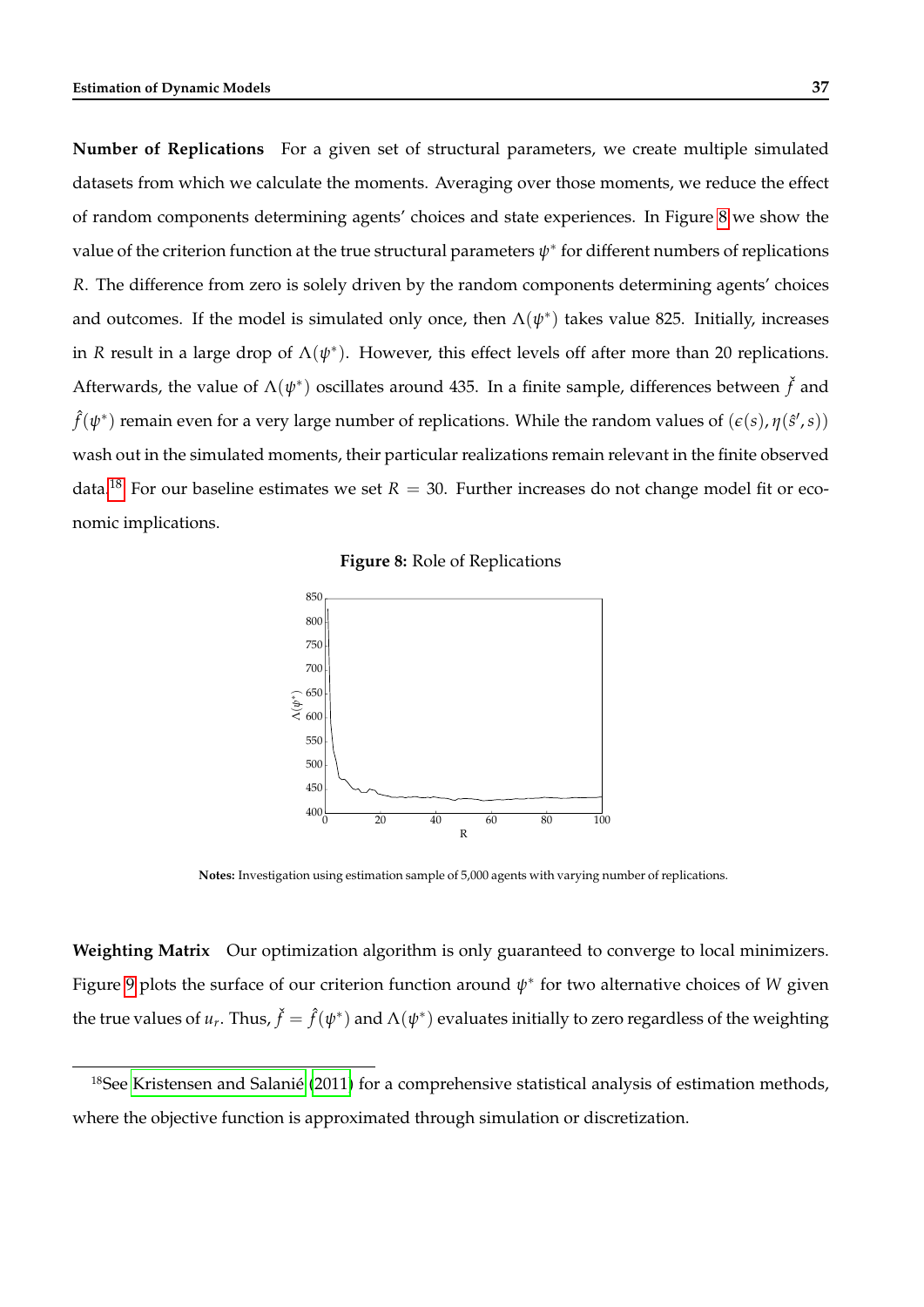matrix used. Then we perturb all the structural parameters in a random direction in *t* increments. We show the surface of  $\Lambda(\psi)$  when either the identity matrix (Figure [9a\)](#page-39-1) or the diagonal matrix with the variances of the moments (Figure [9b\)](#page-39-2) is used. Choosing the identity matrix for *W* results in multiple local minima, whereas using the variances smoothes the overall surface of the criterion function.

<span id="page-39-1"></span><span id="page-39-0"></span>0 10 20 30 40 50 t  $\mathbf{0}$ 1,000 2,000 3,00 4,000 5,000 Λ(*ψ*) **(a)** Identity Matrix 0 10 20 30 40 50 t  $0\frac{1}{2}$  $\mathfrak{a}$ 40 60 80  $100$ Λ(*ψ*) **(b)** Inverse Variances on Diagonal

<span id="page-39-2"></span>**Figure 9:** Alternative Weighting Matrices

**Notes:** Investigation using estimation sample of 5,000 agents with one replication and alternative weighting matrices.

**Optimization Algorithm** Because we repeat the SMM estimation many times for our Monte Carlo study, we benefit from a fast optimization algorithm. In Figure [10](#page-40-0) we compare the performance of POUNDerS to the standard Nelder-Mead algorithm [\(Nelder and Mead, 1965\)](#page-47-10) applied by [Del Boca](#page-44-10) [et al.](#page-44-10) [\(2014\)](#page-44-10) and [French and Jones](#page-44-11) [\(2011\)](#page-44-11) among others. We perturb our estimates  $\hat{\psi}$  and run the two algorithms as implemented in the Toolkit for Advanced Optimization (TAO) [\(Munson et al., 2012\)](#page-47-7) to investigate their relative performance. Following [Moré and Wild](#page-47-6) [\(2009\)](#page-47-6) the solvers are tested using their default options.<sup>[19](#page--1-0)</sup> Both algorithms are derivative-free, but differ in their search strategy and how they exploit the structure of the criterion function. Nelder-Mead applies a direct search method, while

<sup>&</sup>lt;sup>19</sup>We are aware that performance can change for other choices. However, our practical experience throughout this project lines up with the results from this stylized presentation. We illustrate the relative performance of the two algorithms using a single processor only. Both algorithms allow parallel implementations as well [\(Lee and Wiswall, 2007;](#page-47-11) [Munson et al., 2012\)](#page-47-7).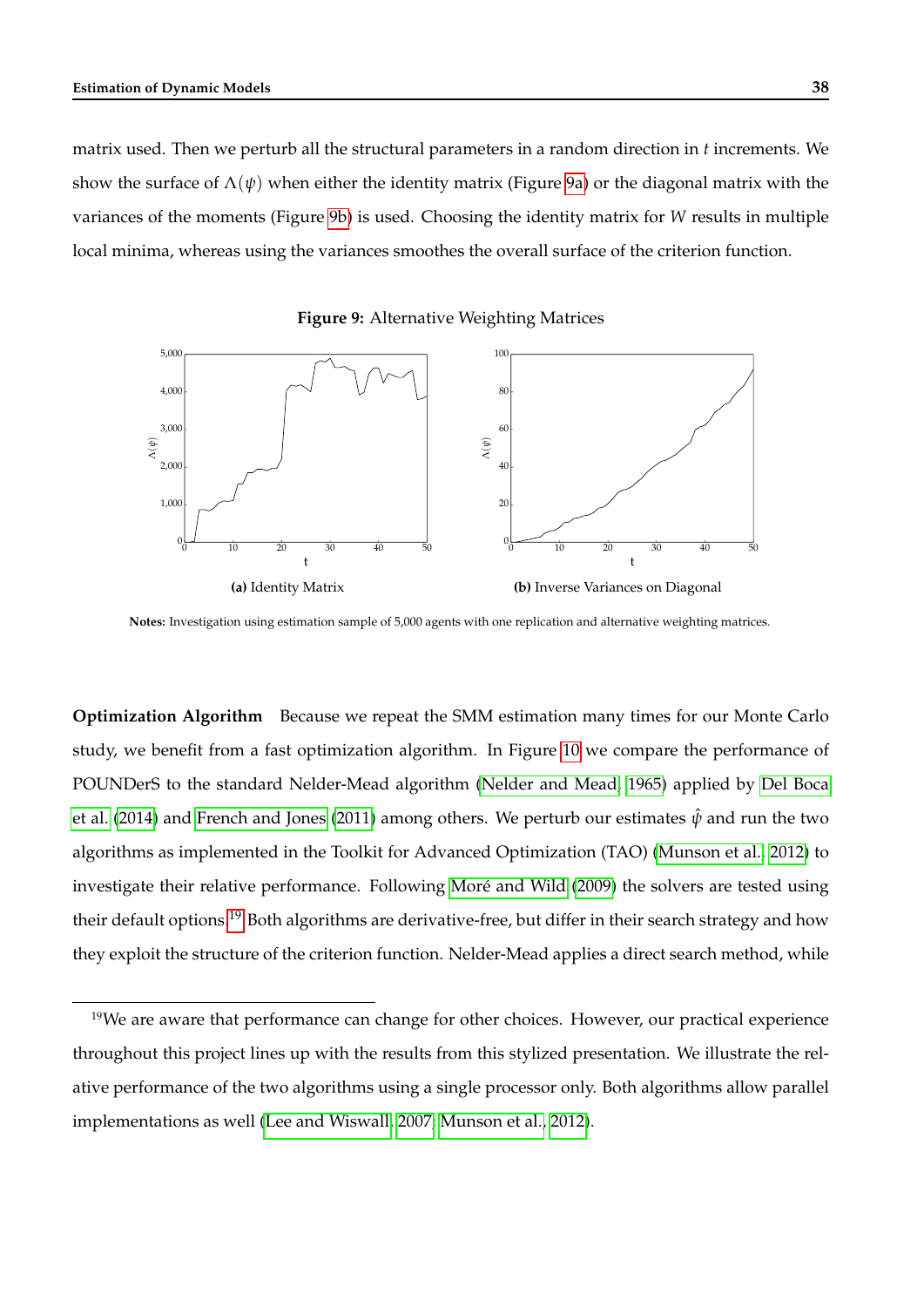<span id="page-40-0"></span>POUNDerS forms an approximation model within a trust region which exploits the special structure of our nonlinear least-squares problem. We show a minute-by minute account of the criterion function  $\Lambda(\psi)$  over five hours.



#### **Figure 10:** Optimization Algorithms

**Notes:** Investigation using estimation sample of 5,000 agents with 30 replications and all tuning parameters of the algorithms set to their default values.

The POUNDerS algorithm attains a lower bound of  $\Lambda(\psi) \approx 385$  after about two and a half hours and terminates. With the Nelder-Mead algorithm, the criterion function still takes a value of  $\Lambda(\psi) \approx 2,050$ after five hours. Even after 36 hours, the Nelder-Mead solution  $\Lambda(\psi) \approx 1$ , 126 is still about three times as large as the POUNDerS solution.

We are unable to improve the SMM results by using alternative tuning parameters. Our discussion cautions that inspection of model fit statistics alone does not guarantee accurate economic implications. For our model, large unobserved variation in educational choices translates into a noisy criterion function, which leaves SMM unable to recover the true returns to education. The structural variances of the unobserved cost shocks are poorly estimated; we are unable to correctly distinguish between the systematic and unsystematic cost components of educational choices.

Our results do not discredit SMM as a useful tool for the estimation of complex economic models. Our results are highly model dependent, but our diagnostics are not. We now outline a Monte Carlo exercise that allows SMM users to build confidence in their particular implementation in any applied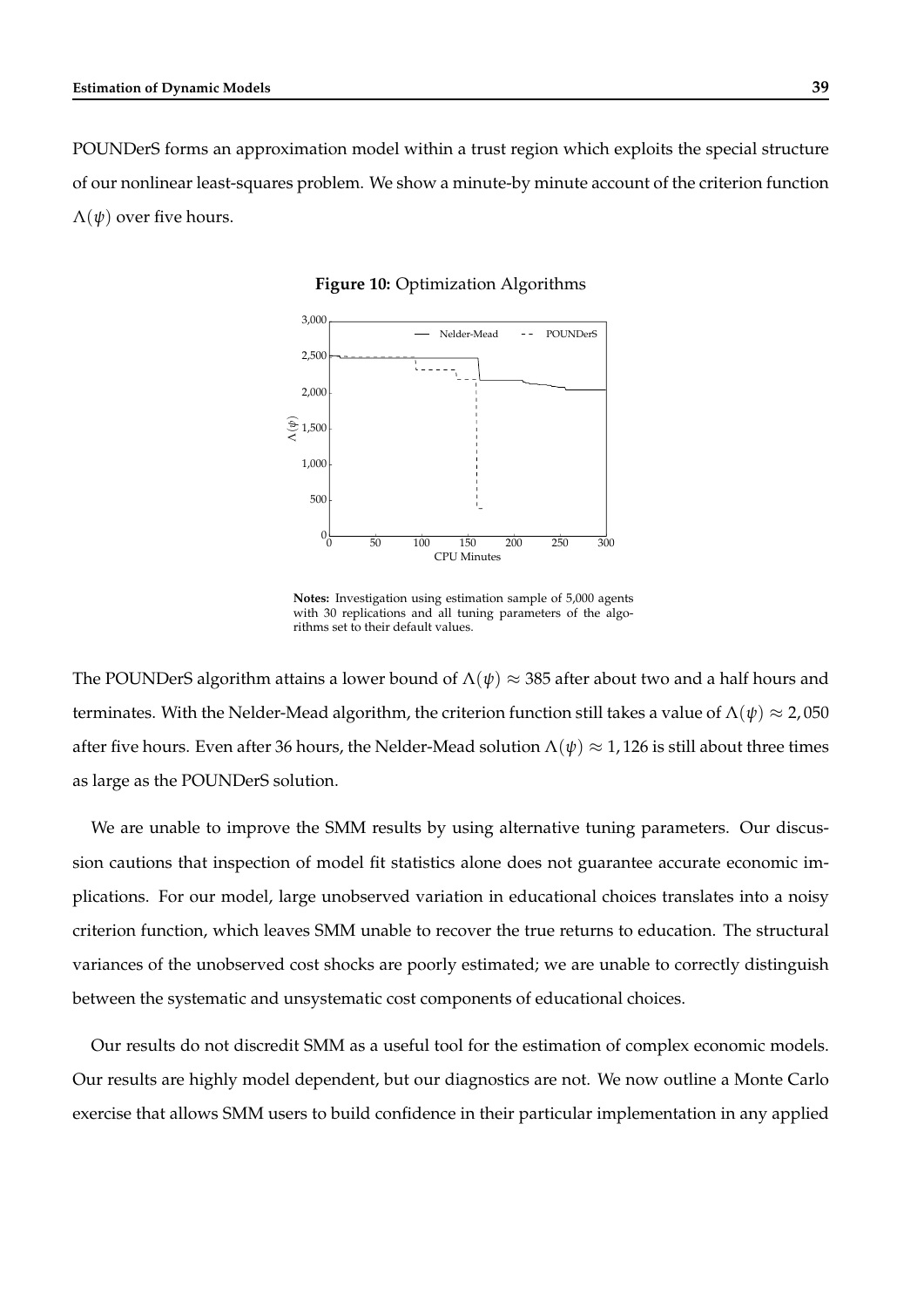setting.

**Monte Carlo Exercise to Gain Confidence in an SMM Algorithm.** Let  $\mathcal{M}(\psi)$  denote the structural model parametrized by *ψ* which is fit to the observed data *Dobs* to produce an estimated set of parameters *ψ*ˆ *obs* using SMM.

**Step 1** Simulate a synthetic sample  $D^{syn}$  from  $\mathcal{M}(\hat{\psi}^{obs})$  using the estimated results.

**Step 2** Fit  $\mathcal{M}(\psi)$  on the synthetic sample  $D^{syn}$  using SMM to produce  $\hat{\psi}^{syn}$ .

**Step 3** Compare  $\hat{\psi}^{obs}$  to the results from the synthetic sample  $\hat{\psi}^{syn}$ .

Using the initial estimates as the parametrization for the Monte Carlo exercise ensures that important features of the data generating process, in our case the large unobserved variability in agent behaviors, are accounted for. In Step 2, it is crucial to follow the same estimation approach applied to the original data as closely as possible, e.g. choice of starting values. Combining the application of fast state of the art optimization algorithms with parallel computing allows for such an analysis even in computationintensive models.

This exercise showcases the performance of the estimator in a favorable setting as the model is correctly specified. If the structural parameters *ψ*ˆ *syn* are successfully recovered, this is encouraging but does not provide a definite proof of the performance in the observed data. A failure, however, offers reason for concern. The algorithm might be improved, for example, by varying the set of moments used to test SMM.

# <span id="page-41-0"></span>**5 Conclusion**

We compare the performance of simulated method of moments (SMM) and maximum likelihood (ML) estimation in dynamic discrete choice models. We estimate a simplified dynamic model of educational choices which emphasizes the role of unobserved heterogeneity, psychic costs, and option values for the net returns to schooling. The primary value of the model comes as input to the simulation study that is the core of this paper.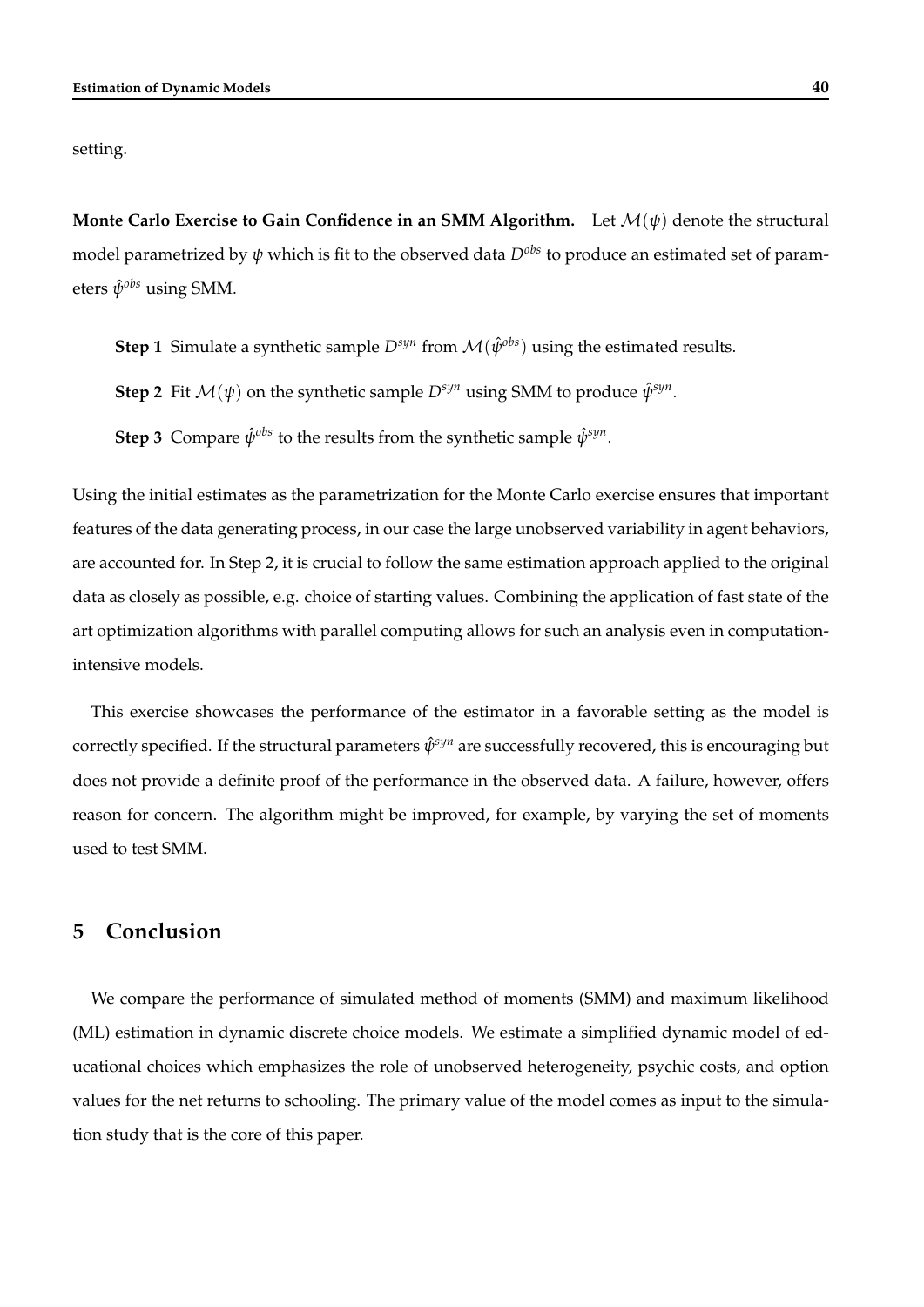We estimate our model on a sample of white males from the National Longitudinal Survey of Youth of 1979 (NLSY79). We discuss its implications for schooling decisions and present estimates of option values by cognitive and non-cognitive factors. Given our estimates, we simulate a synthetic sample, creating a realistic setting to compare ML and SMM estimation. Our model allows for ML estimation without the need for any simulation in the likelihood function, which provides a clean comparison of ML against simulation-based estimation methods such as SMM. ML and SMM pass standard model fit tests. However, while the ML estimates are close to the true structural objects of interest, our version of SMM fails to recover the true net returns to education and policy effects. The SMM is unable to distinguish between systematic and unsystematic cost components driving educational choices.

We investigate alternative tuning parameters for implementing our SMM procedure. We specify alternative sets of moment conditions and show how the benefit of additional moments depends on the unique information they provide. Moments that capture the dynamics of agent behavior are crucial for getting reliable estimates of dynamic models. A large replication count in the simulation step reduces the effect of random noise in the measurement of the criterion function. An appropriate choice of the weighting matrix smoothes the surface of the criterion function and reduces the risk of local minima. Based on our analysis, we recommend that more exacting model specification tests and Monte Carlo evidence be provided to verify the performance of SMM in any application.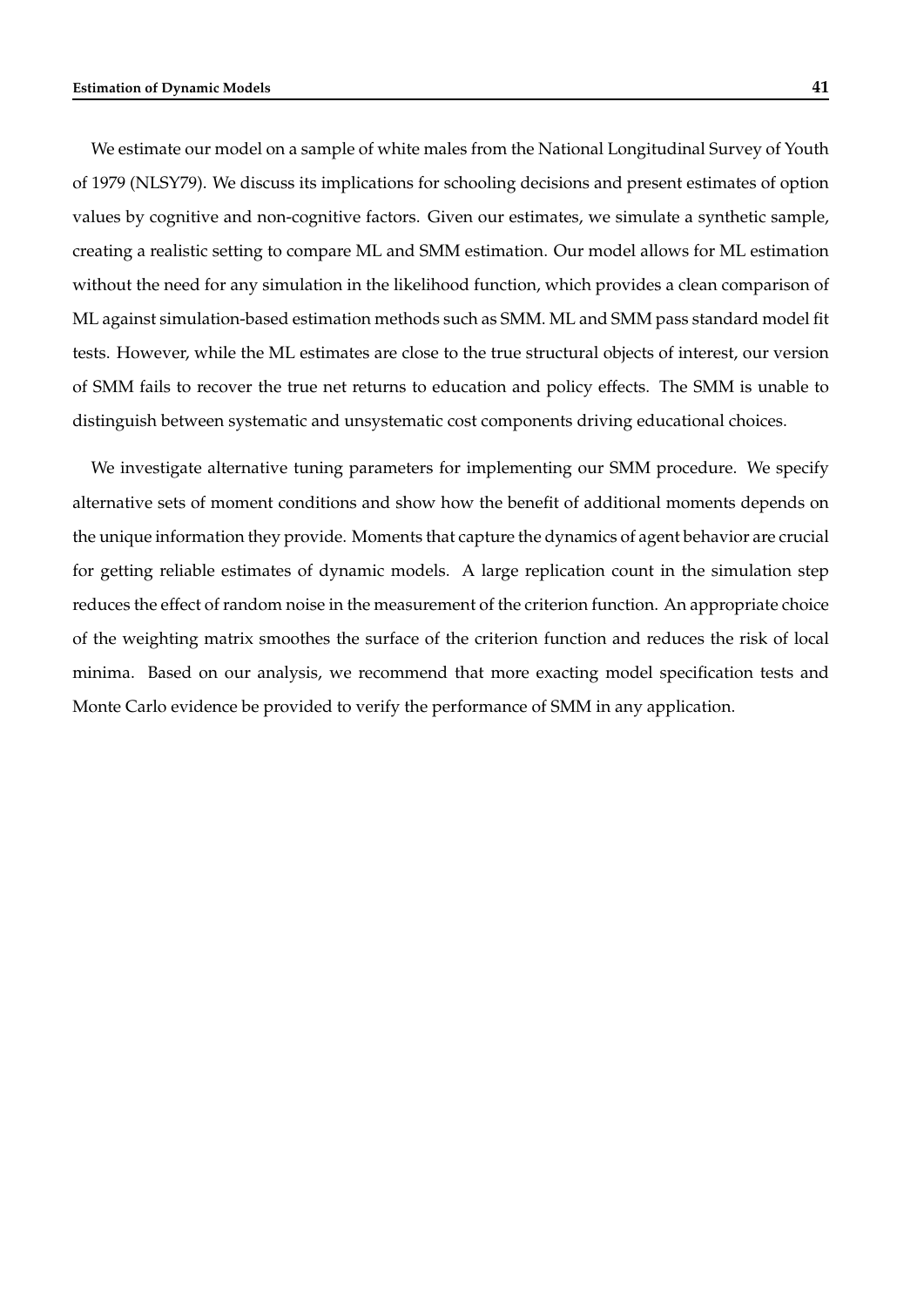### **References**

- <span id="page-43-6"></span>ABBOTT, B., G. GALLIPOLI, C. MEGHIR AND G. L. VIOLANTE, "Education Policy and Intergenerational Transfers in Equilibrium," Working Paper 18782, National Bureau of Economic Research, February 2013.
- <span id="page-43-0"></span>ADDA, J., C. DUSTMANN, C. MEGHIR AND J.-M. ROBIN, "Career Progression, Economic Downturns, and Skills," Working Paper 18832, National Bureau of Economic Research, February 2013.
- <span id="page-43-1"></span>ADDA, J., C. DUSTMANN AND K. STEVENS, "The Career Costs of Children," Working Paper 6201, Institute for the Study of Labor, December 2011.
- <span id="page-43-2"></span>ANDERSEN, T. G., L. BENZONI AND J. LUND, "An Empirical Investigation of Continuous-Time Equity Return Models," *Journal of Finance* 57 (December 2002), 1239–1284.
- <span id="page-43-9"></span>ANDERSEN, T. G., H.-J. CHUNG AND B. E. SORENSEN, "Efficient Method of Moments Estimation of a Stochastic Volatility Model: A Monte Carlo Study," *Journal of Econometrics* 91 (July 1999), 61–87.
- <span id="page-43-3"></span>ARCIDIACONO, P. AND R. A. MILLER, "Conditional Choice Probability Estimation of Dynamic Discrete Choice Models with Unobserved Heterogeneity," *Econometrica* 79 (November 2011), 1823–1867.
- <span id="page-43-8"></span>BARTLETT, M. S., "The Statistical Conception of Mental Factors," *British Journal of Psychology* 1 (July 1937), 97–104.
- <span id="page-43-5"></span>BUREAU OF LABOR STATISTICS, *NLS Hanbook 2001: The National Longitudinal Surveys* (Washington, DC: U.S. Department of Labor, 2001).
- <span id="page-43-7"></span>CAMERON, S. V. AND J. J. HECKMAN, "The Nonequivalence of High School Equivalents," *Journal of Labor Economics* 11 (January 1993), 1–47.
- <span id="page-43-4"></span>CARNEIRO, P., K. HANSEN AND J. J. HECKMAN, "Estimating Distributions of Treatment Effects with an Application to the Returns to Schooling and Measurement of the Effects of Uncertainty on College Choice," *International Economic Review* 44 (April 2003), 361–422.
- <span id="page-43-10"></span>CARRASCO, M. AND J.-P. FLORENS, "Simulation-Based Method of Moments and Efficiency," *Journal of Business & Economics and Statistics* 20 (October 2002), 482–492.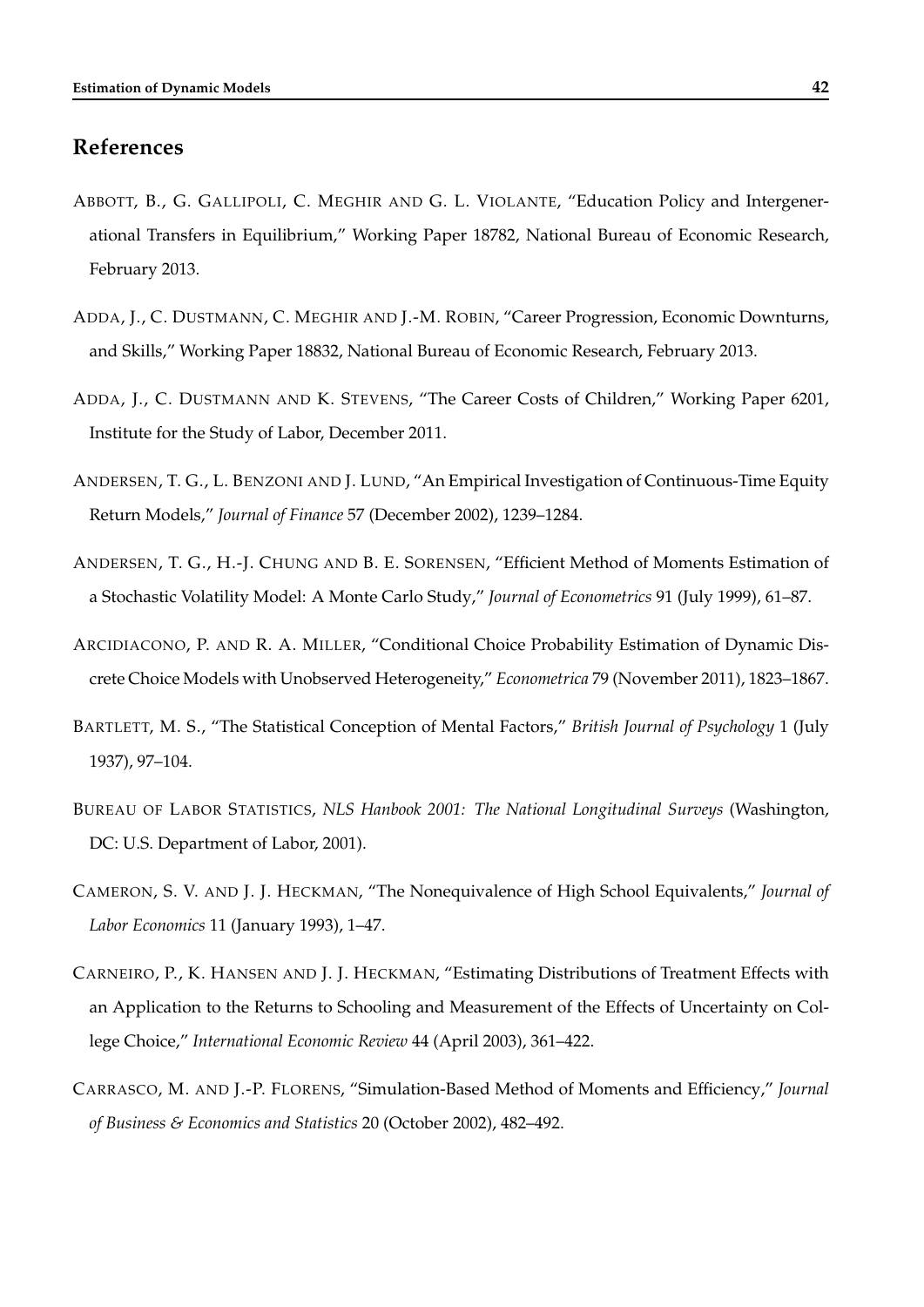- <span id="page-44-8"></span>COMAY, Y., A. MELNIK AND M. A. POLLATSCHEK, "The Option Value of Education and the Optimal Path for Investment in Human Capital," *International Economic Review* 14 (June 1973), 421–435.
- <span id="page-44-6"></span>CUNHA, F., J. J. HECKMAN AND S. NAVARRO, "Separating Uncertainty from Heterogeneity in Life Cycle Earnings," *Oxford Economic Papers* 57 (April 2005), 191–261.
- <span id="page-44-9"></span>———, "The Identification and Economic Content of Ordered Choice Models with Stochastic Thresholds," *International Economic Review* 48 (November 2007), 1273–1309.
- <span id="page-44-7"></span>CUNHA, F., J. J. HECKMAN AND S. SCHENNACH, "Estimating the Technology of Cognitive and Noncognitive Skill Formation," *Econometrica* 78 (May 2010), 883–931.
- <span id="page-44-10"></span>DEL BOCA, D., C. FLINN AND M. WISWALL, "Household Choices and Child Development," *Review of Economic Studies* (January 2014), 137–185.
- <span id="page-44-0"></span>ECKSTEIN, Z. AND K. I. WOLPIN, "The Specification and Estimation of Dynamic Stochastic Discrete Choice Models: A Survey," *The Journal of Human Resources* 24 (Autumn 1989), 562–598.
- <span id="page-44-1"></span>———, "Why Youths Drop Out of High School: The Impact of Preferences, Opportunities, and Abilities," *Econometrica* 67 (November 1999), 1295–1339.
- <span id="page-44-3"></span>FLINN, C. AND D. DEL BOCA, "Endogenous Household Interaction," *Journal of Econometrics* 166 (January 2012), 49–65.
- <span id="page-44-2"></span>FLINN, C. AND J. MABLI, "On-the-Job Search, Minimum Wages, and Labor Market Outcomes in an Equilibrium Bargaining Framework," Working Paper 91, Carlo Alberto Notebooks, December 2008.
- <span id="page-44-11"></span>FRENCH, E. AND J. B. JONES, "The Effects of Health Insurance and Self-Insurance on Retirement Behavior," *Econometrica* 79 (May 2011), 693–732.
- <span id="page-44-5"></span>GACH, F. AND B. M. PÖTSCHER, "Nonparametric Maximum Likelihood Density Estimation and Simulation-Based Minimum Distance Estimators," *Mathematical Methods of Statistics* 20 (December 2011), 288–326.
- <span id="page-44-4"></span>GALLANT, A. R. AND G. TAUCHEN, "Which Moments to Match?," *Econometric Theory* 12 (October 1996), 657–681.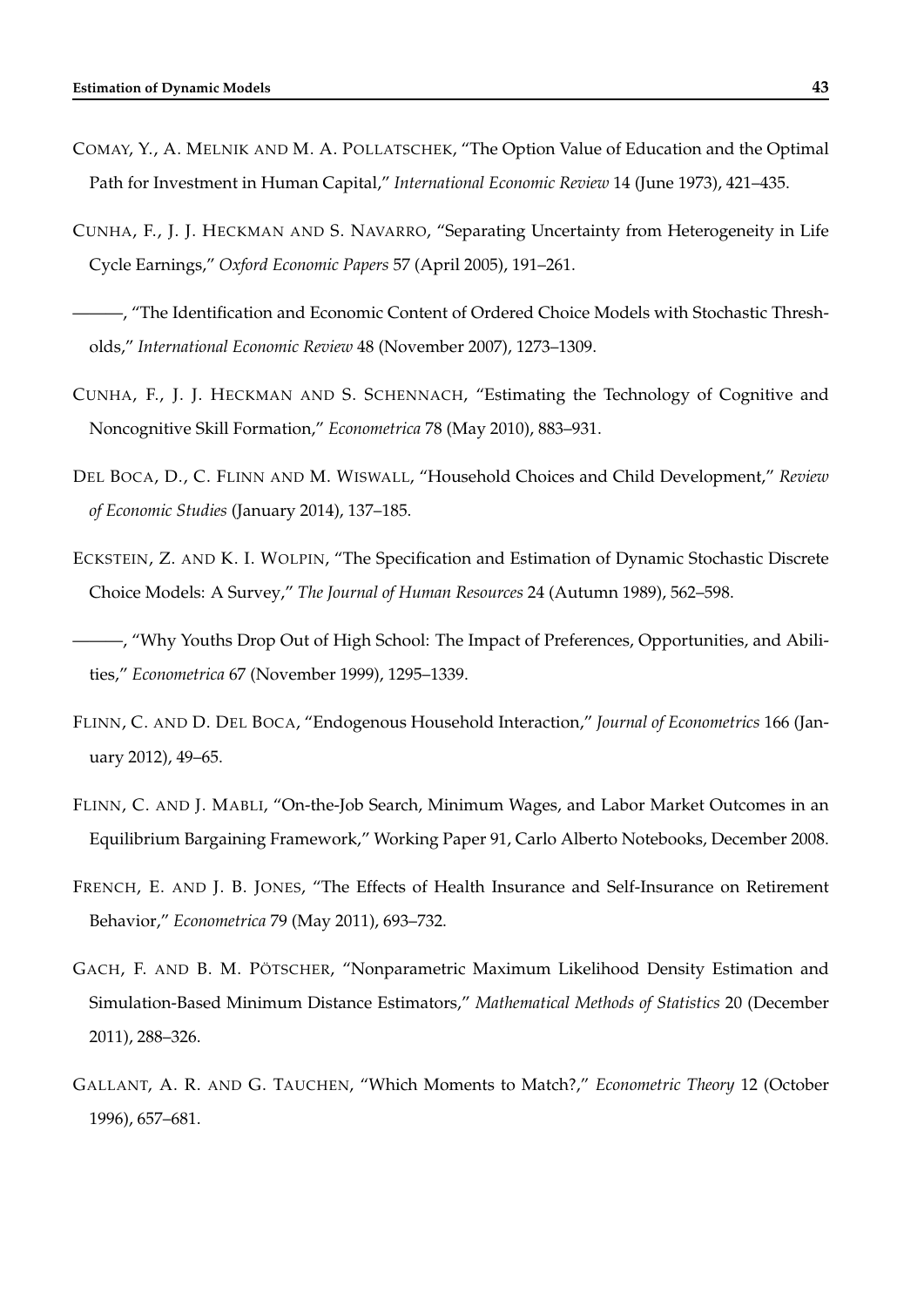- <span id="page-45-0"></span>GEWEKE, J. F., "Bayesian Inference in Econometric Models using Monte-Carlo Integration," *Econometrica* 57 (November 1989), 1317–1339.
- <span id="page-45-2"></span>GOURIÉROUX, C. AND A. MONFORT, *Simulation-Based Econometric Methods* (New York, NY: Oxford University Press, 1997).
- <span id="page-45-3"></span>GOURIÉROUX, C., A. MONFORT AND E. M. RENAULT, "Indirect Inference," *Journal of Applied Econometrics* 8 (December 1993), S85–S118.
- <span id="page-45-1"></span>HAJIVASSILIOU, V. AND D. L. MCFADDEN, "The Method of Simulated Scores for the Estimation of LDV Models," *Econometrica* 66 (July 1998), 863–896.
- <span id="page-45-4"></span>HANSEN, K., J. J. HECKMAN AND K. MULLEN, "The Effect of Schooling and Ability on Achievement Test Scores," *Journal of Econometrics* 121 (July 2004), 39–89.
- <span id="page-45-8"></span>HECKMAN, J. J., "Heterogeneity and State Dependence," in S. Rosen, ed., *Studies in Labor Markets* (Chicago, IL: University of Chicago Press, 1981), 91–140.
- <span id="page-45-9"></span> $\longrightarrow$ , "The  $\chi^2$  Goodness of Fit Statistic for Models with Parameters Estimated from Microdata," *Econometrica* (November 1984), 1543–1547.
- <span id="page-45-10"></span>HECKMAN, J. J., J. E. HUMPHRIES AND T. KAUTZ, eds., *The Myth of Achievement Tests: The GED and the Role of Character in American Life* (Chicago, IL: University of Chicago Press, 2014a).
- <span id="page-45-11"></span>HECKMAN, J. J., J. E. HUMPHRIES AND G. VERAMENDI, "Education, Health and Wages," mimeo, The University of Chicago, March 2014b.
- <span id="page-45-6"></span>HECKMAN, J. J., L. J. LOCHNER AND P. E. TODD, "Earnings Functions, Rates of Return and Treatment Effects: The Mincer Equation and Beyond," in E. A. Hanushek and F. Welch, eds., *Handbook of the Economics of Education*volume 1 (Amsterdam, Netherlands: Elsevier, 2006a), 307–458.
- <span id="page-45-7"></span>HECKMAN, J. J. AND S. NAVARRO, "Dynamic Discrete Choice and Dynamic Treatment Effects," *Journal of Econometrics* 136 (February 2007), 341–396.
- <span id="page-45-5"></span>HECKMAN, J. J., R. PINTO AND P. A. SAVELYEV, "Understanding the Mechanisms Through Which an Influential Early Childhood Program Boosted Adult Outcomes," *American Economic Review* 103 (October 2013), 2052–2086.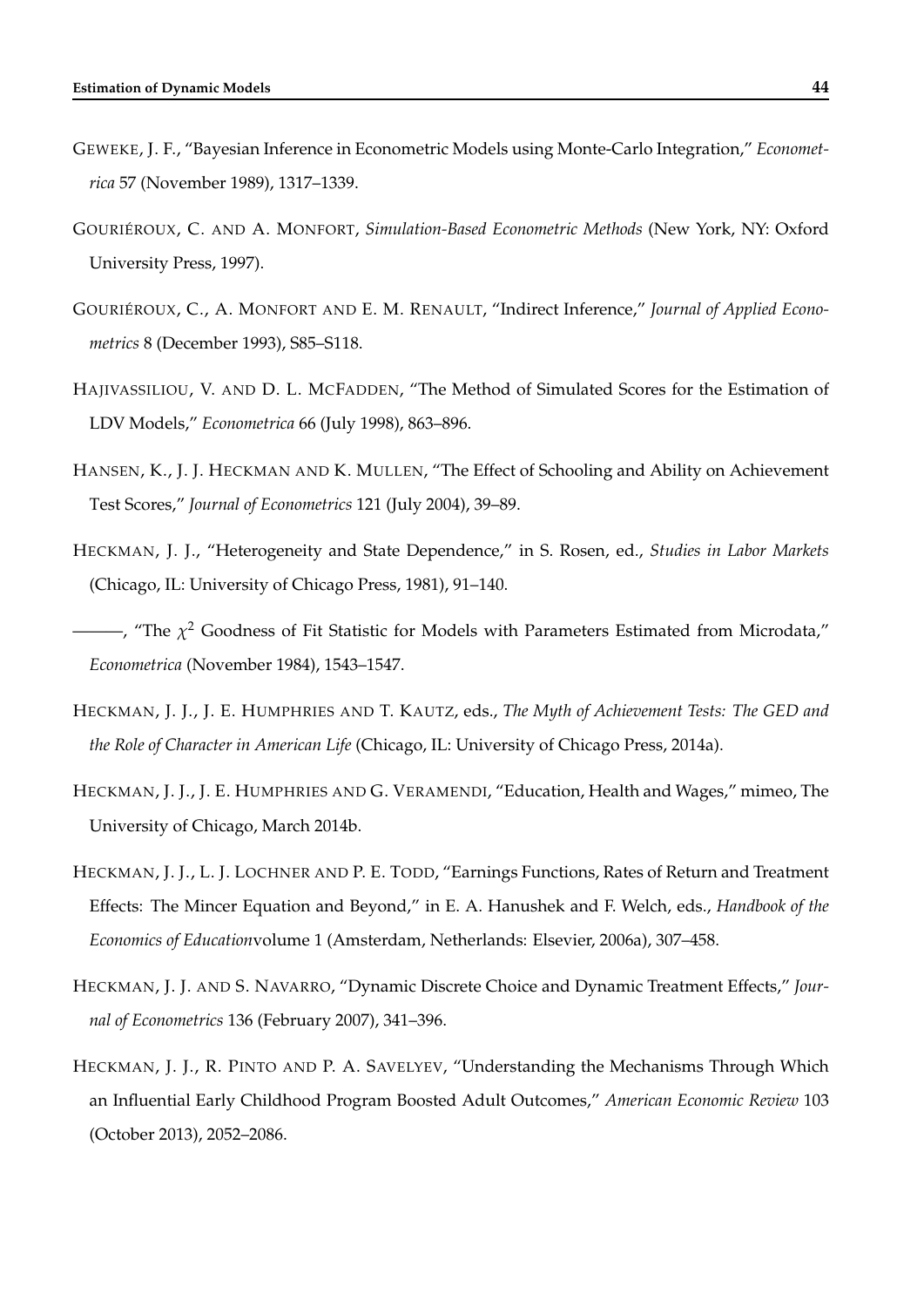- <span id="page-46-7"></span>HECKMAN, J. J., J. STIXRUD AND S. URZÚA, "The Effects of Cognitive and Noncognitive Abilities on Labor Market Outcomes and Social Behavior," *Journal of Labor Economics* 24 (July 2006b), 411–482.
- <span id="page-46-8"></span>HECKMAN, J. J. AND J. R. WALKER, "The Relationship Between Wages and Income and the Timing and Spacing of Births: Evidence from Swedish Longitudinal Data," *Econometrica* 58 (November 1990), 1411–1441.
- <span id="page-46-5"></span>HOTZ, V. J. AND R. A. MILLER, "Conditional Choice Probabilities and the Estimation of Dynamic Models," *The Review of Economic Studies* 60 (July 1993), 497–529.
- <span id="page-46-6"></span>JOHNSON, M. T., "Borrowing Constraints, College Enrollment, and Delayed Entry," *Journal of Labor Economics* 31 (October 2013), 669–725.
- <span id="page-46-9"></span>JUDD, K. L. AND B. SKRAINKA, "High Performance Quadrature Rules: How Numerical Integration Affects a Popular Model of Product Differentiation," CeMMAP Working Papers, November 2011.
- <span id="page-46-10"></span>KEANE, M. AND A. A. SMITH, "Generalized Indirect Inference for Discrete Choice Models," mimeo, Yale University, November 2003.
- <span id="page-46-0"></span>KEANE, M., P. E. TODD AND K. I. WOLPIN, "The Structural Estimation of Behavioral Models: Discrete Choice Dynamic Programming Methods and Applications," in O. Ashenfelter and D. Card, eds., *Handbook of Labor Economics*volume 4A (Amsterdam, Netherlands: Elsevier, 2011), 331–461.
- <span id="page-46-1"></span>KEANE, M. AND K. I. WOLPIN, "The Solution and Estimation of Discrete Choice Dynamic Programming Models by Simulation: Monte Carlo Evidence," *Review of Economics and Statistics* 76 (November 1994), 648–672.
- <span id="page-46-4"></span>KEANE, M. P., "A Computationally Practical Simulation Estimator for Panel Data," *Econometrica* 62 (January 1994), 95–116.
- <span id="page-46-2"></span>KEANE, M. P. AND K. I. WOLPIN, "The Career Decisions of Young Men," *Journal of Political Economy* 105 (June 1997), 473–522.
- <span id="page-46-3"></span>———, "The Effects of Parental Transfers and Borrowing Constraints on Education," *International Economic Review* 42 (November 2001), 1051–1103.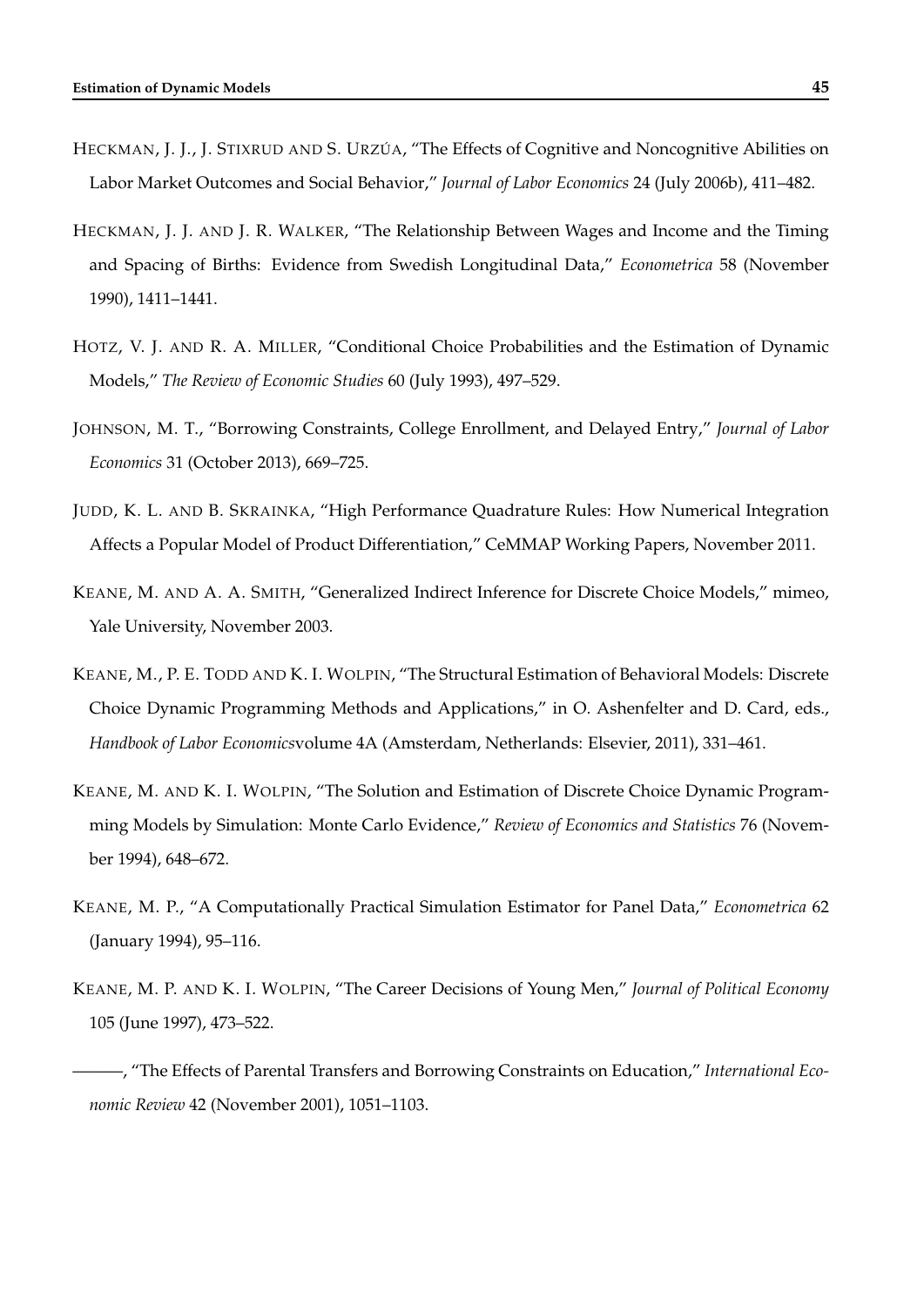- <span id="page-47-8"></span>KORTELAINEN, M., T. LESINSKI, J. MORÉ, W. NAZAREWICZ, J. SARICH, N. SCHUNCK, M. V. STOITSOV AND S. WILD, "Nuclear Energy Density Optimization," *Physical Review C* 82 (August 2010), 024313.
- <span id="page-47-4"></span>KRINSKY, I. AND L. A. ROBB, "On Approximating the Statistical Properties of Elasticities," *The Review of Economics and Statistics* 68 (November 1986), 715–719.
- <span id="page-47-5"></span>———, "On Approximating the Statistical Properties of Elasticities: A Correction," *The Review of Economics and Statistics* 72 (Febrary 1990), 189–190.
- <span id="page-47-9"></span>KRISTENSEN, D. AND B. SALANIÉ, "Higher-order Properties of Approximate Estimators," mimeo, Columbia University, June 2011.
- <span id="page-47-11"></span>LEE, D. AND M. WISWALL, "A Parallel Implementation of the Simplex Function Minimization Routine," *Computational Economics* 30 (September 2007), 171–187.
- <span id="page-47-0"></span>LEE, D. AND K. I. WOLPIN, "Intersectoral Labor Mobility and the Growth of the Service Sector," *Econometrica* 74 (January 2006), 1–46.

- <span id="page-47-2"></span>MCFADDEN, D. L., "A Method of Simulated Moments for Estimation of Discrete Response Models without Numerical Integration," *Econometrica* 57 (September 1989), 995–1026.
- <span id="page-47-6"></span>MORÉ, J. J. AND S. M. WILD, "Benchmarking Derivative-Free Optimization Algorithms," *SIAM J. Optimization* 20 (March 2009), 172–191.
- <span id="page-47-7"></span>MUNSON, T., J. SARICH, S. WILD, S. BENSON AND L. C. MCINNES, "TAO 2.0 Users Manual," *Mathematics and Computer Science Division, Argonne National Laboratory* (July 2012).
- <span id="page-47-10"></span>NELDER, J. A. AND R. MEAD, "A Simplex Method for Function Minimization," *The Computer Journal* 4 (January 1965), 308–313.
- <span id="page-47-3"></span>NICKL, R. AND B. M. PÖTSCHER, "Efficient Simulation-Based Minimum Distance Estimation and Indirect Inference," *Mathematical Methods of Statistics* 19 (December 2010), 327–364.

<span id="page-47-1"></span><sup>———, &</sup>quot;Accounting for Wage and Employment Changes in the U.S. from 1968-2000: A Dynamic Model of Labor Market Equilibrium," *Journal of Econometrics* 156 (May 2010), 68–85.